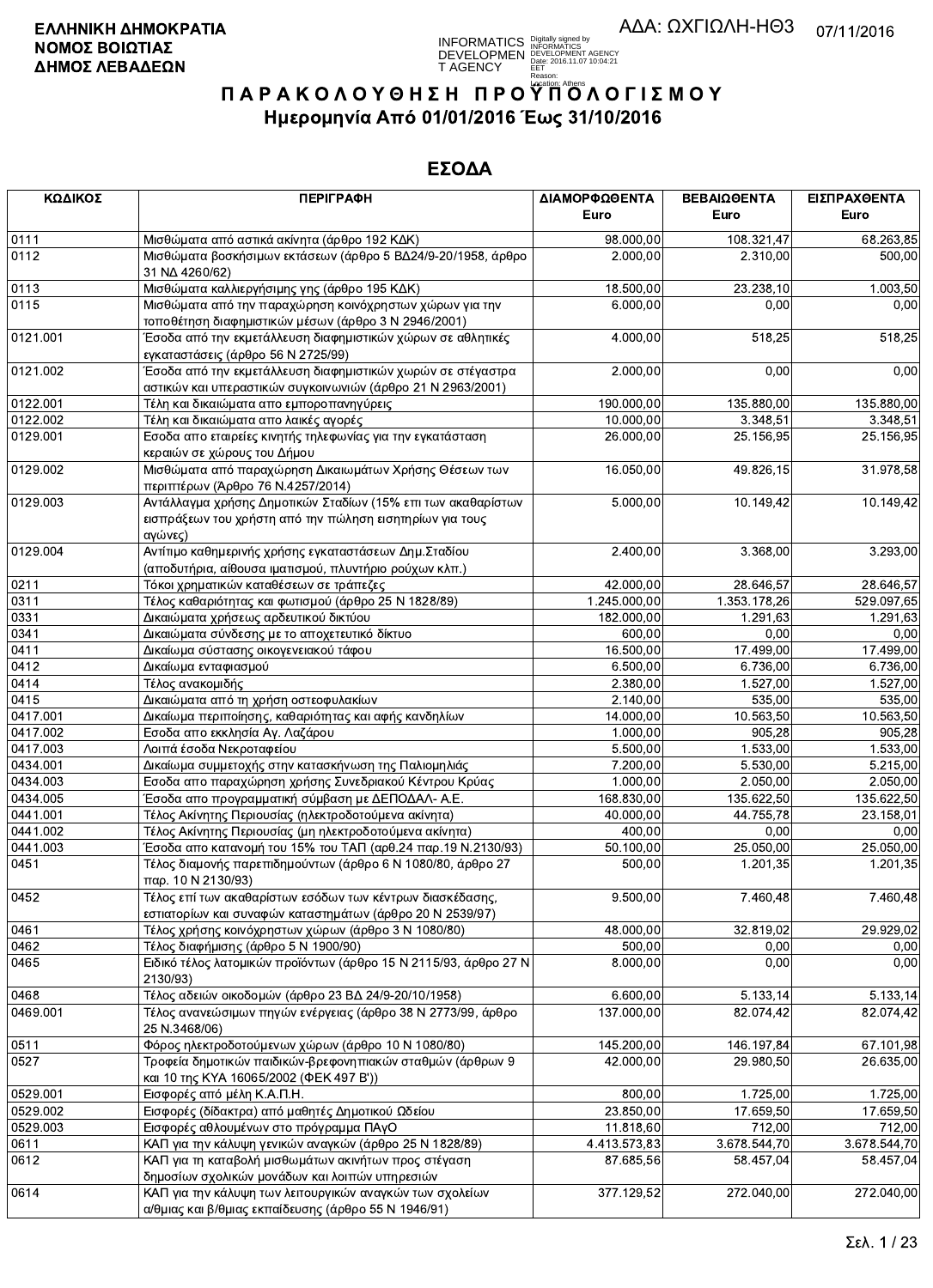| ΚΩΔΙΚΟΣ  | <b>ПЕРІГРАФН</b>                                                                                                             | ΔΙΑΜΟΡΦΩΘΕΝΤΑ<br>Euro | ΒΕΒΑΙΩΘΕΝΤΑ<br>Euro | ΕΙΣΠΡΑΧΘΕΝΤΑ<br>Euro |
|----------|------------------------------------------------------------------------------------------------------------------------------|-----------------------|---------------------|----------------------|
| 0619.006 | Οφειλές Ελληνικού Δημοσίου που απορρέουν από το άρθρο 25 του<br>Ν. 1828/89 (άρθ 27 Ν. 3756/2009)                             | 668.079,32            | 0,00                | 0,00                 |
| 0621     | Κάλυψη δαπάνης των προνοιακών επιδομάτων (άρθρου 94 ΠΑΡ 3Β<br>περιπτ.17)                                                     | 6.109.714,72          | 4.614.453,71        | 4.614.453,71         |
| 0711     | Έσοδα από μισθώματα δημοσίων λατομείων (άρθρο 21 Ν 2115/93)                                                                  | 0,00                  | 2.103,60            | 2.103,60             |
| 0712     | Μισθώματα θαλασσίων εκτάσεων (άρθρο 15 Ν 2130/93)                                                                            | 3.260,00              | 11.392,50           | 4.882,50             |
| 0713     | Παράβολα για την έκδοση των αδειών ίδρυσης και λειτουργίας                                                                   | 9.650,00              | 8.725,00            | 8.725,00             |
|          | επιχειρήσεων υγειονομικού ενδιαφέροντος (άρθρο 80 ΔΚΚ)                                                                       |                       |                     |                      |
| 0715     | Τέλος διαφήμισης της κατηγορίας Δ΄ του άρθρου 15 του ΒΔ 24/9-<br>20/10/1958 (άρθρο 9 Ν 2880/2001)                            | 63.110,00             | 40.160,00           | 40.160,00            |
| 1212.002 | Επιχορήγηση για υλοποίηση Ευρωπαικού προγράμματος<br>Έναρμόνιση οικογενειακής και επαγγελματικής ζωής"                       | 242.075,00            | 253.567,84          | 253.567,84           |
| 1212.003 | Επιχορήγηση ΟΑΕΔ για εισφορές ωφελούμενων από Προγραμμα<br>Κοινωφελούς Χαρακτήρα (παρ. ΙΔ Ν.4152/2013)                       | 21.780,00             | 21.743,37           | 21.743,37            |
| 1212.004 | Από Γ.Γ.Α. για υλοποίηση ΠΑγΟ                                                                                                | 17.230,50             | 0,00                | 0,00                 |
| 1214.005 | Επιχορήγηση ΥΠ.ΕΣ για κάλυψη δράσεων πυροπροστασίας                                                                          | 81.800,00             | 81.800,00           | 81.800,00            |
| 1311.001 | ΚΑΠ επενδυτικών δαπανών των δήμων                                                                                            | 516.150,00            | 430.125,00          | 430.125,00           |
| 1312.001 | Επισκευή και συντήρηση σχολικών κτιρίων (άρθρο 13 Ν 2880/2001)                                                               | 70.800,00             | 70.800,00           | 70.800,00            |
| 1313.001 | Επιχορήγηση ΥΠ.ΕΣ. για κάλυψη δράσεων πυροπροστασίας                                                                         | 2.000,00              | 2.000,00            | 2.000,00             |
| 1322.001 | Αναβάθμιση Ενεργητικής Πυροπροστασίας Κλειστού Γυμναστηρίου<br>Λιβαδειάς                                                     | 102.000,00            | 0,00                | 0,00                 |
| 1322.002 | Αγορά ακινήτου -μνημείου "Τζαμί Γαζή Ομέρ"                                                                                   | 200.000,00            | 200.000,00          | 200.000,00           |
|          |                                                                                                                              | 40.256,34             |                     |                      |
| 1322.020 | Επιχορήγηση από ΠΔΕ για Αποκατάσταση ζημιών που<br>προκλήθηκαν από θεομηνία στο Δήμο Λεβαδέων                                |                       | 3.315,88            | 3.315,88             |
| 1322.021 | Επιχορήγηση από Πράσινο Ταμείο για Αποζημίωση ιδιοκτησιών στο<br>πάρκο Έρκυνας από την οδό Θουκιδίδου εως την οδό Ξενοφώντος | 90.752,00             | 0,00                | 0,00                 |
| 1322.022 | Επιχορήγηση από Πράσινο Ταμειο για Ενεργειακή Αναβάθμιση<br>Σχολικής Μονάδας 3ου Δημοτικού Σχολείου Λιβαδειάς                | 137.000,00            | 134.010,94          | 134.010,94           |
| 1328.016 | Βελτίωση και Ανάπλαση Κοινόχρηστων Χώρων Οικισμού Ελικώνα                                                                    | 436.870,31            | 22.617,66           | 22.617,66            |
| 1328.406 | Ανάπλαση Πλατείας Τ.Κ. Αγίου Γεωργίου                                                                                        | 0,00                  | 0,00                | 0,00                 |
| 1411     | Προϊόν δωρεών                                                                                                                | 10.585,00             | 10.585,00           | 10.585,00            |
| 1511     | Προσαυξήσεις εκπρόθεσμης καταβολής χρεών (άρθρο 6 ΝΔ 356/74,                                                                 | 45.000,00             | 49.599,98           | 49.599,98            |
| 1512     | άρθρο 16 Ν 2130/93)<br>Πρόστιμα του ΚΟΚ, του ΝΔ 805/71 και του ΑΝ 170/67 (άρθρο 31 Ν<br>2130/93)                             | 55.000,00             | 37.544,50           | 30.359,15            |
| 1514     | Πρόστιμα ανέγερσης και διατήρησης αυθαιρέτων κατασκευών                                                                      | 12.000,00             | 6.703,68            | 6.703,68             |
| 1519     | Λοιπά πρόστιμα και χρηματικές ποινές επιβαλλόμενες βάσει ειδικών<br>διατάξεων                                                | 3.000,00              | 4.311,88            | 1.371,28             |
| 1623     | Δαπάνες απομάκρυνσης και φύλαξης εγκαταλελειμμένων οχημάτων<br>(KYA 1002901/67/2002)                                         | 10.000,00             | 0,00                | 0,00                 |
| 1629     | Λοιπά έσοδα από δαπάνες πραγματοποιηθείσες για λογαριασμό<br>τρίτων                                                          | 10.000.00             | 0,00                | 0,00                 |
| 1699.001 | Εσοδα απο κατασκευή παραγκών και ηλεκτροδότησης αυτών στην<br>Εμποροπανήγυρη                                                 | 33.000,00             | 26.700,00           | 26.700,00            |
| 1699.006 | Έκτακτα Έσοδα από εράνους της Ιεράς Μητρόπολης Θηβών και<br>Λεβαδείας (2% επί του ακαθαρίστου προιόντος)                     | 1.000,00              | 700,00              | 700,00               |
| 2111     | Τακτικά έσοδα από τέλη καθαριότητας και ηλεκτροφωτισμού                                                                      | 354.986,00            | 521.174,10          | 485.654,64           |
| 2113     | Τακτικά έσοδα από τέλη και δικαίωματα άρδευσης                                                                               | 1.000,00              | 0,00                | 0,00                 |
| 2115.001 | Τέλος Ακίνητης περιουσίας (ηλεκτροδοτούμενα ακίνητα)                                                                         | 15.500,00             | 13.627,27           | 13.627.27            |
| 2115.002 | Τέλος Ακίνητης περιουσίας (μη ηλεκτροδοτούμενα ακίνητα)                                                                      | 50.000,00             | 16.632,31           | 16.364,99            |
|          |                                                                                                                              |                       |                     |                      |
| 2118     | Τακτικά έσοδα επί των ακαθαρίστων εσόδων επιτηδευματιών                                                                      | 9.000,00              | 16.904,65           | 5.755,69             |
| 2119.001 | Φόρος ηλεκτροδούμενων χώρων (άρθ. 10 Ν. 1080/80) Π.Ο.Ε.                                                                      | 38.400,00             | 46.196,54           | 46.196,54            |
| 2119.004 | Τέλος χρήσης κοινοχρήστων χώρων Π.Ο.Ε.                                                                                       | 1.000,00              | 6.271,63            | 3.721,29             |
| 2119.011 | Απο μισθώματα αστικών ακινήτων                                                                                               | 750,00                | 0,00                | 0,00                 |
| 2119.012 | Τέλη και δικαιώματα απο λαική αγορά                                                                                          | 6.500,00              | 7.605,77            | 3.711,05             |
| 2119.020 | Αντίτιμο κατανάλωσης ηλεκτρικού ρευματος των πυλώνων του<br>Δημοτικού Σταδιου για λογαριασμό τριτων (τέλεση αγώνων)          | 1.000,00              | 10.539,15           | 4.710,32             |
| 2119.021 | Αντίτιμο καθημερινής χρήσης εγκαταστάσεων Δημ. Σταδίου                                                                       | 400,00                | 674,00              | 574,00               |
| 2119.022 | (αποδυτήρια, αίθουσα ιματισμού, πλυντήριο ρούχων κλπ.)<br>Έσοδα από εισφορές (δίδακτρα μαθητών Δημ.Ωδείου)                   | 0,00                  | 4.119,50            | 4.119,50             |
|          |                                                                                                                              |                       |                     |                      |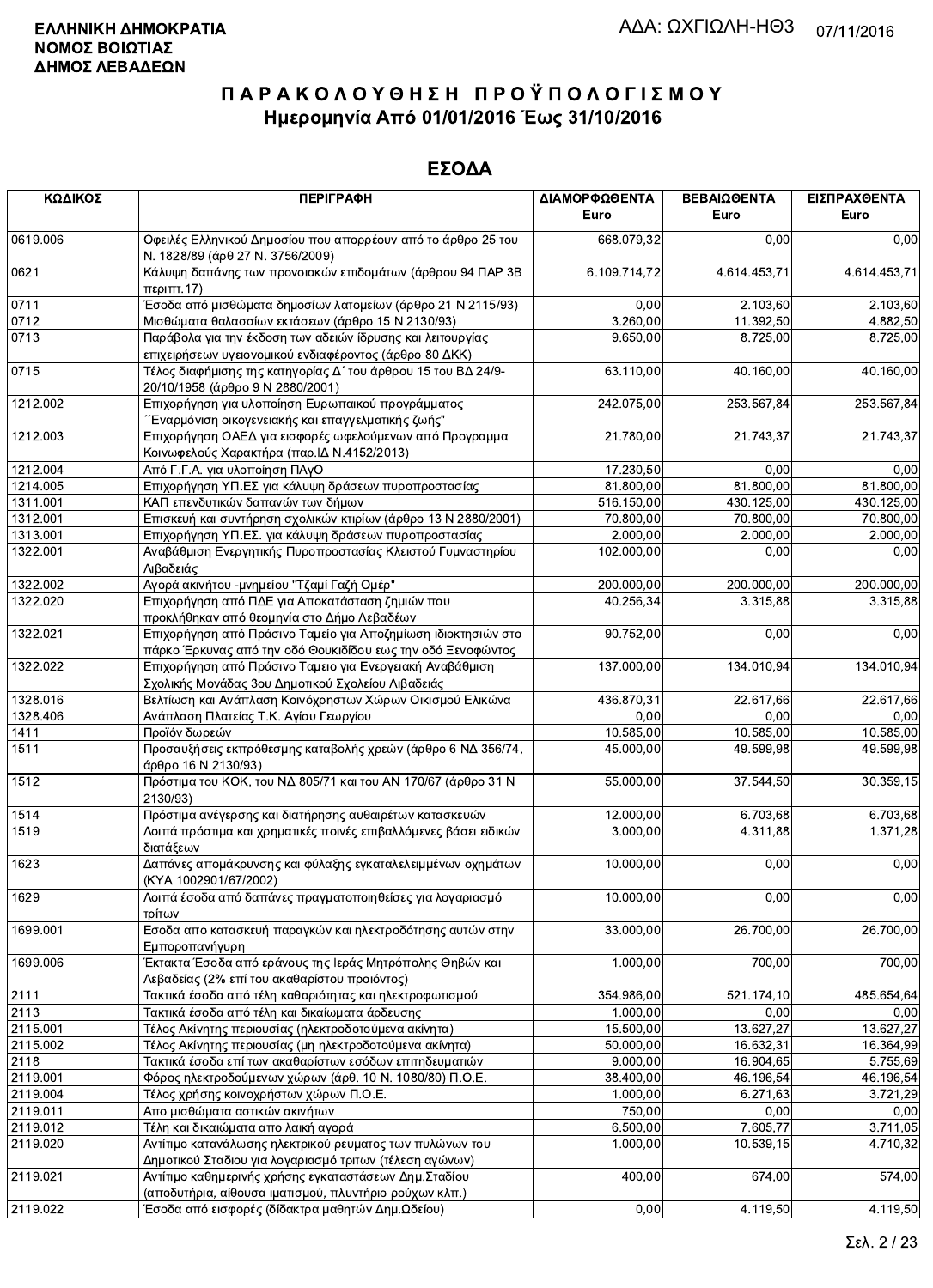| ΚΩΔΙΚΟΣ  | <b>ПЕРІГРАФН</b>                                                    | ΔΙΑΜΟΡΦΩΘΕΝΤΑ          | ΒΕΒΑΙΩΘΕΝΤΑ            | ΕΙΣΠΡΑΧΘΕΝΤΑ |
|----------|---------------------------------------------------------------------|------------------------|------------------------|--------------|
|          |                                                                     | Euro                   | Euro                   | Euro         |
| 2211.001 | Πρόστιμα παραβάσεων Κ.Ο.Κ. - Ελεγχόμενης στάθμευσης Π.Ο.Ε.          | 18.000,00              | $\overline{30.473,45}$ | 14.208,45    |
| 2211.002 | Λοιπά πρόστιμα                                                      | 2.000,00               | 0,00                   | 0,00         |
| 2212.001 | Πρόστιμα ανέγερσης-διατήρησης αυθαιρέτων                            | 3.200,00               | 1.353,10               | 1.353,10     |
| 3211     | Τέλη καθαριότητας και ηλεκτροφωτισμού                               | 753.107,51             | 753.107,51             | 724.404,43   |
| 3212     | Τέλη και δικαιώματα ύδρευσης                                        | 205.235,04             | 205.235,04             | 3.361,09     |
| 3213     | Τέλη και δικαιώματα άρδευσης                                        | 465.428,99             | 465.428,99             | 221.750,05   |
| 3214     | Τέλη και δικαιώματα αποχέτευσης                                     | 17.004,89              | 17.004,89              | 491,36       |
| 3215     | Τέλος ακίνητης περιουσίας                                           | 206.272,63             | 206.272,63             | 53.791,51    |
| 3217     | Εισφορά λόγω ένταξης ή επέκτασης πολεοδομικών σχεδίων               | 5.878,21               | 5.878,21               | 0,00         |
| 3218     | Τακτικά έσοδα επί των ακαθαρίστων εσόδων επιτηδευματιών             | 888.358,76             | 888.358,76             | 27.721,21    |
| 3219.001 | Απο δικαιώματα και μισθώματα βοσκήσιμων εκτάσεων                    | 14.908,71<br>20.000,00 | 14.908,71              | 1.200,00     |
| 3219.002 | Απο τέλη διαφήμισης και απο την εκμετάλλευση διαφημιστικών<br>χώρων |                        | 20.000,00              | 0,00         |
| 3219.003 | Απο δικαιώματα νεκροταφείων                                         | 17.943,11              | 17.943,11              | 727,27       |
| 3219.004 | Απο τέλη χρήσης κοινόχρηστων δημοτικών χώρων και απο                | 175.367,35             | 175.367,35             | 13.378,48    |
|          | παραχώρηση δικαιωμάτων χρήσης θέσεων των περιπτέρων                 |                        |                        |              |
| 3219.005 | Απο δικαιώματα Σφαγείων                                             | 3.828,95               | 3.828,95               | 239,77       |
| 3219.006 | Απο μισθώματα λατομείων                                             | 110.550,22             | 110.550,22             | 37.850,32    |
| 3219.008 | Απο δικαιώματα χρήσης Χ.Υ.Τ.Α.                                      | 70.984,86              | 70.984,86              | 452,02       |
| 3219.009 | Απο δικαιώματα συμμετοχής στην Κατασκήνωση                          | 9.557,23               | 9.557,23               | 49,43        |
| 3219.010 | Απο τέλη και δικαιώματα λαικών αγορών                               | 102.715,33             | 102.715,33             | 26.574,81    |
| 3219.011 | Απο φόρο ηλεκτροδοτούμενων χώρων (άρθ. 10 Ν. 1080/80)               | 63.449,73              | 63.449,73              | 61.504,28    |
| 3219.013 | Απο μισθώματα αστικών ακινήτων                                      | 373.712,52             | 373.712,52             | 22.887,85    |
| 3219.014 | Απο μισθώματα καλλιεργήσιμης γής                                    | 17.293,74              | 17.293,74              | 3.556,10     |
| 3219.015 | Απο μισθώματα θαλασσίων εκτάσεων                                    | 14.456,27              | 14.456,27              | 6.411,80     |
| 3219.017 | Λοιπές περιπτώσεις                                                  | 13.120,86              | 13.120,86              | 455,75       |
| 3219.018 | Απο εισφορές για τροφεία παιδικών και βρεφονηπιακών σταθμών         | 20.126,24              | 20.126,24              | 1.172,15     |
| 3219.019 | Απο κρατήσεις υπέρ Δημοσίου                                         | 23.818,81              | 23.818,81              | 825,30       |
| 3219.020 | Απο επιστροφές αχρεωστήτως καταβληθέντων προνοιακών                 | 226.042,67             | 226.042,67             | 15.753,77    |
|          | επιδομάτων                                                          |                        |                        |              |
| 3219.021 | Από χρήση Δημοτικών Σταδίων (15% επί των ακαθαρίστων                | 49.589,39              | 49.589,39              | 0,00         |
|          | εισπράξεων του χρήστη από την πώληση εισητηρίων για τους            |                        |                        |              |
|          | αγώνες)                                                             |                        |                        |              |
| 3219.022 | Από αντίιτιμο κατανάλωσης ηλεκτρικού ρευματος των πυλώνων του       | 39.337,20              | 39.337,20              | 0,00         |
|          | Δημοτικού Σταδιου για λογαριασμό τρίτων (τέλεση αγώνων)             |                        |                        |              |
| 3219.023 | Από αντίτιμο καθημερινής χρήσεως εγκαταστάσεων Δημ. Σταδίου         | 1.752,00               | 1.752,00               | 1.752,00     |
|          | (αποδυτήρια, αίθουσα ιματισμού, πλυντήριο ρούχων κλπ)               |                        |                        |              |
| 3221.001 | Απο πρόστιμα παραβάσεων Κ.Ο.Κ.-Ελεγχόμενης στάθμευσης               | 675.743,75             | 675.743,75             | 4.584,35     |
| 3221.002 | Απο διάφορα πρόστιμα κλπ έκτακτα έσοδα                              | 145.746,08             | 145.746,08             | 6.999,48     |
| 3221.003 | Απο αποζημιώσεις καταβληθείσες για λογαριασμό των υπόχρεων,         | 86.651,30              | 86.651,30              | 6.119,91     |
|          | λόγω προσκύρωσης ή ρυμοτόμησης ακινήτων (άρθρο 26 Ν                 |                        |                        |              |
| 4111     | 1828/89)                                                            | 200.000,00             | 147.434,21             | 147.434,21   |
|          | Εισφορά υπέρ του Δημοσίου στις αποδοχές και τα έξοδα<br>παράστασης  |                        |                        |              |
| 4121     | Φόροι μισθωτών υπηρεσιών                                            | 230.000,00             | 206.937,17             | 206.937,17   |
| 4122     | Φοροί και χαρτόσημο Δημάρχων Αντιδημάρχων μελών Δημοτικών           | 7.000,00               | 1.751,28               | 1.751,28     |
|          | Συμβουλίων και λοιπών συλλογικών οργάνων                            |                        |                        |              |
| 4123     | Φόρων προμηθευτών εργολάβων ελ. Επαγγελματιών κ.λ.π.                | 130.000,00             | 73.143,79              | 73.143.79    |
| 4124     | Λοιπές κρατήσεις υπέρ του Δημοσίου                                  | 80.000,00              | 80.994,40              | 78.544,75    |
| 4131     | Εισφορές σε ασφαλιστικούς οργανισμούς και ταμεία                    | 1.300.000,00           | 1.113.387,63           | 1.113.387,63 |
| 4132     | Εισφορά για το εφάπαξ βοήθημα του Ν 103/75                          | 3.500,00               | 1.477,80               | 1.477,80     |
| 4141     | Κρατήσεις στις αποδοχές για την εξόφληση δανείων του Τ.Π. &         | 91.000.00              | 50.453,31              | 50.453,31    |
|          | Δανείων.                                                            |                        |                        |              |
| 4142     | Λοιπές κρατήσεις υπέρ τρίτων                                        | 250.000,00             | 118.268,10             | 118.268,10   |
| 4211     | Επιστροφή χρημάτων από υπολόγους χρηματικών ενταλμάτων              | 5.000,00               | 0,00                   | 0,00         |
|          | προπληρωμής                                                         |                        |                        |              |
| 4212     | Επιστροφή πάγιας προκαταβολής                                       | 29.000,00              | 0,00                   | 0,00         |
| 4213     | Επιστροφή αχρεωστήτως καταβληθέντων χρηματικών ποσών                | 100.000,00             | 175.534,54             | 127.116,20   |
|          | (άρθρο 26 Ν 318/69, Αποφ. Υπ. Οικον. 2081241/11652/1997)            |                        |                        |              |
| 4219     | Επιστροφή εν γένει χρημάτων                                         | 45.000,00              | 16.209,13              | 16.209,13    |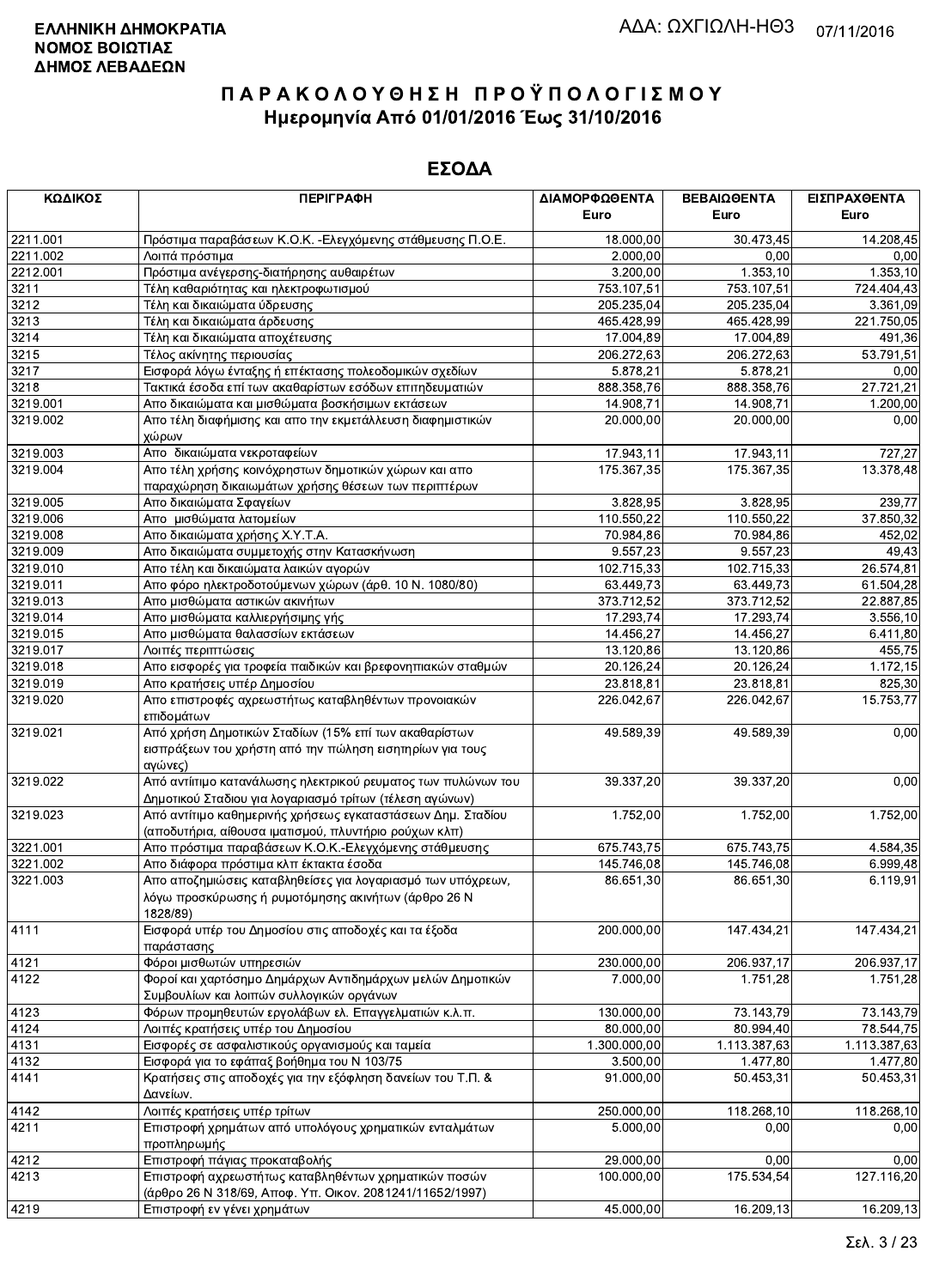#### ΕΣΟΔΑ

| ΚΩΔΙΚΟΣ | <b>ПЕРІГРАФН</b>                                                                                                    | ΔΙΑΜΟΡΦΩΘΕΝΤΑ | ΒΕΒΑΙΩΘΕΝΤΑ   | ΕΙΣΠΡΑΧΘΕΝΤΑ  |
|---------|---------------------------------------------------------------------------------------------------------------------|---------------|---------------|---------------|
|         |                                                                                                                     | Euro          | Euro          | Euro          |
| 5111    | Χρηματικό υπόλοιπο προερχόμενο από τακτικά έσοδα για την<br>κάλυψη υποχρεώσεων παρελθόντων ετών                     | 443.123,57    | 443.123,57    | 443.123,57    |
| 5112    | Χρηματικό υπόλοιπο προερχόμενο από τακτικά έσοδα για<br>πιστώσεις προοριζόμενες για επενδυτικές δαπάνες             | 697 635,70    | 697.635,70    | 697.635,70    |
| 5113    | Χρηματικό υπόλοιπο προερχόμενο απο τακτικά έσοδα για την<br>κάλυψη ειδικευμένων δαπανών                             | 1.012.359,90  | 1.012.359,90  | 1.012.359,90  |
| 5119    | Χρηματικό υπόλοιπο προερχόμενο απο τακτικά έσοδα για την<br>κάλυψη εν γένει δαπανών του Δήμου                       | 168.798,82    | 168.798,82    | 168.798,82    |
| 5121    | Χρηματικό υπόλοιπο προερχόμενο από έκτακτα έσοδα για την<br>κάλυψη υποχρεώσεων παρελθόντων ετών                     | 51.582,24     | 51.582,24     | 51.582,24     |
| 5122    | Χρηματικό υπόλοιπο προερχόμενο από έκτακτα έσοδα (εκτός ΠΔΕ)<br>για πιστώσεις προοριζόμενες για επενδυτικές δαπάνες | 1.037.237,22  | 1.037.237.22  | 1.037.237.22  |
| 5123    | Χρηματικό υπόλοιπο προερχόμενο απο έκτακτα έσοδα για την<br>κάλυψη ειδικευμένων δαπανών                             | 96.067,18     | 96.067.18     | 96.067,18     |
|         | ΣΥΝΟΛΑ                                                                                                              | 27.766.393.68 | 23.350.455.72 | 18.620.059.75 |

|        | ΚΩΔΙΚΟΣ  | <b>ПЕРІГРАФН</b>                                                                                        | ΔΙΑΜΟΡ<br>ΦΩΘΕΝΤΑ<br>Euro | ΕΝΤΑΛΘΕΝΤΑ<br>Euro | ΠΛΗΡΩΘΕΝΤΑ<br>Euro |
|--------|----------|---------------------------------------------------------------------------------------------------------|---------------------------|--------------------|--------------------|
| 00     | 6031     | Τακτικές αποδοχές (περιλαμβάνονται βασικός μισθός, δώρα εορτών, γενικά και<br>ειδικά τακτικά επιδόματα) | 118.068,00                | 74.983,50          | 74.983,50          |
| 00     | 6053.001 | Εργοδ. εισφορές ΙΚΑ υπαλλήλων ειδικών θέσεων                                                            | 12.282,00                 | 6.599,68           | 6.599,68           |
| 00     | 6053.002 | Εργοδ. εισφορές Ταμείου Νομικών                                                                         | 6.330,00                  | 668,25             | 668,25             |
| 00     | 6053.003 | Εργοδοτικές εισφορές υπέρ ΤΣΜΕΔΕ                                                                        | 4.511,00                  | 3.412,53           | 3.412,53           |
| 00     | 6053.004 | Εργοδοτικές εισφορές υπέρ ΤΣΜΕΔΕ (επικουρικό)                                                           | 1.016.00                  | 824,94             | 824,94             |
| $00\,$ | 6053.005 | Εργοδοτικές εισφορές υπέρ ΚΥΤ                                                                           | 1.456,00                  | 1.100,88           | 1.100,88           |
| 00     | 6073     | Δαπάνες επιμόρφωσης προσωπικού και συμμετοχής σε συνέδρια και<br>σεμινάρια                              | 1.000,00                  | 0,00               | 0,00               |
| 00     | 6111     | Αμοιβές νομικών και συμβολαιογράφων                                                                     | 3.000,00                  | 0.00               | 0,00               |
| 00     | 6116     | Αμοιβές δικαστικών επιμελητών                                                                           | 5.000,00                  | 1.307.49           | 1.307,49           |
| 00     | 6117.001 | Ανάθεση παροχής υπηρεσιών Ιατρού Εργασίας του Δήμου                                                     | 2.600,00                  | 0,00               | 0,00               |
| 00     | 6117.002 | Ανάθεση παροχής υπηρεσιών τεχνικού ασφαλείας του Δήμου                                                  | 4.912,11                  | 3.731,74           | 3.731,74           |
| 00     | 6121.001 | Αντιμισθία δημάρχου, αντιδημάρχων και προέδρου δημοτικού συμβουλίου<br>(Άρθρο92 Ν.3852/2010)            | 123.120,00                | 80.768,54          | 80.768,54          |
| 00     | 6121.002 | Αντιμισθία συμπαραστάτη του δημότη και της επιχείρησης(άρθρο 77 παρ.6<br>N.3852/2010)                   | 0,00                      | 0,00               | 0,00               |
| $00\,$ | 6123     | Έξοδα κίνησης προέδρων Δ.Σ. (άρθρο 4 Ν 2539/97)                                                         | 87.600,00                 | 64.900,00          | 64.900,00          |
| 00     | 6126.008 | Εργοδοτικές εισφορές υπέρ ΙΚΑ-ΕΤΕΑ                                                                      | 10.490,00                 | 5.779,87           | 5.779,87           |
| 00     | 6151     | Δικαιώματα τρίτων (ΔΕΗ κλπ) από την είσπραξη τελών και φόρων                                            | 8.000,00                  | 1.624,02           | 1.624,02           |
| $00\,$ | 6154.001 | Έξοδα είσπραξης κλήσεων Τροχαίας από ΕΛΤΑ                                                               | 3.000,00                  | 1.413,75           | 1.413,75           |
| 00     | 6221     | Ταχυδρομικά τέλη                                                                                        | 20.000,00                 | 10.776,93          | 10.113,19          |
| 00     | 6222     | Τηλεφωνικά, τηλεγραφικά και τηλετυπία τέλη εσωτερικού                                                   | 31.000,00                 | 24.459,98          | 20.464,48          |
| 00     | 6331.001 | Λοιποί φόροι και τέλη                                                                                   | 15.000,00                 | 6.877,18           | 6.877,18           |
| $00\,$ | 6331.003 | Φόρος εισοδήματος φορολογικού έτους 2015                                                                | 83.506,00                 | 55.670,32          | 55.670,32          |
| 00     | 6331.004 | Φόρος επιτηδεύματος από εκπρόθεσμη παύση δραστηριοτήτων ΔΕΤΕΛ                                           | 2.700,00                  | 2.609,60           | 2.609,60           |
| 00     | 6331.005 | Φόρος επιτηδεύματος από εκπρόθεσμη παύση δραστηριοτήτων ΔΕΠΑΛ                                           | 10.200,00                 | 10.180.77          | 10.180,77          |
| 00     | 6421     | Οδοιπορικά έξοδα και αποζημίωση μετακινούμενων αιρετών                                                  | 3.000,00                  | 0.00               | 0,00               |
| 00     | 6431     | Έξοδα ενημέρωσης και προβολής δραστηριοτήτων του Δήμου                                                  | 5.000,00                  | 0,00               | 0,00               |
| 00     | 6433     | Τιμητικές διακρίσεις, αναμνηστικά δώρα και έξοδα φιλοξενίας φυσικών<br>προσώπων και αντιπροσωπειών      | 2.000,00                  | 0,00               | 0,00               |
| 00     | 6434     | Λοιπές δαπάνες δημοσίων σχέσεων                                                                         | 1.500,00                  | 0,00               | 0,00               |
| 00     | 6443     | Δαπάνες δεξιώσεων και εθνικών ή τοπικών εορτών                                                          | 4.000,00                  | 0.00               | 0,00               |
| 00     | 6451.001 | Συνδρομές σε εφημερίδες - περιοδικά                                                                     | 750,00                    | 0,00               | 0,00               |
| 00     | 6451.002 | Συνδρομή σε νομικές βάσεις δεδομένων                                                                    | 4.000,00                  | 2.890,49           | 1.045,49           |
| 00     | 6463     | Έξοδα λοιπών δημοσιεύσεων                                                                               | 3.000,00                  | 1.006.57           | 914.64             |
| 00     | 6492     | Δικαστικά έξοδα και έξοδα εκτέλεσης δικαστικών αποφάσεων ή<br>συμβιβαστικών πράξεων                     | 20.000,00                 | 2.131,00           | 2.131,00           |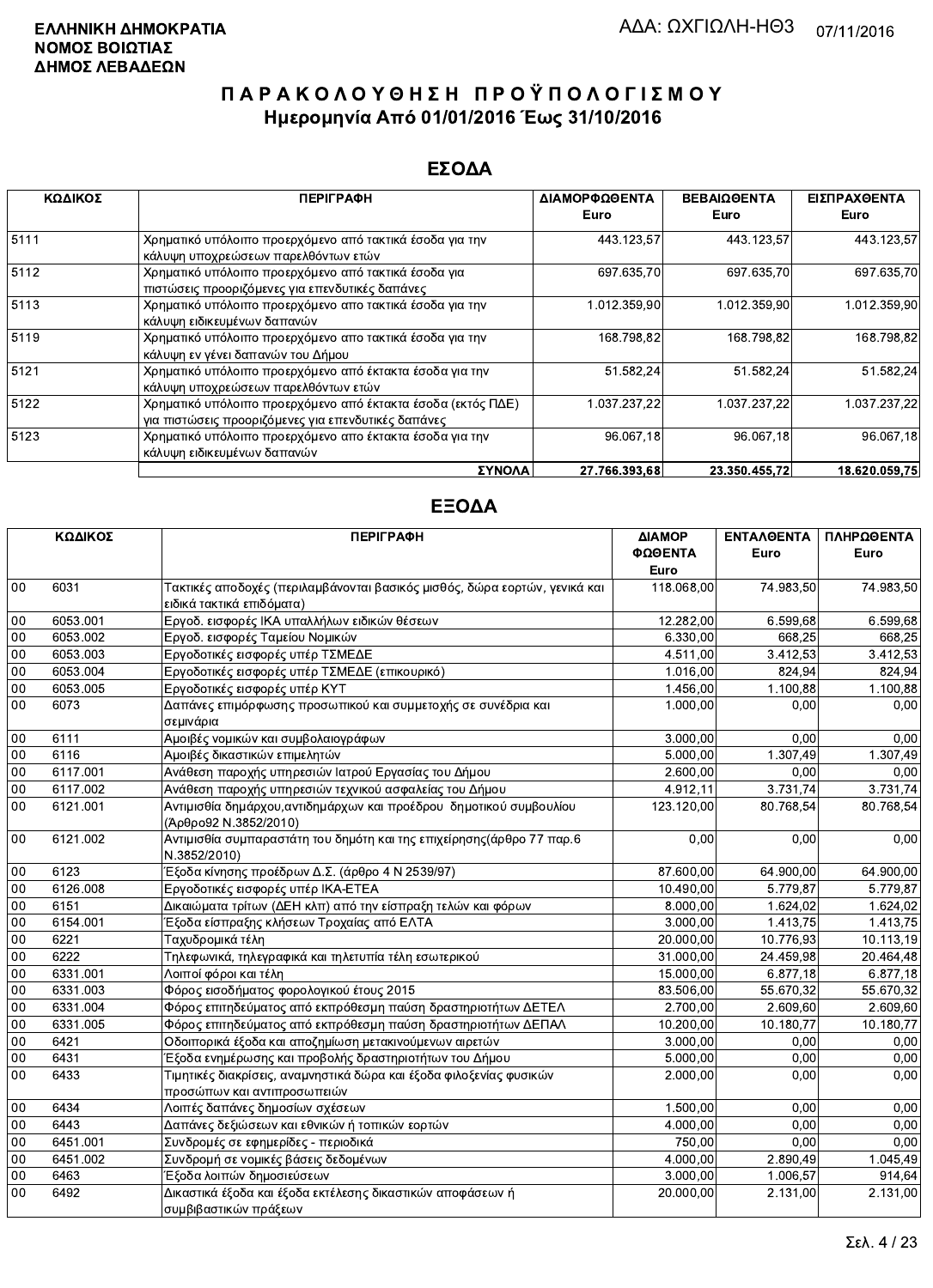|        | ΚΩΔΙΚΟΣ  | <b>ПЕРІГРАФН</b>                                                                                                          | ΔΙΑΜΟΡ<br>ΦΩΘΕΝΤΑ | <b>ENTAAGENTA</b><br>Euro | ΠΛΗΡΩΘΕΝΤΑ<br>Euro |
|--------|----------|---------------------------------------------------------------------------------------------------------------------------|-------------------|---------------------------|--------------------|
|        |          |                                                                                                                           | Euro              |                           |                    |
| 00     | 6494     | Έξοδα συμβολαιογράφων και δικαστικών επιμελητών                                                                           | 5.000,00          | 129,15                    | 86,10              |
| 00     | 6495.002 | Αμοιβή ΤΕΕ από τακτοποίηση δημοτικών αυθαιρέτων (σχολείων κλπ.)                                                           | 200,00            | 0.00                      | 0,00               |
| 00     | 6495.007 | Δαπάνες για πάγια τέλη κτηματογράφησης ακινήτων του Δήμου                                                                 | 500,00            | 105,00                    | 105,00             |
| 00     | 6511     | Τόκοι δανείων εσωτερικού                                                                                                  | 192.630,12        | 175.118,30                | 175.118,30         |
| 00     | 6515     | Αμοιβές και προμήθειες τραπεζών                                                                                           | 3.000,00          | 470,00                    | 470,00             |
| 00     | 6516     | Χρεολύσια δανείων εσωτερικού                                                                                              | 188.718,95        | 171.562,70                | 171.562,70         |
| 00     | 6521     | Τόκοι δανείων εσωτερικού                                                                                                  | 129.695,30        | 117.904,80                | 117.904,80         |
| 00     | 6526     | Χρεολύσια δανείων εσωτερικού                                                                                              | 142.554,94        | 129.595,40                | 129.595,40         |
| 00     | 6711.001 | Μεταβιβάσεις σε σχολικές επιτροπές για λειτουργικές δαπάνες                                                               | 377.129,52        | 271.631,94                | 271.631,94         |
| $00\,$ | 6711.003 | Μεταβιβάσεις σε σχολικές επιτροπές για έργα επισκευής και συντήρησης<br>σχολικών κτιρίων                                  | 21.800,00         | 21.693,80                 | 0,00               |
| $00\,$ | 6721.001 | Εισφορά υπέρ συνδέσμου Δήμων και Κοινοτήτων Προστασίας & Ορθολογικής                                                      | 7.184,50          | 0,00                      | 0,00               |
|        |          | Ανάπτυξης του Κορινθιακού Κόλπου (ΣΠΟΑΚ) ο 'ΑΡΙΩΝ                                                                         |                   |                           |                    |
| 00     | 6722     | Εισφορά για την εξασφάλιση μέσων προστασίας άμαχου πληθυσμού                                                              | 9.057,59          | 0,00                      | 0,00               |
| 00     | 6723     | Κράτηση 0,50% υπέρ λογαριασμού του άρθρου 68 ΝΔ 3033/54                                                                   | 45.287,93         | 6.418,84                  | 6.418,84           |
| 00     | 6725     | Εισφορά υπέρ ΤΠΟΕΚΕ                                                                                                       | 750,00            | 0,00                      | 0,00               |
| 00     | 6726.001 | Υπέρ δήμων και κοινοτήτων απο το Τέλος Ακίνητης Περιουσίας (15% επι των                                                   | 22.000,00         | 8.318,42                  | 8.318,42           |
|        |          | εισπράξεων - Ν. 2130/93)                                                                                                  |                   |                           |                    |
| 00     | 6733     | Καταβολή χρηματικών βοηθημάτων σε άπορους δημότες                                                                         | 10.000,00         | 0,00                      | 0,00               |
| 00     | 6734     | Καταβολή επιδόματος ένδειας στους δικαιούχους                                                                             | 10.000,00         | 0.00                      | 0,00               |
| $00\,$ | 6736     | Επιχορηγήσεις σε πολιτιστικούς συλλόγους και σωματεία                                                                     | 10.100,00         | 0,00                      | 0,00               |
| $00\,$ | 6738.001 | Χρηματοδότηση Κοινωφελούς Επιχείρησης Δήμου Λεβαδέων                                                                      | 10.000,00         | 10.000,00                 | 10.000,00          |
| 00     | 6821.001 | Φορολογικά πρόστιμα και προσαυξήσεις χρήσης                                                                               | 6.500,00          | 1.484,00                  | 1.484,00           |
| 00     | 6821.002 | Πρόστιμα και προσαυξήσεις από εκπρόθεσμη παύση δραστηριότητας ΔΕΠΑΛ                                                       | 31.880,00         | 903,93                    | 903.93             |
| 00     | 6821.003 | Πρόστιμα και προσαυξήσεις από εκπρόθεσμη παύση δραστηριότητας ΔΕΤΕΛ                                                       | 3.010,00          | 288,94                    | 288,94             |
| 00     | 6822     | Προσαυξήσεις Ασφαλιστικών ταμείων χρήσης                                                                                  | 4.000,00          | 0,00                      | 0,00               |
| 00     | 6823.001 | Τόκοι υπερημερίας χρήσης                                                                                                  | 60.000,00         | 29.233,41                 | 29.233,41          |
| 10     | 6011     | Τακτικές αποδοχές (περιλαμβάνονται βασικός μισθός, δώρα εορτών, γενικά και<br>ειδικά τακτικά επιδόματα)                   | 1.029.279,00      | 855.911,73                | 855.911,73         |
| 10     | 6012.001 | Αποζημίωση υπερωριακής εργασίας μονίμων υπαλλήλων                                                                         | 1.000,00          | 0,00                      | 0,00               |
| 10     | 6012.002 | Αμοιβή υπαλλήλων που ασκούν καθήκοντα ληξιάρχου                                                                           | 3.840,00          | 1.665.38                  | 1.583,69           |
| 10     | 6012.003 | Αμοιβή υπαλλήλου που τηρεί τα πρακτικά του Δημοτικού Συμβουλίου                                                           | 950,00            | 702,34                    | 702,34             |
| 10     | 6012.004 | Αμοιβή υπαλλήλων για την γραμματειακή υποστήριξη των συμβουλίων των<br>τοπικών και δημοτικών κοινοτήτων                   | 4.450,00          | 1.450,87                  | 1.377,05           |
| 10     | 6021.002 | Τακτικές αποδοχές υπαλλήλων με σύμβαση αορίστου χρόνου                                                                    | 202.393,00        | 147.974,10                | 147.974,10         |
| 10     | 6051.001 | Εργοδοτικές εισφορές ΙΚΑ μονίμων διοικητικών-οικονομικών υπηρεσιών                                                        | 7.121,00          | 5.774,40                  | 5.774,40           |
| 10     | 6051.002 | Εργοδοτικές εισφορές ΤΥΔΚΥ μονίμων διοικητικών-οικονομικών υπηρεσιών                                                      | 114.459,00        | 90.888,73                 | 90.869,29          |
| 10     | 6051.003 | Εργοδοτικές εισφορές ΤΑΔΚΥ- ΤΕΑΔΥ μονίμων διοικητικών-οικονομικών<br>υπηρεσιών                                            | 26.886,00         | 19.604,71                 | 19.599,25          |
| $10\,$ | 6051.004 | Εργοδοτικές εισφορές ΤΣΜΕΔΕ μονίμων διοικητικών-οικονομικών υπηρεσιών                                                     | 5.862,00          | 4.959,80                  | 4.959,80           |
| 10     | 6051.005 | Εργοδοτικές εισφορές ΤΣΜΕΔΕ (ΕΠΙΚΟΥΡΙΚΟ) μονίμων διοικητικών-<br>οικονομικών υπηρεσιών                                    | 1.320,00          | $\overline{1.209,25}$     | 1.209,25           |
| 10     | 6051.006 | Εργοδοτικές εισφορές ΚΥΤ μονίμων διοικητικών-οικονομικών υπηρεσιών                                                        | 1.891,00          | 1.599,90                  | 1.599,90           |
| 10     | 6051.007 | Εργοδοτικές εισφορές τακτικών υπαλλήλων υπέρ ΚΣΚΥ                                                                         | 15.850,00         | 12.047,70                 | 12.047,70          |
| 10     | 6051.008 | Εργοδοτικές εισφορές τακτικών υπαλλήλων υπέρ ΟΠΑΔ                                                                         | 4.774,00          | 3.840,20                  | 3.840,20           |
| 10     | 6051.009 | Εργοδοτικές εισφορές ΤΕΑΔΥ μονίμων υπαλλήλων                                                                              | 1.417,00          | 737,70                    | 737.70             |
| 10     | 6052.002 | Εργοδοτικές εισφορές ΙΚΑ υπαλλήλων με σύμβαση αορίστου χρόνου                                                             | 48.270,00         | 36.931,69                 | 36.931,69          |
| 10     | 6056     | Εργοδοτικές εισφορές Δήμων Κοινωνικής Ασφάλισης                                                                           | 75.574,00         | 21.189,93                 | 21.189,93          |
| 10     | 6117.002 | Απεντόμωση-μυοκτονία-απολύμανση κεντρικού δημοτικού κτιρίου                                                               | 500,00            | 0,00                      | 0,00               |
| 10     | 6142.002 | Ανάθεση εργασίας σε ορκωτούς ελεγκτές για τον έλεγχο των οικονομικών<br>καταστάσεων του Δήμου (Ν. 2880/2001, Ν.3146/2003) | 9.600,00          | 0,00                      | 0,00               |
| 10     | 6142.003 | Ανάθεση εργασίας σε ορκωτό ελεγκτή-λογιστή της εκκαθάρισης της δημοτικής<br>επιχείρησης Κ.Α.Ε.Κυριακίου                   | 7.380,00          | 0,00                      | 0,00               |
| 10     | 6142.006 | Παροχή υπηρεσιών για την σύνταξη των εγχειριδίων διαχειριστικής επάρκειας<br>του Δήμου Λεβαδέων                           | 7.440,00          | 0,00                      | 0,00               |
| 10     | 6231.001 | Εκμίσθωση χώρου για λειτουργία εμποροπανήγυρης, εκθέσεων κλπ                                                              | 13.221,60         | 10.018,00                 | 9.016,20           |
| 10     | 6232     | Μισθώματα κτιρίων - Τεχνικών έργων ακινήτων                                                                               | 52.026,24         | 43.355,20                 | 39.019,68          |
| 10     | 6236.001 | Μίσθωση χημικών τουαλετών για την Εμποροπανήγυρη                                                                          | 0,00              | 0,00                      | 0,00               |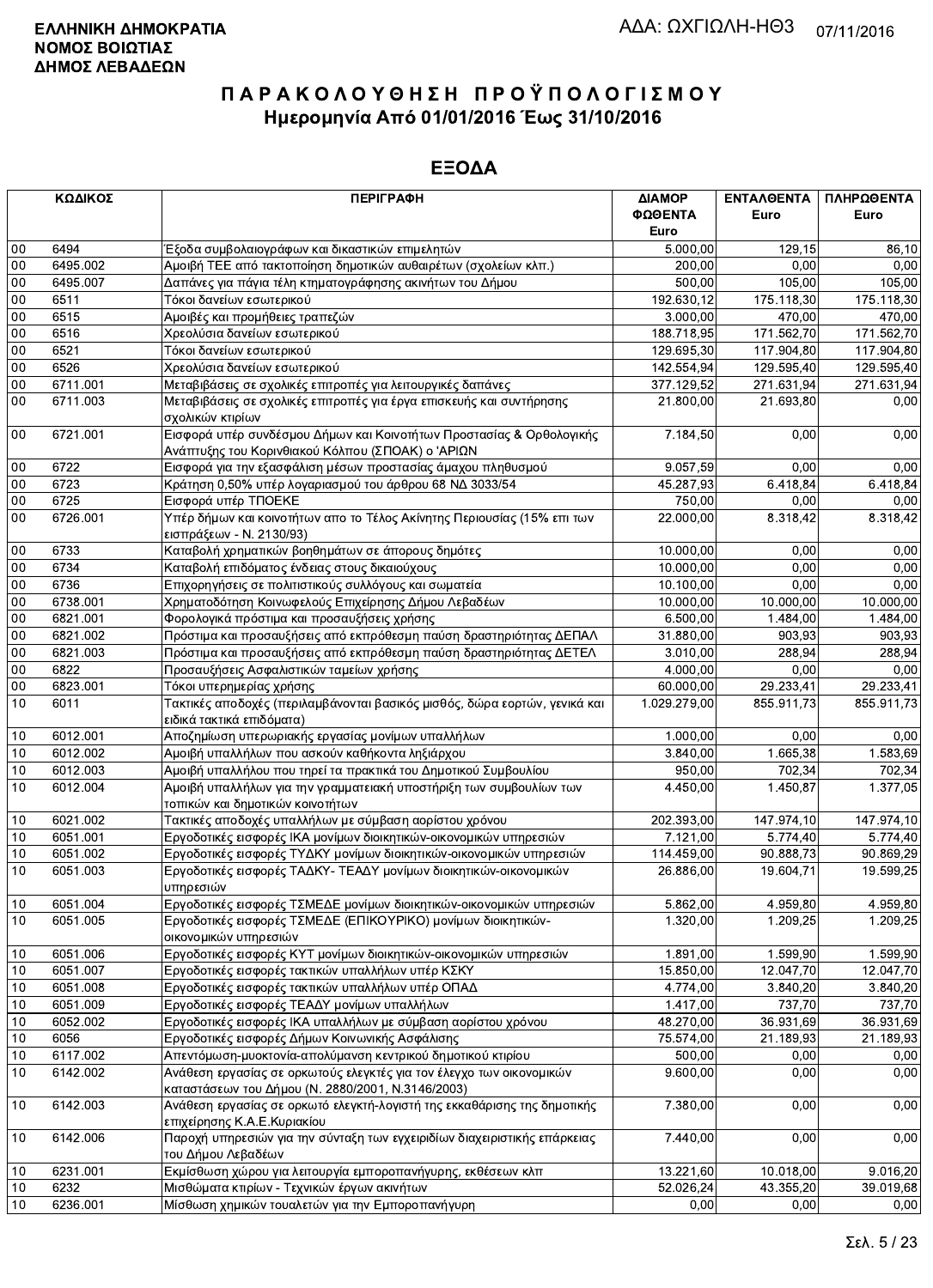|    | ΚΩΔΙΚΟΣ  | <b>ПЕРІГРАФН</b>                                                                                                                       | ΔΙΑΜΟΡ<br>ΦΩΘΕΝΤΑ<br>Euro | ΕΝΤΑΛΘΕΝΤΑ<br>Euro     | ΠΛΗΡΩΘΕΝΤΑ<br>Euro |
|----|----------|----------------------------------------------------------------------------------------------------------------------------------------|---------------------------|------------------------|--------------------|
| 10 | 6253     | Ασφάλιστρα μεταφορικών μέσων                                                                                                           | 3.157,03                  | 3.156,70               | 3.156,70           |
| 10 | 6262.001 | Συντήρηση και επισκευή ηλεκτρομηχανολογικιού εξοπλισμού κτιρίων                                                                        | 2.800,00                  | 1.023,63               | 699,99             |
|    |          | (ανελκυστήρας, κλιματιστικά κλπ)                                                                                                       |                           |                        |                    |
| 10 | 6263.001 | Συντήρηση και επισκευή μεταφορικών μέσων                                                                                               | 6.800,00                  | 1.690,12               | 0,00               |
| 10 | 6263.002 | Δαπάνες για τεχνικό έλεγχο αυτοκινήτων (Κ.Τ.Ε.Ο.)                                                                                      | 450,00                    | 0,00                   | 0,00               |
| 10 | 6264.001 | Συντήρηση και επισκευή εγκαταστάσεων θέρμανσης, κλιματισμού, αερισμού και                                                              | 7.000,00                  | 0,00                   | 0,00               |
|    |          | λοιπών μηχανημάτων                                                                                                                     |                           |                        |                    |
| 10 | 6265.002 | Συντήρηση και επισκευή ηλεκτρονικών υπολογιστών, φωτοτυπικών, fax κλπ                                                                  | 5.000,00                  | 1.948,33               | 1.948,33           |
| 10 | 6265.004 | Εργασίες συντήρησης συστημάτων κατάσβεσης-πυρόσβεσης                                                                                   | 850.00                    | 0,00                   | 0,00               |
| 10 | 6266.001 | Συντήρηση Εφαρμογών λογισμικού                                                                                                         | 25.388,00                 | 12.796,80              | 12.796,80          |
| 10 | 6279.001 | Λοιπές δαπάνες για ύδρευση, άρδευση, φωτισμό, καθαριότητα                                                                              | 42.000,00                 | 38.428.00              | 38.428,00          |
| 10 | 6321     | Τέλη κυκλοφορίας επιβατηγών αυτοκινήτων                                                                                                | 565,00                    | 0,00                   | 0,00               |
| 10 | 6411     | Έξοδα κίνησης ιδιοκτητών μεταφορικών μέσων (καύσιμα, λιπαντικά, διόδια                                                                 | 7.600,00                  | 3.272,77               | 3.106,50           |
|    |          | $\kappa\lambda\pi$                                                                                                                     |                           |                        |                    |
| 10 | 6422     | Οδοιπορικά έξοδα και αποζημίωση μετακινούμενων υπαλλήλων                                                                               | 1.850,00                  | 300,00                 | 300,00             |
| 10 | 6461     | Έξοδα δημοσίευσης οικονομικών καταστάσεων                                                                                              | 1.400,00                  | 210.33                 | 210,33             |
| 10 | 6462     | Δημοσίευση προκηρύξεων                                                                                                                 | 3.000,00                  | 781,54                 | 568,26             |
| 10 | 6611.001 | Προμήθεια βιβλίων, περιοδικών και λοιπών εκδόσεων                                                                                      | 500,00                    | 0,00                   | 0,00               |
| 10 | 6611.002 | Προμήθεια ληξιαρχικών βιβλίων (υποχρεωτ. εισφορά ΥΠ.ΕΣ 55327/89)                                                                       | 100,00                    | 0,00                   | 0,00               |
| 10 | 6612     | Προμήθεια γραφικής ύλης και λοιπά υλικά γραφείων                                                                                       | 10.000,00                 | 9.990,39               | 8.731,36           |
| 10 | 6613.001 | Προμήθεια εντύπων υπηρεσιών                                                                                                            | 300,00                    | 0,00                   | 0,00               |
| 10 | 6613.002 | Προμήθεια υλικών μηχανογράφησης και πολλαπλών εκτυπώσεων (τόνερ,<br>μελανοταινίες-αναλώσιμα fax κλπ)                                   | 14.000,00                 | 11.436,90              | 11.436,90          |
| 10 | 6615.001 | Εργασίες εκτυπώσεων, εκδόσεων, βιβλιοδετήσεων                                                                                          | 2.400,00                  | 996,30                 | 996,30             |
| 10 | 6615.002 | Εργασίες εκτύπωσης φωτοτυπιών                                                                                                          | $\overline{2.000,00}$     | 712.71                 | 712,71             |
| 10 | 6615.003 | Εκτύπωση Μητρώου Αρρένων (υποχρεωτ. εισφορά ΥΠ.ΕΣ 55327/89)                                                                            | 100,00                    | 0,00                   | 0,00               |
| 10 | 6634     | Προμήθεια ειδών καθαριότητας και ευπρεπισμού                                                                                           | 600,00                    | 0,00                   | 0,00               |
| 10 | 6643     | Προμήθεια καυσίμων για θέρμανση και φωτισμό                                                                                            | 38.000,00                 | 12.363,45              | 12.363,45          |
| 10 | 6662.001 | Προμήθεια υλικών ενεργητικής πυροπροστασίας - συστημάτων συναγερμού-<br>πυρανίχνευσης, αναγομώσεις πυροσβεστήρων                       | 2.500,00                  | 0,00                   | 0,00               |
| 10 | 6662.002 | Προμήθεια ηλεκτρολογικού υλικού κτιριακών εγκαταστάσεων                                                                                | 1.000,00                  | 0,00                   | 0,00               |
| 10 | 6671.002 | Προμήθεια ελαστικών μεταφορικών μέσων                                                                                                  | 1.000,00                  | 0.00                   | 0,00               |
| 10 | 6673.001 | Ανταλλακτικά εγκαταστάσεων θέρμανσης, κλιματισμού, αερισμού και λοιπών                                                                 | 2.000,00                  | 0,00                   | 0,00               |
|    |          | μηχανημάτων                                                                                                                            |                           |                        |                    |
| 10 | 6691     | Προμήθεια ειδών σημαιοστολισμού και φωταγωγήσεων                                                                                       | 1.000,00                  | 0,00                   | 0,00               |
| 15 | 6011     | Τακτικές αποδοχές (περιλαμβάνονται βασικός μισθός, δώρα εορτών, γενικά και                                                             | 444.039,00                | 373.855,59             | 373.855,59         |
|    |          | ειδικά τακτικά επιδόματα)                                                                                                              |                           |                        |                    |
| 15 | 6013     | Εφάπαξ βοήθημα του Ν 103/75                                                                                                            | 15.000,00                 | 0.00                   | 0,00               |
| 15 | 6021.001 | Τακτικές αποδοχές καθαριστριών σχολικών μονάδων (αρθ. 18 Ν.3870/2010)                                                                  | 110.585,00                | 67.998,86              | 67.998,86          |
| 15 | 6021.002 | Τακτικές αποδοχές υπαλλήλων Κοινωνικής Προστασίας, Παιδείας, Αθλητισμού<br>και Πολιτισμού (Παιδικοί Σταθμοί, ΚΑΠΗ, Δημοτικό Ωδείο κλπ) | 228.075,00                | 175.004,76             | 175.004,76         |
| 15 | 6021.003 | Τακτικές αποδοχές σχολικών φυλάκων με σύμβαση Ιδιωτ. Δικαίου Αορίστου<br>Χρόνου                                                        | 102.260,00                | 77.972,49              | 77.972,49          |
| 15 | 6041.001 | Τακτικές αποδοχές ωρομισθίων γυμναστών ΠΑγΟ                                                                                            | 29.966,10                 | 13.362,11              | 0,00               |
| 15 | 6041.004 | Τακτικές αποδοχές εκτάκτων υπαλλήλων Κατασκήνωσης                                                                                      | 22.470,00                 | 11.103,86              | 11.103,86          |
| 15 | 6041.005 | Αμοιβές συμβασιούχων αμιγώς αμοιβομένων από καταβολή αντιτίμου στο<br>Ωδείο Λιβαδειάς                                                  | 13.473,20                 | 3.918,24               | 3.712,60           |
| 15 | 6041.006 | Αμοιβές συμβασιούχων κοινωνικών δομών του Δήμου                                                                                        | 11.350,00                 | 0,00                   | 0,00               |
| 15 | 6051.001 | Εργοδοτικές εισφορές ΙΚΑ μονίμων κοινωνικών υπηρεσιών                                                                                  | 25.670,00                 | $\overline{21.108,25}$ | 21.108,25          |
| 15 | 6051.002 | Εργοδοτικές εισφορες ΤΥΔΚΥ μονίμων κοινωνικών υπηρεσιών                                                                                | 31.895,00                 | 25.310,10              | 25.310,10          |
|    |          | Εργοδοτικές εισφορες ΤΑΔΚΥ-ΤΕΑΔΥ μονίμων υπαλλήλων κοινωνικών                                                                          |                           | 1.954,70               |                    |
| 15 | 6051.003 | υπηρεσιών                                                                                                                              | 2.980,88                  |                        | 1.954,70           |
| 15 | 6051.008 | Εργοδοτικές εισφορες ΤΕΑΔΥ τακτικών υπαλλήλων κοινωνικών υπηρεσιών                                                                     | 5.607,00                  | 4.080,20               | 4.080,20           |
| 15 | 6051.009 | Εργοδοτικές εισφορές ΟΠΑΔ μονίμων κοινωνικών υπηρεσιών                                                                                 | 9.633,00                  | 8.109,87               | 8.109,87           |
| 15 | 6052.001 | Εργοδοτικές εισφορές (ΙΚΑ) υπαλλήλων αορίστου. χρόνου (καθαρ. σχολικών<br>μονάδων)                                                     | 26.616,00                 | 18.372,63              | 18.372,63          |
| 15 | 6052.002 | Εργοδοτικές εισφορές (ΙΚΑ) υπαλλήλων κοινωνικής προστασίας, πολιτισμού                                                                 | $\overline{59.052,00}$    | 42.791,62              | 42.791,62          |
|    |          | και αθλητισμού (Παιδικοί Σταθμοί, ΚΑΠΗ, Δημ. Ωδείο κλπ)                                                                                |                           |                        |                    |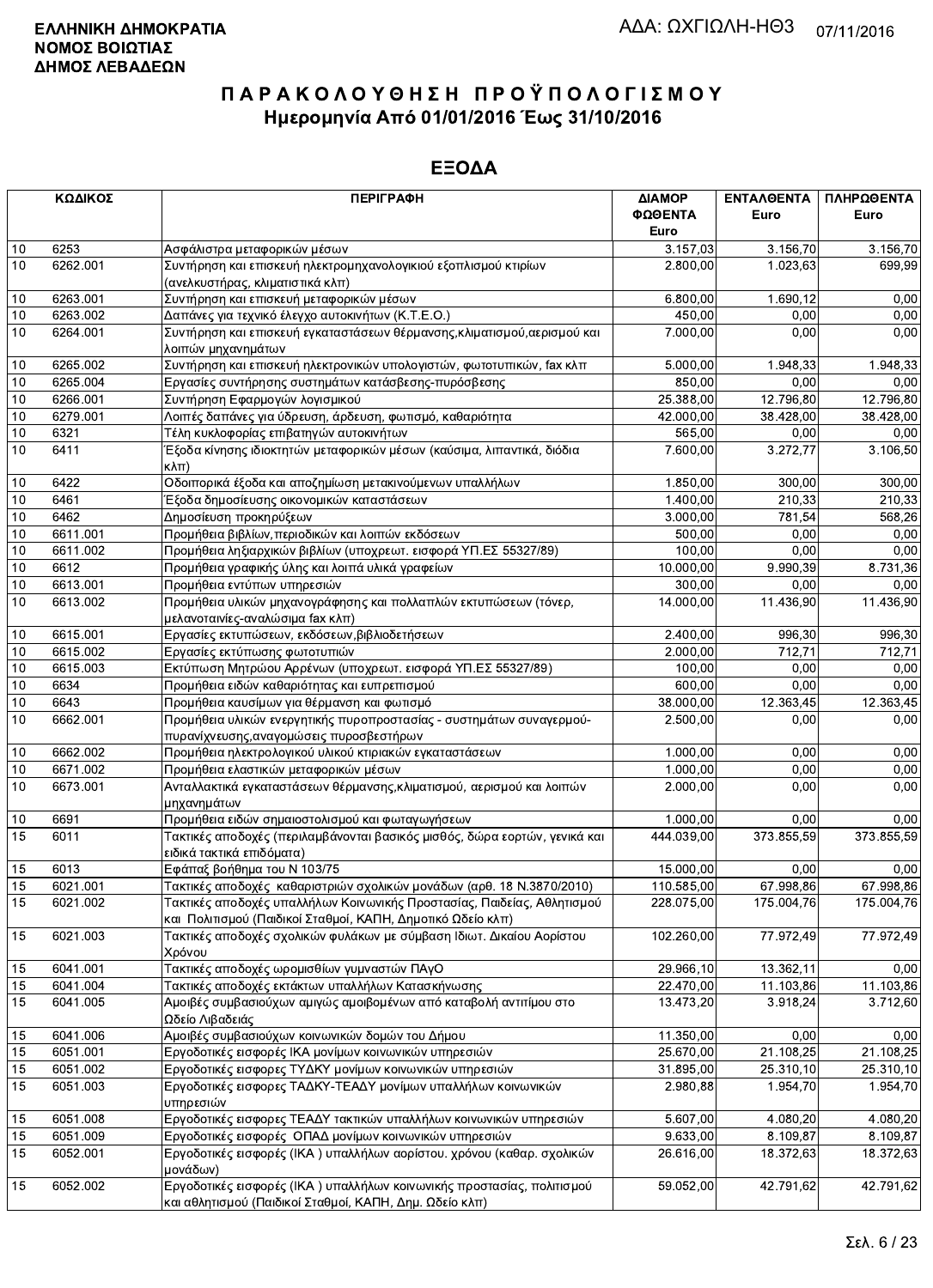|          | ΚΩΔΙΚΟΣ  | <b>ПЕРІГРАФН</b>                                                                                                   | ΔΙΑΜΟΡ               | ΕΝΤΑΛΘΕΝΤΑ | ΠΛΗΡΩΘΕΝΤΑ |
|----------|----------|--------------------------------------------------------------------------------------------------------------------|----------------------|------------|------------|
|          |          |                                                                                                                    | ΦΩΘΕΝΤΑ              | Euro       | Euro       |
|          |          |                                                                                                                    | Euro                 |            |            |
| 15       | 6052.003 | Εργοδοτικές εισφορές (ΙΚΑ) σχολικών φυλάκων                                                                        | 26.298,00            | 19.483,34  | 19.483,34  |
| 15       | 6054.001 | Εργοδοτικές εισφορές ωρομισθίων γυμναστών ΠΑγΟ                                                                     | 7.668,00             | 3.311,72   | 0,00       |
| 15       | 6054.004 | Εργοδοτικές εισφορές ΙΚΑ εκτάκτων υπαλλήλων Κατασκήνωσης                                                           | 5.840,00             | 3.159,79   | 3.159,79   |
| 15       | 6054.005 | Εργοδοτικές εισφορες συμβασιούχων αμιγώς αμοιβομένων από καταβολή                                                  | 3.460,00             | 963,37     | 911,84     |
|          |          | αντιτίμου στο Ωδείο Λιβαδειάς                                                                                      |                      |            |            |
| 15       | 6054.006 | Εργοδοτικές εισφορές συμβασιούχων κοινωνικών δομών του Δήμου                                                       | 2.900,00             | 0,00       | 0,00       |
| 15       | 6056     | Εργοδοτικές εισφορές Δήμων Κοινωνικής Ασφάλισης                                                                    | 39.112,00            | 9.293,98   | 9.293,98   |
| 15       | 6061.001 | Παροχές σε ειδος- γάλα εργαζόμενων                                                                                 | 10.173,00            | 4.535,04   | 3.553,81   |
| 15       | 6061.002 | Προμήθειες στολών μουσικών Φιλαρμονικής                                                                            | 3.000,00             | 1.482,15   | 0,00       |
| 15       | 6117.002 | Εργασίες απολύμανσης-απεντόμωσης                                                                                   | 800,00               | 0.00       | 0,00       |
| 15       | 6117.003 | Ανάθεση παροχής υπηρεσιών ιατρού για μέλη του ΚΑΠΗ                                                                 | 3.650,00             | 1.980,00   | 1.980,00   |
| 15       | 6117.004 | Ανάθεση παροχής υπηρεσιών σε παιδίατρο για Παιδικούς Σταθμούς                                                      | 5.000,00             | 0,00       | 0,00       |
| 15       | 6117.005 | Ανάθεση παροχής υπηρεσιών σε παιδίατρο για Κατασκήνωση                                                             | 1.200,00             | 0,00       | 0,00       |
| 15       | 6117.006 | Καθαρισμός εγκαταστάσεων Αθλητισμού, Πολιτισμού και λοιπών υπηρεσιών                                               | 24.600,00            | 14.972,35  | 14.972,35  |
| 15       | 6117.007 | Ανάθεση εργασίας για χόρδισμα πιάνου Δημοτικού Ωδείου                                                              | 500,00               | 0,00       | 0,00       |
| 15       | 6117.009 | Σύμβαση έργου με γιατρό για παροχή υπηρεσιών στα μέλη του ΚΑΠΗ                                                     | 2.000,00             | 0,00       | 0,00       |
| 15       | 6211.002 | Δαπάνη ηλεκτρικού ρεύματος για φωτισμό Δημοτικού Σταδίου                                                           | 23.000,00            | 0.00       | 0.00       |
| 15       | 6232.002 | Μίσθωμα κτιριου Β΄ Παιδικού Σταθμού Λιβαδειάς                                                                      | 15.288,00            | 11.466,00  | 11.466,00  |
| 15       | 6232.003 | Μίσθωμα κτιριου ΚΑΠΗ Δαύλειας                                                                                      | 2.851,20             | 2.376,00   | 2.138,40   |
| 15       | 6232.005 | Μίσθωμα κτιρίου ιατρειου (ΚΑΠΗ)                                                                                    | 4.602,00             | 3.835,00   | 3.451,50   |
| 15       | 6232.006 | Μίσθωμα κυλικείου ΚΑΠΗ Λιβαδειάς (καντίνα)                                                                         | 5.831,76             | 4.859,80   | 4.373.82   |
| 15       | 6232.008 | Μίσθωμα για στέγαση Δημοτικού Θεάτρου                                                                              | 4.560,00             | 3.800,00   | 3.420,00   |
| 15       | 6236.001 | Μισθώματα σχολικών κτιρίων (άρθ.94 Ν.3852/10)                                                                      | 87.685,56            | 65.764,17  | 53.711,49  |
| 15       | 6236.002 | Μίσθωμα κτιρίου "Δια Βίου Μάθηση"                                                                                  | 3.200,00             | 2.592,00   | 2.332,80   |
| 15       | 6253.001 | Ασφάλιστρα μεταφορικών μέσων                                                                                       | 1.463,36             | 1.463,36   | 1.463,36   |
| 15       | 6262.001 | Συντήρηση και επισκευή λοιπών μονίμων εγκαταστάσεων Αθλητισμού -                                                   | 5.000,00             | 0,00       | 0,00       |
|          |          | Πολιτισμού                                                                                                         |                      |            |            |
| 15       | 6263.002 | Συντήρηση και επισκευή μεταφορικών μέσων                                                                           | 1.500,00             | 0,00       | 0,00       |
| 15       | 6263.003 | Δαπάνες για τεχνιικό έλεγχο αυτοκινήτων (ΚΤΕΟ)                                                                     | 200,00               | 0,00       | 0,00       |
| 15       | 6264.001 | Συντήρηση και επισκευή εγκαταστάσεων θέρμανσης, κλιματισμού, αερισμού                                              | 5.000,00             | 0,00       | 0,00       |
|          | 6264.002 | και λοιπών μηχανημάτων                                                                                             |                      | 0,00       | 0,00       |
| 15<br>15 | 6265.001 | Συντήρηση και επισκευή λοιπών μηχανημάτων<br>Συντήρηση και επισκευή λοιπού εξοπλισμού Κατασκήνωσης στην Παλιομηλιά | 1.000,00<br>1.000,00 | 0,00       | 0,00       |
| 15       | 6265.002 | Συντήρηση και επισκευή επίπλων και λοιπού εξοπλισμού σκευών και λοιπού                                             | 1.500,00             | 0,00       | 0,00       |
|          |          | εξοπλισμού Παιδικών Σταθμών                                                                                        |                      |            |            |
| 15       | 6265.003 | Συντήρηση συστημάτων κατάσβεσης-πυρόσβεσης                                                                         | 2.000,00             | 0,00       | 0,00       |
| 15       | 6265.004 | Συντήρηση και επισκευή ηλεκτρικών συσκευών                                                                         | 500,00               | 0,00       | 0,00       |
| 15       | 6265.005 | Συντήρηση και επισκευή εξοπλισμού Δημοτικού Κολυμβητηρίου                                                          | 2.000,00             | 0,00       | 0,00       |
| 15       | 6265.006 | $ \Sigma$ υντήρηση και επισκευή επίπλων και λοιπού εξοπλισμού υπηρεσιών                                            | 1.000,00             | 0,00       | 0,00       |
|          |          | Πολιτισμού-Αθλητισμού                                                                                              |                      |            |            |
| 15       | 6265.007 | Επισκευή επαγγελματικής σκούπας Δημοτικού Κολυμβητηρίου                                                            | 0,00                 | 0,00       | 0,00       |
| 15       | 6271.001 | Ύδρευση Παιδικών Σταθμών και Δημοτικού Ωδείου                                                                      | 2.800,00             | 844,50     | 0,00       |
| 15       | 6279.001 | Λοιπές δαπάνες για ύδρευση, άρδευση, φωτισμό, καθαριότητα                                                          | 60.000,00            | 41.080,00  | 41.080,00  |
| 15       | 6279.002 | Δαπάνη κοινόχρηστων για το κτίριο στέγασης ΄΄Δια Βίου Μάθηση΄΄                                                     | 750,00               | 0,00       | 0.00       |
| 15       | 6279.003 | Δαπάνη για μεταφορά μετρητή της ΔΕΗ στο 9ο Δημοτικό Σχολείο Λιβαδειάς                                              | 334,80               | 0,00       | 0,00       |
| 15       | 6321     | Τέλη κυκλοφορίας επιβατηγών αυτοκινήτων                                                                            | 1.360,00             | 0.00       | 0,00       |
| 15       | 6413.001 | Δαπάνη για εκδρομές ΚΑΠΗ                                                                                           | 3.000,00             | 0,00       | 0,00       |
| 15       | 6422     | Οδοιπορικά έξοδα και αποζημίωση μετακινούμενων υπαλλήλων                                                           | 1.500,00             | 1.000,00   | 1.000,00   |
| 15       | 6462     | Δημοσίευση προκηρύξεων                                                                                             | 2.250,00             | 1.657,40   | 675,32     |
| 15       | 6471.001 | Εκδηλώσεις εορτών ΠΑΣΧΑ                                                                                            | 38.000,00            | 37.568,11  | 36.568,11  |
| 15       | 6471.002 | Πολιτιστικές εκδηλώσεις ΤΡΟΦΩΝΕΙΑ                                                                                  | 30.000,00            | 0,00       | 0,00       |
| 15       | 6471.003 | Πολιτιστικές εκδηλώσεις ΓΑΙΤΑΝΑΚΙ ΛΙΒΑΔΕΙΑΣ                                                                        | 6.000,00             | 5.958,19   | 5.958,19   |
| 15       | 6471.005 | Επετειακές-εορταστικές εκδηλώσεις και δραστηριότητες όλων των Κοινοτήτων                                           | 15.000,00            | 13.282,01  | 13.282,01  |
|          |          | του Δήμου                                                                                                          |                      |            |            |
| 15       | 6471.006 | Εκδηλώσεις εορτασμού Χριστουγέννων & Πρωτοχρονιάς                                                                  | 15.000,00            | 0,00       | 0,00       |
| 15       | 6471.008 | Συνδιοργάνωση Πολιτιστικών εκδηλώσεων με φορείς της πόλης                                                          | 3.000,00             | 0,00       | 0,00       |
| 15       | 6472.001 | Εξοδα αθλητικών δραστηριοτήτων και εκδηλώσεων                                                                      | 3.000,00             | 1.697,40   | 1.697,40   |
| 15       | 6473.001 | Εκδηλώσεις στα ΚΑΠΗ                                                                                                | 2.000,00             | 0,00       | 0,00       |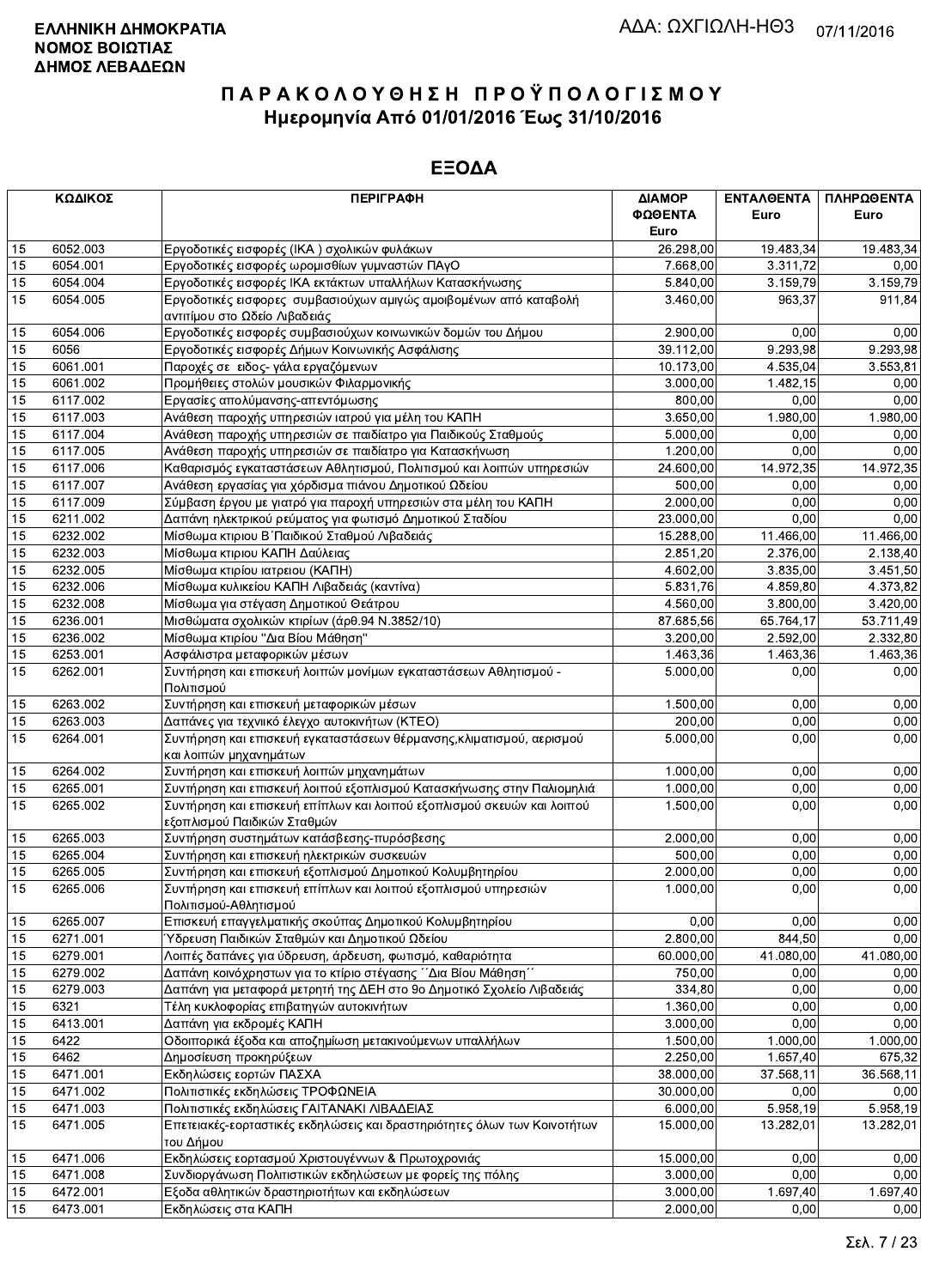|                 | ΚΩΔΙΚΟΣ  | <b>ПЕРІГРАФН</b>                                                                                                   | ΔΙΑΜΟΡ<br>ΦΩΘΕΝΤΑ<br>Euro | ΕΝΤΑΛΘΕΝΤΑ<br>Euro | ΠΛΗΡΩΘΕΝΤΑ<br>Euro |
|-----------------|----------|--------------------------------------------------------------------------------------------------------------------|---------------------------|--------------------|--------------------|
| 15              | 6481.001 | Προμήθεια ειδών παντοπωλείου                                                                                       | 13.000,00                 | 6.304,51           | 5.375,05           |
| 15              | 6481.002 | Προμήθεια φρούτων και λαχανικών                                                                                    | 10.200,00                 | 4.920,58           | 4.920,58           |
| 15              | 6481.003 | Προμήθεια ειδών κρεοπωλείου                                                                                        | 13.000,00                 | 6.403,65           | 6.403,65           |
| 15              | 6481.004 | Προμήθεια γαλακτοκομικών ειδων                                                                                     | 7.500,00                  | 4.996,46           | 4.227,74           |
| 15              | 6481.005 | Προμήθεια κατεψυγμένων ειδών                                                                                       | 3.000,00                  | 1.754,28           | 1.700,41           |
| 15              | 6481.006 | Προμήθεια ειδών αρτοποιείου                                                                                        | 8.000,00                  | 4.677,98           | 4.677,98           |
| 15              | 6482.001 | Προμήθεια ειδών παντοπωλείου για Κατασκήνωση                                                                       | 4.600,00                  | 4.351,95           | 0,00               |
| 15              | 6482.002 | Προμήθεια φρούτων και λαχανικών για Κατασκήνωση                                                                    | 5.020,00                  | 2.954,72           | 2.954,72           |
| 15              | 6482.003 | Προμήθεια ειδών κρεοπωλείου για Κατασκήνωση                                                                        | 4.700,00                  | 4.405,84           | 4.405,84           |
| 15              | 6482.004 | Προμήθεια γαλακτοκομικών ειδών για Κατασκήνωση                                                                     | 3.200,00                  | 2.972,61           | 0,00               |
| 15              | 6482.005 | Προμήθεια κατεψυγμένων ειδών για Κατασκήνωση                                                                       | 1.250,00                  | 264,89             | 0,00               |
| 15              | 6482.006 | Προμήθεια ειδών αρτοποιείου για Κατασκήνωση                                                                        | 4.150,00                  | 4.136,70           | 4.136,70           |
| 15              | 6482.007 | Προμήθεια ειδών ζαχαροπλαστείου για Κατασκήνωση                                                                    | 950,00                    | 781,92             | 0,00               |
| 15              | 6612     | Προμήθεια γραφικής ύλης και λοιπά υλικά γραφείων                                                                   | 0,00                      | 0,00               | 0,00               |
| 15              | 6613.001 | Προμήθεια βιβλιαρίων υγείας κοινωνικής πρόνοιας                                                                    | 200,00                    | 0,00               | 0,00               |
| $\overline{15}$ | 6613.002 | Προμήθεια εντύπων και υλικών μηχανογράφησης και πολλαπλών                                                          | 750,00                    | 0,00               | 0,00               |
|                 |          | εκτυπώσεων Παιδικών Σταθμών                                                                                        |                           |                    |                    |
| 15              | 6613.003 | Προμήθεια εντύπων και υλικών μηχανογράφησης και πολλαπλών<br>εκτυπώσεων ΚΑΠΗ                                       | 200,00                    | 0,00               | 0,00               |
| 15              | 6615.001 | Διάφορες εκδόσεις για την προβολή του Δήμου                                                                        | 8.500,00                  | 0,00               | 0,00               |
| 15              | 6615.002 | Εκτύπωση ενημερωτικού υλικού για το Ιστορικό-Εθνολογικό Μουσείο                                                    | 3.000,00                  | 0,00               | 0,00               |
| 15              | 6615.003 | Εκτύπωση βιβλιαρίων σπουδών για τους μαθητές του Δημοτικού Ωδείου                                                  | 500,00                    | 0,00               | 0,00               |
| 15              | 6622.003 | Προμήθεια ειδών ψυχαγωγίας για Παιδικούς Σταθμούς                                                                  | 2.000,00                  | 0,00               | 0,00               |
| 15              | 6622.005 | Προμήθεια ειδών δημιουργικής απασχόλησης για τους παιδικούς σταθμούς<br>(χαρτικά, μπογιές, εκπαιδευτικό υλικό κλπ) | 3.000,00                  | 2.153,94           | 2.153,94           |
| 15              | 6622.006 | Προμήθεια παιδικών στρωμάτων                                                                                       | 700,00                    | 697,39             | 697,39             |
| 15              | 6622.008 | Προμήθεια τροφίμων για Κοινωνικό Παντοπωλείο                                                                       | 70.500,00                 | 36.361,32          | 34.704,81          |
| 15              | 6622.010 | Προμήθεια δύο (2) ανοξείδωτων ποδοκίνητων κάδων για Κατασκήνωση                                                    | 500,00                    | 192,20             | 192,20             |
| 15              | 6631.001 | Προμήθεια υγειονομικού και φαρμακευτικού υλικού                                                                    | 1.000,00                  | 0,00               | 0,00               |
| 15              | 6631.002 | Προμήθεια υγειονομικού υλικού για Δημοτικό Κλειστό Γυμναστήριο                                                     | 1.600,00                  | 0,00               | 0,00               |
| 15              | 6633     | Προμήθεια χημικού υλικού (απολυμαντικά, χημικά κλπ)                                                                | 2.000,00                  | 94,04              | 94,04              |
| 15              | 6634.001 | Προμήθεια ειδών καθαριότητας και ευπρεπισμού για Παιδικούς Σταθμούς,                                               | 8.000,00                  | 3.221,47           | 1.324,44           |
|                 |          | Κατασκήνωση και υπηρεσίες Πολιτισμού, Αθλητισμού                                                                   |                           |                    |                    |
| 15              | 6634.002 | Προμήθεια ειδών καθαριότητας και ευπρεπισμού για Κοινωνικό Παντοπωλείο                                             | 11.500,00                 | 5.982,00           | 5.290.30           |
| 15              | 6641.001 | Προμήθεια καυσίμων και λιπαντικών για κίνηση μεταφορικών μέσων                                                     | 5.700,00                  | 888.42             | 700,00             |
| 15              | 6643     | Προμήθεια καυσίμων για θέρμανση και φωτισμό                                                                        | 45.000,00                 | 15.548,83          | 15.548,83          |
| 15              | 6644.001 | Προμήθεια καυσίμων κίνησης και λιπαντικών για μηχ/τα κίνησης του νερού της<br>πισινας                              | 35.775,00                 | 0,00               | 0,00               |
| 15              | 6662.001 | Προμήθεια υλικών ενεργητικής πυροπροστασίας-συστημάτων συναγερμού-<br>πυρανίχνευσης, αναγομώσεις πυροσβεστήρων     | 6.000,00                  | 0,00               | 0,00               |
| 15              | 6662.002 | Προμήθεια ηλεκτρολογικού υλικού κτιριακών εγκαταστάσεων                                                            | 1.000,00                  | 0,00               | 0,00               |
| 15              | 6662.003 | Προμήθεια υδραυλικών υλικών και εξαρτημάτων                                                                        | 1.500,00                  | 0,00               | 0,00               |
| 15              | 6672.001 | Ανταλλακτικά μηχανολογικού-ηλεκτρολογικού εξοπλισμού                                                               | 2.000,00                  | 0,00               | 0,00               |
| 15              | 6673.002 | Ανταλλακτικά εγκαταστάσεων θέρμανσης, κλιματισμού, αερισμού και λοιπών<br>μηχανημάτων                              | 2.000,00                  | 0,00               | 0,00               |
| 15              | 6673.003 | Ανταλλακτικά μουσικών οργάνων Φιλαρμονικής                                                                         | 1.150,00                  | 1.121,26           | 1.121,26           |
| 15              | 6681.002 | Προμήθεια ειδων φαρμακείου                                                                                         | 500,00                    | 0,00               | 0,00               |
| 15              | 6699.001 | Διάφορα αναλώσιμα υλικά για τον χώρο του Ιατρείου του ΚΑΠΗ                                                         | 400,00                    | 0,00               | 0,00               |
| 15              | 6699.002 | Διάφορα αναλώσιμα υλικά για τον χώρο του Φυσιοθεραπευτηρίου του ΚΑΠΗ                                               | 300,00                    | 0,00               | 0,00               |
| 15              | 6699.003 | Ταινίες για μηχανήματα μέτρησης σακχάρου και χοληστερίνης                                                          | 500,00                    | 0,00               | 0,00               |
| 15              | 6699.004 | Προμήθεια εκπαιδευτικού υλικού για τμήματα μουσικής προπαιδείας                                                    | 500,00                    | 490,20             | 490,20             |
|                 |          | (τυμπανάκια, μεταλλόφωνα, ντέφια, μαράκες κλπ.)                                                                    |                           |                    |                    |
| 15              | 6699.005 | Προμήθεια αθλητικού υλικού (μπάλες, κορύνες, δίκτυα κλπ.)                                                          | 3.000,00                  | 2.067,56           | 2.067,56           |
| 15              | 6699.006 | Προμήθεια σακουλών ηλεκτρικών σκουπών των Παιδικών Σταθμών                                                         | 400,00                    | 0,00               | 0,00               |
| 15              | 6699.007 | Προμήθεια ιματισμού Παιδικών Σταθμών (σαλιάρες, πετσέτες κουζίνας κλπ.)                                            | 800,00                    | 0,00               | 0,00               |
| 15              | 6741.001 | Ενίσχυση ατόμων με ανάγκες Βαριάς Αναπηρίας                                                                        | 3.041.939,00              | 2.357.348,14       | 2.357.348,14       |
| 15              | 6741.002 | Επίδομα αιματολογικών νοσημάτων, αιμολυτική αναιμία, αιμορροφυλία, AIDS                                            | 539.360,00                | 409.463,21         | 409.463,21         |
| 15              | 6741.004 | Επίδομα βαριάς νοητικής καθυστέρησης                                                                               | 1.020.000,00              | 770.283,83         | 770.283,83         |
|                 |          |                                                                                                                    |                           |                    |                    |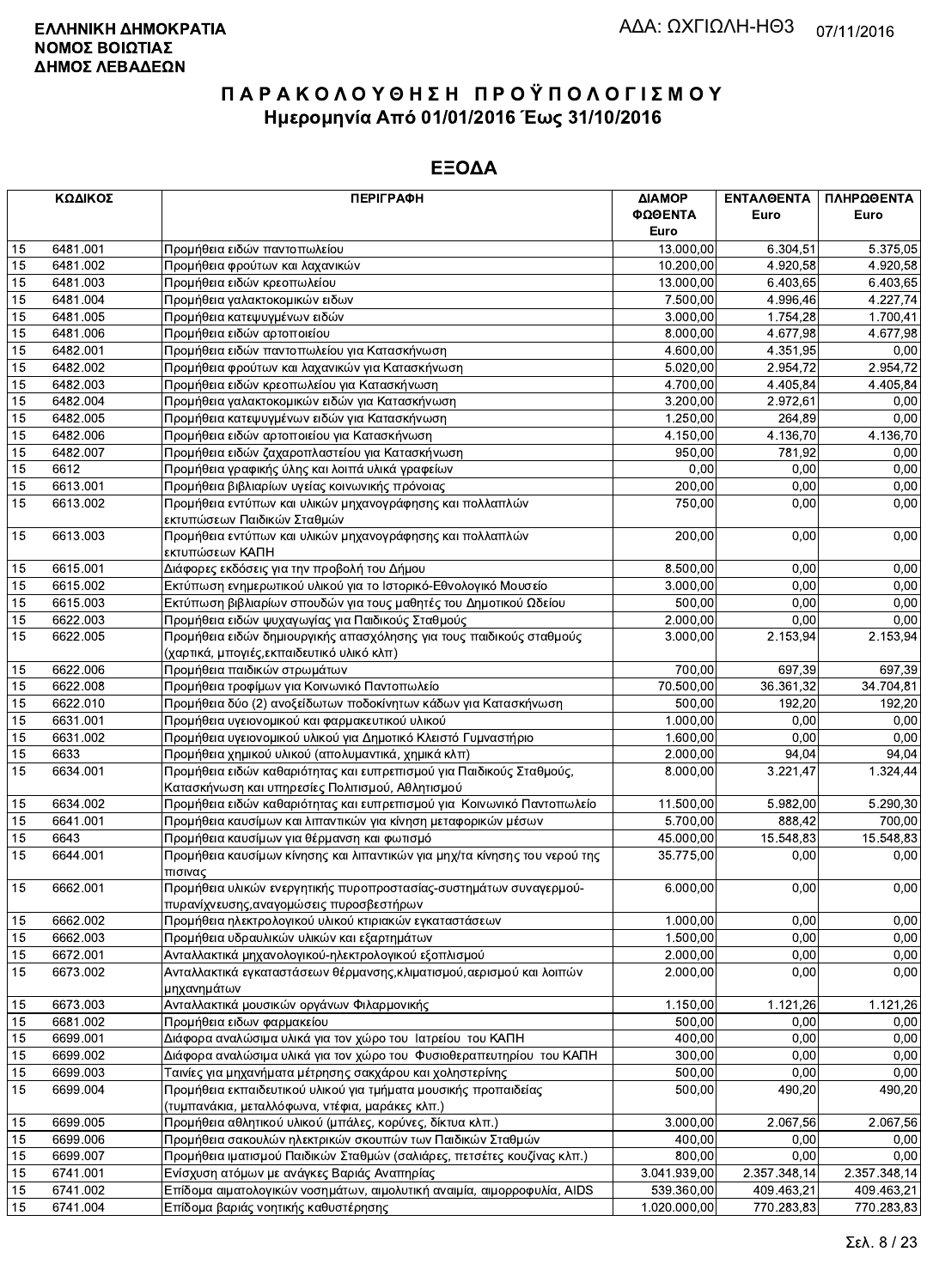|                 | ΚΩΔΙΚΟΣ  | <b>ПЕРІГРАФН</b>                                                                                                        | ΔΙΑΜΟΡ<br>ΦΩΘΕΝΤΑ | ΕΝΤΑΛΘΕΝΤΑ<br>Euro | ΠΛΗΡΩΘΕΝΤΑ<br>Euro |
|-----------------|----------|-------------------------------------------------------------------------------------------------------------------------|-------------------|--------------------|--------------------|
|                 |          |                                                                                                                         | Euro              |                    |                    |
| 15              | 6741.005 | Επίδομα κίνησης σε παραπληγικούς/τετραπληγικούς/ακρωτηριασμένους                                                        | 175.340,00        | 139.304,00         | 139.304,00         |
| 15              | 6741.007 | Επίδομα Ανασφάλιστων Παραπληγικών, Τετραπληγικών                                                                        | 96.640,00         | 63.915,13          | 63.915,13          |
| 15              | 6741.008 | Επίδομα Παραπληγικών, Τετραπληγικών Δημοσίου                                                                            | 127.000,00        | 94.563,38          | 94.563,38          |
| 15              | 6741.009 | Επίδομα Τυφλότητας                                                                                                      | 930.745,00        | 655.246,76         | 655.246,76         |
| 15              | 6741.010 | Επίδομα σε Κωφάλαλα άτομα                                                                                               | 123.792,00        | 89.112,33          | 89.112,33          |
| 15              | 6741.011 | Επίδομα εγκεφαλικής παράλυσης                                                                                           | 8.364,00          | 2.741,53           | 2.741,53           |
| 15              | 6741.012 | Επίδομα απροστάτευτων παιδιών                                                                                           | 75.394,00         | 27.769,21          | 27.769,21          |
| 15              | 6741.013 | Επίδομα ομογενών-προσφύγων                                                                                              | 8.000,00          | 4.705,39           | 4.705,39           |
| 20              | 6011     | Τακτικές αποδοχές (περιλαμβάνονται βασικός μισθός, δώρα εορτών, γενικά και<br>ειδικά τακτικά επιδόματα)                 | 551.363,00        | 471.251,09         | 471.251,09         |
| $20\,$          | 6012.001 | Αποζημίωση υπερωριακής εργασίας μονίμων υπαλλήλων                                                                       | 3.000,00          | 0,00               | 0,00               |
| 20              | 6021     | Τακτικές αποδοχές (περιλαμβάνονται βασικός μισθός, δώρα εορτών, γενικά και                                              | 116.831,00        | 89.788,37          | 89.788,37          |
|                 |          | ειδικά τακτικά επιδόματα)                                                                                               |                   |                    |                    |
| $20\,$          | 6022.001 | Αποζημίωση υπερωριακής εργασίας υπαλλήλων με σύμβαση Αορ. Χρόνου                                                        | 680,00            | 0,00               | 0,00               |
| 20              | 6041     | Τακτικές αποδοχές (περιλαμβάνονται βασικός μισθός, δώρα εορτών, γενικά και                                              | 69.389,00         | 50.163,53          | 50.163,53          |
|                 |          | ειδικά τακτικά επιδόματα)                                                                                               |                   |                    |                    |
| 20              | 6051.002 | Εργοδοτικές εισφορές ΤΥΔΚΥ μονίμων υπ. καθαριότητας και ηλεκτροφωτισμού                                                 | 65.920,00         | 53.842,70          | 53.842,70          |
| 20              | 6051.003 | Εργοδοτικές εισφορές ΤΑΔΚΥ μονίμων υπ. καθαριότητας και ηλεκτροφωτισμού                                                 | 15.703,00         | 11.465,70          | 11.465,70          |
| 20              | 6051.004 | Εργοδοτικές εισφορές ΤΣΜΕΔΕ μονίμων υπηρεσίας καθαριότητας και<br>ηλεκτροφωτισμού                                       | 3.997,00          | 3.325,11           | 3.325,11           |
| 20              | 6051.005 | Εργοδοτικές εισφορές ΤΣΜΕΔΕ (ΕΠΙΚΟΥΡΙΚΟ) μονίμων υπηρεσίας<br>καθαριότητας και ηλεκτροφωτισμού                          | 898,00            | 810,00             | 810,00             |
| 20              | 6051.006 | Εργοδοτικές εισφορές ΚΥΤ μονίμων υπηρεσίας καθαριότητας και<br>ηλεκτροφωτισμού                                          | 1.290,00          | 1.072,62           | 1.072,62           |
| 20              | 6051.007 | Εργοδοτικές εισφορές Τ.Σ.Κ.Υ                                                                                            | 2.330,00          | 1.638,40           | 1.638,40           |
| 20              | 6052.001 | Εργοδοτικές εισφορές ΙΚΑ υπαλλήλων αορ. χρόνου υπ. καθαριότητας και<br>ηλεκτροφωτισμού                                  | 30.370,00         | 21.528,81          | 21.528,81          |
| $20\,$          | 6054.001 | Εργοδοτικές εισφορές ΙΚΑ εκτάκτων υπ. καθαριότητας και ηλεκτροφωτισμού                                                  | 20.998,00         | 14.265,89          | 14.265,89          |
| 20              | 6056     | Εργοδοτικές εισφορές Δήμων Κοινωνικής Ασφάλισης                                                                         | 46.463,00         | 11.896,15          | 11.896,15          |
| $\overline{20}$ | 6061.001 | Παροχές σε είδος-είδη ατομικής προστασίας εργαζομένων (ένδυση κλπ)                                                      | 3.000,00          | 2.979.34           | 2.979,34           |
| 20              | 6061.002 | Παροχές σε είδος-γάλα εργαζομένων                                                                                       | 15.110,00         | 7.584,32           | 5.731,01           |
| 20              | 6063     | Λοιπές παροχές σε είδος (ένδυση εργατοτεχνικού προσωπικού κ.λ.π.)                                                       | 2.000,00          | 1.985,94           | 1.985,94           |
| 20              | 6151     | Δικαιώματα τρίτων (ΔΕΗ κλπ) από την είσπραξη τελών και φόρων                                                            | 58.000,00         | 45.637,55          | 45.637,55          |
| 20              | 6211.001 | Ηλεκτρικό ρεύμα για φωτισμό οδών, πλατειών και κοινοχρήστων χώρων                                                       | 535.000,00        | 515.370,01         | 515.370,01         |
| 20              | 6211.002 | Δαπάνες ηλεκτρικών παροχών, οδικών φωτισμών, αυξήσεις ισχύος κλπ                                                        | 3.000,00          | 983,15             | 983,15             |
| 20              | 6234.001 | Μισθώματα γερανοφόρων οχημάτων για μεταφορά οχημάτων, κοντέϊνερ, κοπή<br>και κλάδεμα ψηλών και επικίνδυνων δένδρων κλπ. | 3.200,00          | 0,00               | 0,00               |
| 20              | 6253.001 | Ασφάλιστρα μεταφορικών μέσων και αυτοκινούμενων μηχανημάτων                                                             | 14.100,00         | 13.829,82          | 13.829,82          |
| 20              | 6263.001 | Συντηρήσεις-Επισκευές αυτοκινήτων                                                                                       | 123.000,00        | 32.575,42          | 13.606,52          |
| 20              | 6263.002 | Δαπάνες για τεχνικό έλεγχο οχημάτων (KTEO)                                                                              | 1.000,00          | 0,00               | 0,00               |
| 20              | 6263.010 | Συντήρηση και επισκευή κοντέινερς απορριμμάτων                                                                          | 2.500,00          | 0,00               | 0,00               |
| 20              | 6264.001 | Συντηρήσεις και Επισκευές μηχανημάτων Χ.Υ.Τ.Α.                                                                          | 22.500,00         | 2.205,39           | 2.205,39           |
| 20              | 6265.002 | Συντήρηση λοιπού εξοπλισμού                                                                                             | 500,00            | 0,00               | 0,00               |
| 20              | 6265.003 | Επισκευή μεταλλικών κάδων απορριμμάτων                                                                                  | 15.000,00         | 0,00               | 0,00               |
| $20\,$          | 6265.004 | Επισκευή μεταλλικών καλαθιών απορριμμάτων                                                                               | 1.000,00          | 0,00               | 0,00               |
| 20              | 6279.001 | Λοιπές δαπάνες για ύδρευση, άρδευση, φωτισμό, καθαριότητα                                                               | 15.000,00         | 12.106,00          | 12.106,00          |
| 20              | 6322     | Τέλη κυκλοφορίας φορτηγών αυτοκινήτων                                                                                   | 1.500,00          | 0,00               | 0,00               |
| 20              | 6323     | Λοιπά τέλη κυκλοφορίας                                                                                                  | 2.500,00          | 0,00               | 0,00               |
| 20              | 6422     | Οδοιπορικά έξοδα και αποζημίωση μετακινούμενων υπαλλήλων                                                                | 250,00            | 0,00               | 0,00               |
| 20              | 6462     | Δημοσίευση προκηρύξεων                                                                                                  | 1.500,00          | 0,00               | 0,00               |
| 20              | 6633     | Προμήθεια χημικού υλικού (απολυμαντικά, χημικά κλπ)                                                                     | 3.000,00          | 2.231,71           | 2.231,71           |
| 20              | 6635     | Προμήθεια λοιπών ειδών υγιεινής και καθαριότητας                                                                        | 500,00            | 0,00               | 0,00               |
| 20              | 6641.001 | Προμήθεια καυσίμων και λιπαντικών για κίνηση μεταφ. μέσων υπ.<br>καθαριότητας και ηλεκτροφωτισμού                       | 143.000,00        | 69.257,13          | 57.806,32          |
| 20              | 6641.002 | Καύσιμα και λιπαντικά για μηχανήματα Χ.Υ.Τ.Α.                                                                           | 40.000,00         | 16.111,22          | 16.111,22          |
| 20              | 6662.001 | Προμήθεια ηλεκτρολογικού υλικού για τη συντήρηση ηλεκτροφωτισμού                                                        | 35.000,00         | 0,00               | 0,00               |
|                 |          | Λιβαδειάς και τοπικών διαμερισμάτων                                                                                     |                   |                    |                    |
| 20              | 6671.002 | Προμήθεια και τοποθέτηση ελαστικών μεταφορικών μέσων                                                                    | 10.000,00         | 6.267,98           | 6.267,98           |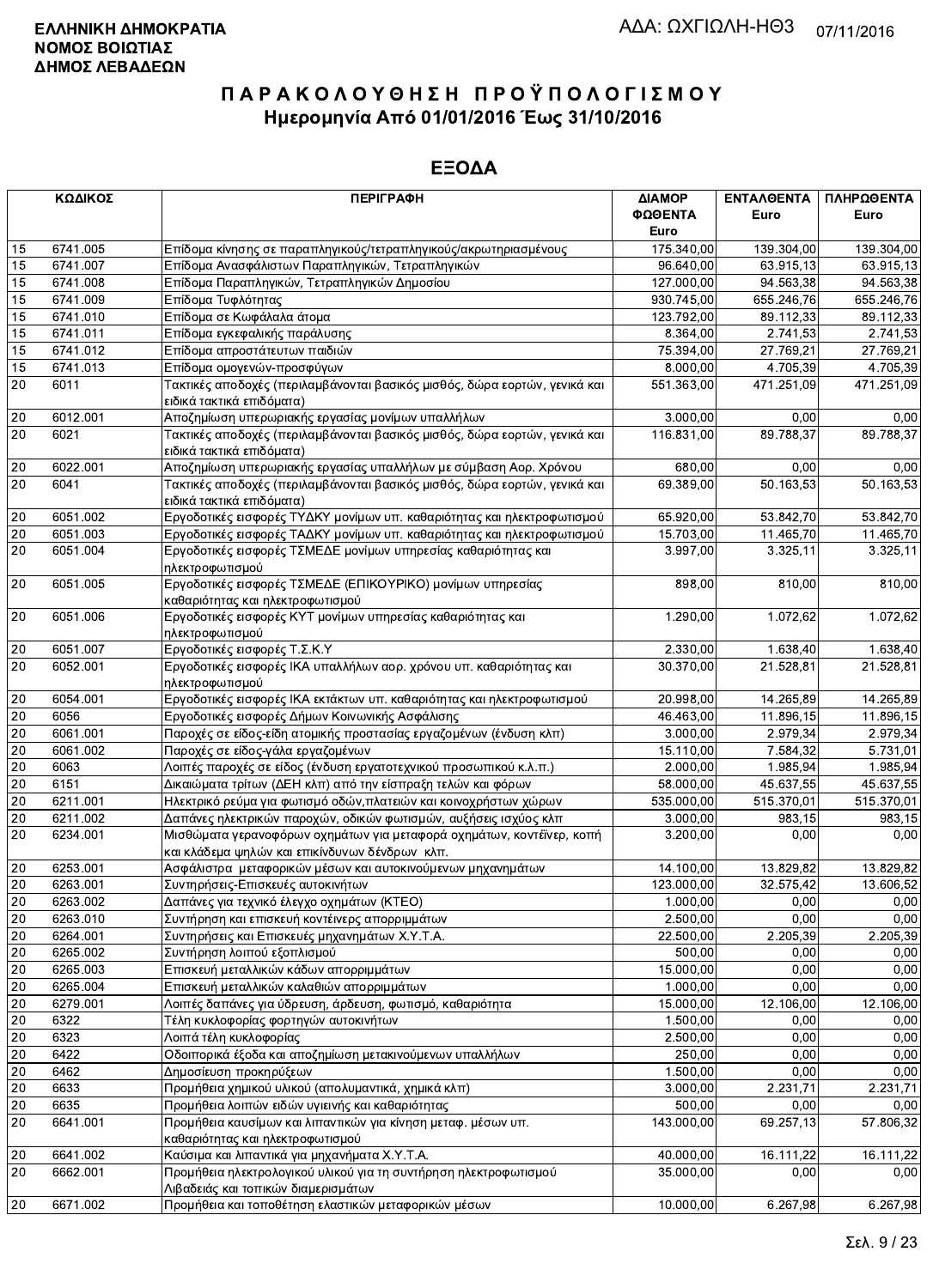|                 | ΚΩΔΙΚΟΣ  | <b>ПЕРІГРАФН</b>                                                           | ΔΙΑΜΟΡ     | ΕΝΤΑΛΘΕΝΤΑ           | ΠΛΗΡΩΘΕΝΤΑ |
|-----------------|----------|----------------------------------------------------------------------------|------------|----------------------|------------|
|                 |          |                                                                            | ΦΩΘΕΝΤΑ    | Euro                 | Euro       |
|                 |          |                                                                            | Euro       |                      |            |
| 20              | 6671.003 | Προμήθεια και τοποθέτηση ελαστικών μηχανημάτων Χ.Υ.Τ.Α.                    | 5.000,00   | 0.00                 | 0,00       |
| $20\,$          | 6673.001 | Ανταλλακτικά επίπλων και σκευών και λοιπού εξοπλισμού                      | 500,00     | 489,79               | 489,79     |
| 20              | 6691.001 | Προμήθεια εορταστικού φωτιζόμενου διάκοσμου                                | 9.000,00   | 0.00                 | 0,00       |
| $\overline{20}$ | 6699.001 | Προμήθεια σάκκων απορριμμάτων                                              | 6.000,00   | 2.717,00             | 2.717,00   |
| 20              | 6699.002 | Κάρτες ταχογράφου οδηγών                                                   | 1.800,00   | 0,00                 | 0,00       |
| $20\,$          | 6699.003 | Προμήθεια λοιπών αναλωσίμων                                                | 500,00     | 0.00                 | 0,00       |
| 20              | 6721.001 | Ετήσια εισφορά σε ΔΕΠΟΔΑΛ-Α.Ε. (ΦΟΔΣΑ) 1ης Διαχειριστικής Ενότητας Ν.      | 397.551,00 | 298.163,22           | 298.163,22 |
|                 |          | Βοιωτίας                                                                   |            |                      |            |
| 25              | 6041     | Τακτικές αποδοχές (περιλαμβάνονται βασικός μισθός, δώρα εορτών, γενικά και | 22.800,00  | 22.788,34            | 22.788,34  |
|                 |          | ειδικά τακτικά επιδόματα)                                                  |            |                      |            |
| 25              | 6054.001 | Εργοδοτικές εισφορές Ι.Κ.Α. εκτάκτου προσωπικού                            | 5.968,00   | 5.968,00             | 5.968,00   |
| 25              | 6211.001 | Αντίτιμο ηλεκτρικού ρεύματος για την κίνηση των αντλιοστασίων άρδευσης     | 466.087,49 | 424.191,49           | 424.191,49 |
| $\overline{25}$ | 6262.005 | Συντήρηση και επισκευή αντλιοστασίων άρδευσης                              | 15.000,00  | 12.391,43            | 12.391,43  |
| 25              | 6673.002 | Προμήθεια ανταλλακτικών και σωλήνων άρδευσης                               | 15.000,00  | 12.636,15            | 12.636,15  |
| 30              | 6011     | Τακτικές αποδοχές (περιλαμβάνονται βασικός μισθός, δώρα εορτών, γενικά και | 508.378,00 | 400.188,41           | 400.188,41 |
|                 |          | ειδικά τακτικά επιδόματα)                                                  |            |                      |            |
| $30\,$          | 6012.001 | Αποζημίωση υπερωριακής εργασίας                                            | 2.000,00   | 0,00                 | 0,00       |
| 30              | 6021     | Τακτικές αποδοχές (περιλαμβάνονται βασικός μισθός, δώρα εορτών, γενικά και | 46.548,00  | 34.737,96            | 34.737,96  |
|                 |          | ειδικά τακτικά επιδόματα)                                                  |            |                      |            |
| 30              | 6022.001 | Αποζημίωση υπερωριακής εργασίας και για εξαιρέσιμες ημέρες και νυκτερινές  | 500,00     | 0,00                 | 0,00       |
|                 |          | ώρες και λοιπές πρόσθετες αμοιβές                                          |            |                      |            |
| 30              | 6051.001 | Εργοδοτικές εισφορές Ι.Κ.Α. μονίμων υπαλλήλων                              | 9.697,00   | 8.201,80             | 8.201,80   |
| 30              | 6051.002 | Εργοδοτικές εισφορές ΤΥΔΚΥ μονίμων υπαλλήλων                               | 53.530,00  | 43.025,70            | 43.025,70  |
| 30              | 6051.003 | Εργοδοτικές εισφορές ΤΑΔΚΥ μονίμων υπαλλήλων                               | 11.557,76  | 9.037,60             | 9.037,60   |
| 30              | 6051.004 | Εργοδοτικές εισφορές ΤΣΜΕΔΕ μονίμων υπαλλήλων                              | 25.198,49  | 17.898,66            | 17.898,66  |
| $30\,$          | 6051.005 | Εργοδοτικές εισφορές ΤΣΜΕΔΕ (ΕΠΙΚΟΥΡΙΚΟ) μονίμων υπαλλήλων                 | 1.453,24   | 495,30               | 495,30     |
| 30              | 6051.006 | Εργοδοτικές εισφορές ΚΥΤ μονίμων υπαλλήλων                                 | 2.082,54   | 655,30               | 655,30     |
| 30              | 6051.008 | Εργοδοτικές εισφορές ΤΕΑΔΥ μονίμων υπαλλήλων                               | 392,00     | 0,00                 | 0,00       |
| 30              | 6052.001 |                                                                            | 11.493,00  |                      | 8.669,35   |
| $30\,$          | 6056     | Εργοδοτικές εισφορές Ι.Κ.Α. υπαλλήλων με σχέση Αορ. Χρόνου                 | 40.583,00  | 8.669,35<br>8.550,44 | 8.550,44   |
| 30              |          | Εργοδοτικές εισφορές Δήμων Κοινωνικής Ασφάλισης                            |            | 0.00                 |            |
|                 | 6061.001 | Παροχές σε είδος-είδη ατομικής προστασίας εργαζομένων (ένδυση κλπ)         | 1.000,00   |                      | 0,00       |
| 30              | 6061.002 | Παροχές σε είδος-γάλα εργαζομένων                                          | 4.595,00   | 2.466,59             | 1.874,53   |
| 30              | 6117.002 | Κατεδάφιση κτιρίων (σε κοινόχρηστους χώρους, ετοιμόρροπα και επικίνδυνα)   | 5.000,00   | 0,00                 | 0,00       |
| 30              | 6117.003 | Απεντόμωση-μυοκτονία-απολύμανση αμαξοστασίου                               | 1.100,00   | 603,88               | 603,88     |
| 30              | 6142.001 | Αμοιβή για ανάθεση διαμόρφωσης-κατασκευής των παραγκών της                 | 25.000,00  | 0,00                 | 0,00       |
|                 |          | εμποροπανήγυρης                                                            |            |                      |            |
| 30              | 6142.002 | Παροχή υπηρεσιών για πιστοποίηση-καταχώρηση ανελκυστήρων                   | 650,00     | 0,00                 | 0,00       |
| 30              | 6142.003 | Αμοιβή αξιολόγησης συμμόρφωσης απαιτήσεων ασφαλείας παιδικών χαρών         | 6.000,00   | 0,00                 | 0,00       |
| 30              | 6142.005 | Αμοιβή για εργαστηριακές δοκιμές αντοχής υλικών                            | 500,00     | 0,00                 | 0,00       |
| $30\,$          | 6142.006 | Αμοιβή για έλεγχο πιστοποίησης για αλεξικέραυνα                            | 2.000,00   | 0,00                 | 0,00       |
| 30              | 6142.007 | Ενεργειακή Επιθεώρηση Κτιρίου-Έκδοση Πιστοποιητικού Ενεργειακής            | 6.432,82   | 6.423,82             | 6.423,82   |
|                 |          | Αναβάθμισης (ΠΕΑ) για την πράξη ΄΄Παρεμβάσεις εκσυγχρονισμού κτιριακού     |            |                      |            |
|                 |          | αποθέματος αρχιτεκτονικής αξίας (πρώην κτίριο Πανεπιστημίου) και           |            |                      |            |
|                 |          | περιβάλλοντος χώρου, με εφαρμογές ενεργειακής αναβάθμισης, για την χρήση   |            |                      |            |
|                 |          | δημοτικών υπηρεσιών και Πολιτιστικών δραστηριοτήτων"                       |            |                      |            |
| 30              | 6142.008 | Ολοκλήρωση σύνταξης του ΣΔΑΕ του Δήμου Λεβαδέων και εκπαίδευση των         | 4.960,00   | 0,00                 | 0,00       |
|                 |          | αρμόδιων στελεχών του στις διαδικασίες εφαρμογής του                       |            |                      |            |
| 30              | 6142.401 | Αποκατάσταση ΧΑΔΑ πλησίον της Τ.Κ. Αγίας Αννας                             | 96.000,00  | 47.230,44            | 47.230,44  |
| 30              | 6211.001 | Ηλεκτροδότηση προσωρινών τριφασικών παροχών Εμποροπανήγυρης                | 2.200,00   | 1.289,80             | 1.289,80   |
|                 |          | Λιβαδειάς                                                                  |            |                      |            |
| $30\,$          | 6232     | Μισθώματα κτιρίων - Τεχνικών έργων ακινήτων                                | 3.000,00   | 2.512,80             | 2.261.52   |
| 30              | 6253.001 | Ασφάλιστρα μεταφορικών μέσων                                               | 6.989,10   | 6.989,02             | 6.989,02   |
| 30              | 6262.002 | Συντήρηση-επισκευή φωτεινών σηματοδοτών ρύθμισης κυκλοφορίας               | 8.000,00   | 5.272,77             | 5.272,77   |
| $30\,$          | 6262.003 | Εργασίες ανύψωσης και επανατοποθέτησης ρόδας Νερόμυλου                     | 1.000,00   | 0,00                 | 0,00       |
| 30              | 6262.101 | Έκτακτες και επείγουσες δαπάνες για επισκευή και αποκατάσταση ακινήτων,    | 3.000,00   | 0,00                 | 0,00       |
|                 |          | εγκαταστάσεων, κοινόχρηστων χώρων και λοιπών χώρων Δ.Κ. Λιβαδειάς          |            |                      |            |
| 30              | 6262.102 | Έκτακτες και επείγουσες δαπάνες για επισκευή και αποκατάσταση ακινήτων,    | 1.000,00   | 0,00                 | 0,00       |
|                 |          | ενκαταστάσεων, κοινόχρηστων χώρων και λοιπών χώρων Τ.Κ.Λαφυστίου           |            |                      |            |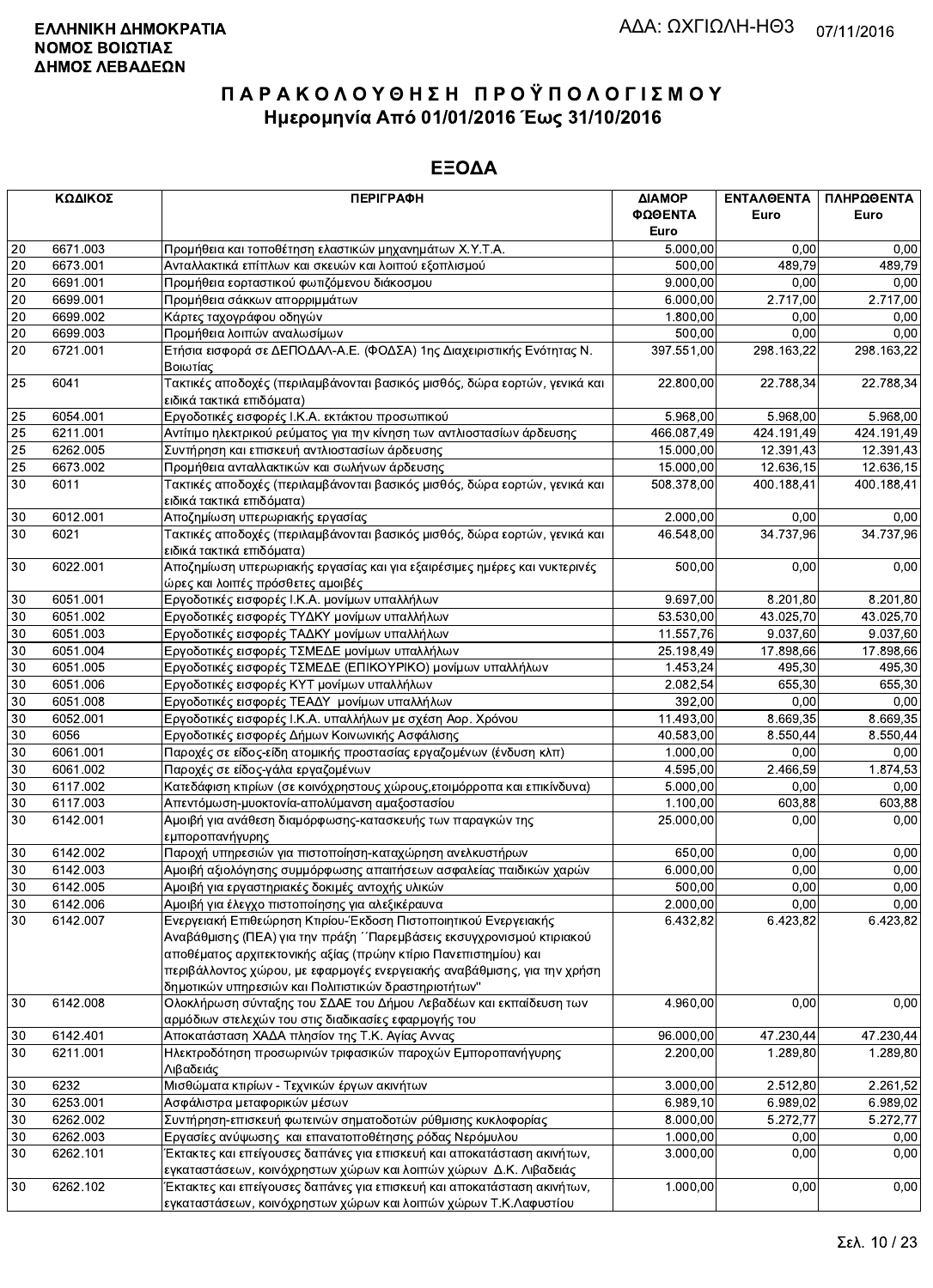|        | ΚΩΔΙΚΟΣ  | <b>ПЕРІГРАФН</b>                                                                 | ΔΙΑΜΟΡ<br>ΦΩΘΕΝΤΑ<br>Euro | <b>ENTAA@ENTA</b><br>Euro | ΠΛΗΡΩΘΕΝΤΑ<br>Euro |
|--------|----------|----------------------------------------------------------------------------------|---------------------------|---------------------------|--------------------|
| 30     | 6262.103 | Έκτακτες και επείγουσες δαπάνες για επισκευή και αποκατάσταση ακινήτων,          | 1.000,00                  | 0,00                      | 0,00               |
|        |          | εγκαταστάσεων, κοινόχρηστων χώρων και λοιπών χώρων Τ.Κ. Ρωμαίικου                |                           |                           |                    |
| 30     | 6262.201 | Έκτακτες και επείγουσες δαπάνες για επισκευή και αποκατάσταση ακινήτων,          | 1.000,00                  | 0,00                      | 0,00               |
|        |          | εγκαταστάσεων, κοινόχρηστων χώρων και λοιπών χώρων Τ.Κ. Χαιρώνειας               |                           |                           |                    |
| 30     | 6262.202 | Έκτακτες και επείγουσες δαπάνες για επισκευή και αποκατάσταση ακινήτων,          | 1.000,00                  | 0,00                      | 0,00               |
|        |          | εγκαταστάσεων, κοινόχρηστων χώρων και λοιπών χώρων Τ.Κ. Προφήτη Ηλία             |                           |                           |                    |
| 30     | 6262.203 | Έκτακτες και επείγουσες δαπάνες για επισκευή και αποκατάσταση ακινήτων,          | 1.000,00                  | 0,00                      | 0,00               |
|        |          | εγκαταστάσεων, κοινόχρηστων χώρων και λοιπών χώρων Τ.Κ. Προσηλίου                |                           |                           |                    |
| 30     | 6262.204 | Έκτακτες και επείγουσες δαπάνες για επισκευή και αποκατάσταση ακινήτων,          | 1.000,00                  | 0,00                      | 0,00               |
|        |          | εγκαταστάσεων, κοινόχρηστων χώρων και λοιπών χώρων Τ.Κ.Θουρίου                   |                           |                           |                    |
| 30     | 6262.205 | Έκτακτες και επείγουσες δαπάνες για επισκευή και αποκατάσταση ακινήτων,          | 1.000,00                  | 0,00                      | 0,00               |
|        |          | εγκαταστάσεων, κοινόχρηστων χώρων και λοιπών χώρων Τ.Κ.Βασιλικών                 |                           |                           |                    |
| 30     | 6262.206 | Έκτακτες και επείγουσες δαπάνες για επισκευή και αποκατάσταση ακινήτων,          | 1.000,00                  | 0,00                      | 0,00               |
|        |          | εγκαταστάσεων, κοινόχρηστων χώρων και λοιπών χώρων Τ.Κ.Ανθοχωρίου                |                           |                           |                    |
| 30     | 6262.207 | Έκτακτες και επείγουσες δαπάνες για επισκευή και αποκατάσταση ακινήτων,          | 1.000,00                  | 0,00                      | 0,00               |
|        |          | εγκαταστάσεων, κοινόχρηστων χώρων και λοιπών χώρων Τ.Κ. Ακοντίου                 |                           |                           |                    |
| 30     | 6262.208 | Έκτακτες και επείγουσες δαπάνες για επισκευή και αποκατάσταση ακινήτων,          | 1.000,00                  | $\overline{0,00}$         | 0,00               |
|        |          | εγκαταστάσεων, κοινόχρηστων χώρων και λοιπών χώρων Τ.Κ.Αγίου Βλασίου             |                           |                           |                    |
| 30     | 6262.301 | Επείγουσες εργασίες επισκευής και γενικά εγκαταστάσεων κοινοχρήστων              | 1.000,00                  | 393,60                    | 393,60             |
|        |          | χώρων Τ.Κ.Δαυλείας                                                               |                           |                           |                    |
| 30     | 6262.302 | Έκτακτες και επείγουσες δαπάνες για επισκευή και αποκατάσταση ακινήτων,          | 1.000,00                  | 0,00                      | 0,00               |
|        |          | εγκαταστάσεων, κοινόχρηστων χώρων και λοιπών χώρων Τ.Κ.Μαυρονερίου               |                           |                           |                    |
| 30     | 6262.303 | Έκτακτες και επείγουσες δαπάνες για επισκευή και αποκατάσταση ακινήτων,          | 1.000,00                  | 0,00                      | 0,00               |
|        |          | εγκαταστάσεων, κοινόχρηστων χώρων και λοιπών χώρων Τ.Κ.Παρορίου                  |                           |                           |                    |
| 30     | 6262.401 | Έκτακτες και επείγουσες δαπάνες για επισκευή και αποκατάσταση ακινήτων,          | 1.000,00                  | 0,00                      | 0,00               |
|        |          | εγκαταστάσεων, κοινόχρηστων χώρων και λοιπών χώρων Τ.Κ.Αγίας Αννας               |                           |                           |                    |
| 30     | 6262.402 | Έκτακτες και επείγουσες δαπάνες για επισκευή και αποκατάσταση ακινήτων,          | 1.000,00                  | 0,00                      | 0,00               |
|        |          | εγκαταστάσεων, κοινόχρηστων χώρων και λοιπών χώρων Τ.Κ Αγίας Τριάδας             |                           |                           |                    |
| $30\,$ | 6262.403 | Έκτακτες και επείγουσες δαπάνες για επισκευή και αποκατάσταση ακινήτων,          | 1.000,00                  | 0,00                      | 0,00               |
|        |          | εγκαταστάσεων, κοινόχρηστων χώρων και λοιπών χώρων Τ.Κ.Αγίου Γεωργίου            |                           |                           |                    |
| 30     | 6262.404 | Έκτακτες και επείγουσες δαπάνες για επισκευή και αποκατάσταση ακινήτων,          | 1.000,00                  | 0,00                      | 0,00               |
|        |          | εγκαταστάσεων, κοινόχρηστων χώρων και λοιπών χώρων Τ.Κ.Αλαλκομενών               |                           |                           |                    |
| 30     | 6262.405 | Έκτακτες και επείγουσες δαπάνες για επισκευή και αποκατάσταση ακινήτων,          | 1.000,00                  | 0,00                      | 0,00               |
|        |          | εγκαταστάσεων, κοινόχρηστων χώρων και λοιπών χώρων Τ.Κ.Κορώνειας                 |                           |                           |                    |
| 30     | 6262.501 | Έκτακτες και επείγουσες δαπάνες για επισκευή και αποκατάσταση ακινήτων,          | 2.000,00                  | 0,00                      | 0,00               |
|        |          | εγκαταστάσεων, κοινόχρηστων χώρων και λοιπών χώρων Δ.Κ. Κυριακίου                | 50.000.00                 |                           |                    |
| 30     | 6263.001 | Συντήρηση και επισκευή μεταφορικών μέσων και μηχανημάτων                         |                           | 10.784,87                 | 7.046,27           |
| 30     | 6263.002 | Δαπάνες για τεχνικό έλεγχο οχημάτων (ΚΤΕΟ)                                       | 600,00                    | 0,00                      | 0,00               |
| 30     | 6266     | Συντήρηση Εφαρμογών λογισμικού                                                   | 2.000,00                  | 0,00                      | 0,00               |
| 30     | 6277.002 | Δαπάνες για διάθεση και διαχείριση απορριμμάτων σπηλαιοβάραθρου                  | 108.000,00                | 0,00                      | 0,00               |
|        |          | πλησίον Τ.Κ. Αγίας Άννας                                                         |                           |                           |                    |
| 30     | 6279.002 | Δαπάνη για νέα κτιριακή τριφασική παροχή στο αναψυκτήριο Χαιρώνειας              | 350,00                    | 290,71                    | 290,71             |
| 30     | 6322     | Τέλη κυκλοφορίας φορτηγών αυτοκινήτων                                            | 1.255,00                  | 0,00                      | 0,00               |
| 30     | 6323     | Λοιπά τέλη κυκλοφορίας                                                           | 2.045,00                  | 0,00                      | 0,00               |
| 30     | 6411.001 | Έξοδα κίνησης ιδιόκτητων μεταφορικών μέσων (καύσιμα, λιπαντικά, διόδια           | 1.400,00                  | 0,00                      | 0,00               |
|        |          | $\kappa\lambda\pi$ )<br>Οδοιπορικά έξοδα και αποζημίωση μετακινούμενων υπαλλήλων |                           |                           |                    |
| 30     | 6422     |                                                                                  | 1.300,00                  | 0,00                      | 0,00               |
| 30     | 6462     | Δημοσίευση προκηρύξεων                                                           | 4.200,00                  | 0,00                      | 0,00               |
| $30\,$ | 6611.001 | Προμήθεια βιβλίων, περιοδικών και λοιπών εκδόσεων                                | 500,00                    | 0,00                      | 0,00               |
| 30     | 6615.001 | Εργασίες εκτύπωσης φωτοτυπιών                                                    | 3.000,00                  | 1.736,96                  | 1.736,96           |
| 30     | 6635     | Προμήθεια λοιπών ειδών υγιεινής και καθαριότητας                                 | 150,00                    | 0,00                      | 0,00               |
| $30\,$ | 6641.001 | Προμήθεια καυσίμων και λιπαντικών για κίνηση μεταφορικών μέσων και               | 45.000,00                 | 23.511,37                 | 23.425,57          |
|        |          | μηχανημάτων                                                                      |                           |                           |                    |
| 30     | 6651     | Προμήθεια υλικού τοπογραφήσεων και σχεδιάσεων                                    | 1.000,00                  | 0,00                      | 0,00               |
| 30     | 6661.002 | Προμήθεια χρωμάτων για συντήρηση δημοτικών κτιρίων                               | 5.000,00                  | 4.596,64                  | 4.596,64           |
| 30     | 6661.004 | Προμήθεια υαλοπινάκων-κουφωμάτων                                                 | 2.000,00                  | 1.257,36                  | 669,60             |
| 30     | 6662.001 | Προμήθεια ξυλείας                                                                | 2.000,00                  | 1.932,33                  | 1.932,33           |
| 30     | 6662.002 | Προμήθεια χρωμάτων για κοινόχρηστους χώρους, διαγράμμιση οδών κλπ.               | 3.500,00                  | 3.313,12                  | 3.313,12           |
| 30     | 6662.004 | Προμήθεια ειδών κιγκαλερίας                                                      | 2.000,00                  | 0,00                      | 0,00               |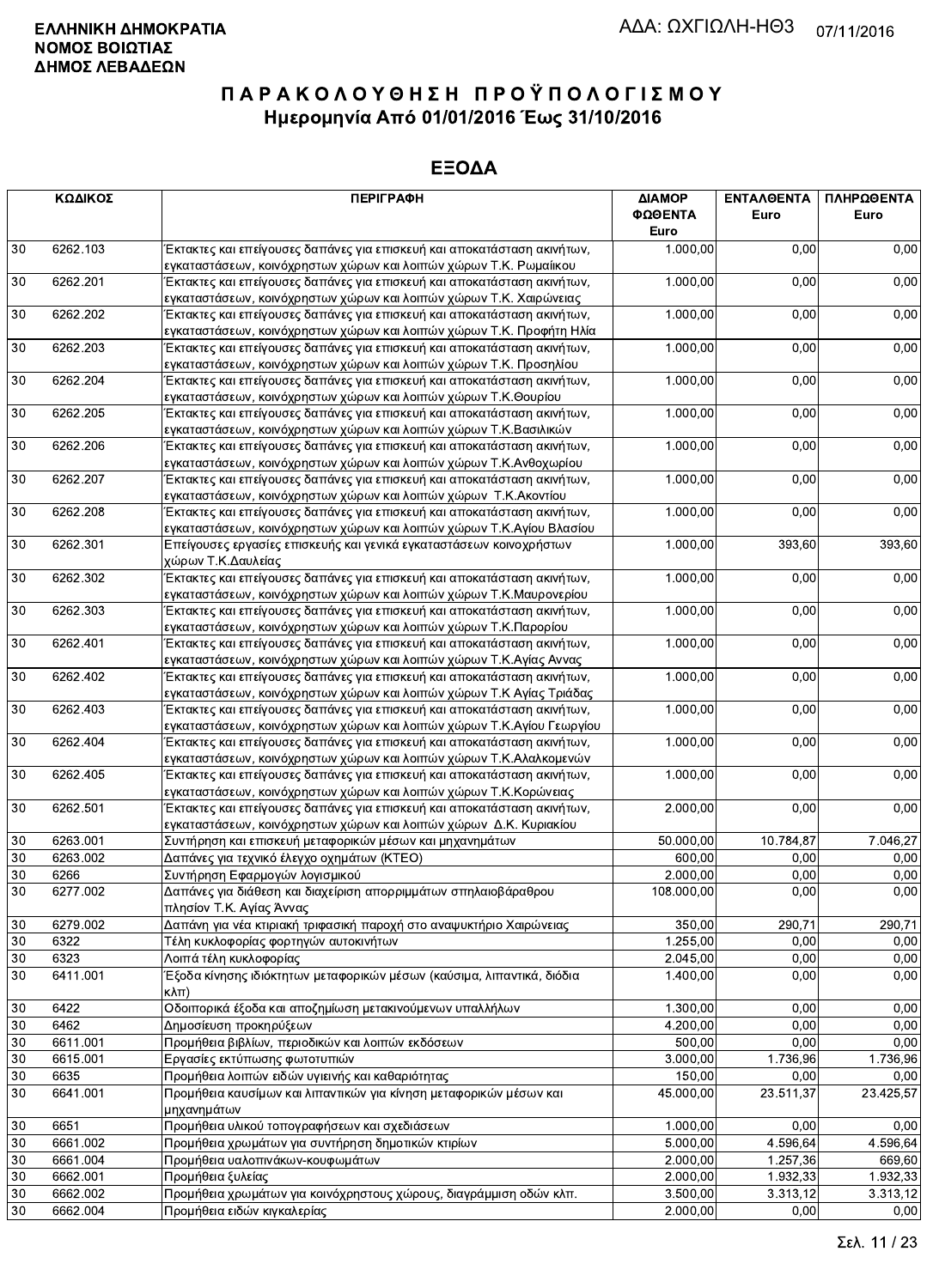|        | ΚΩΔΙΚΟΣ  | <b>ПЕРІГРАФН</b>                                                                                                               | ΔΙΑΜΟΡ<br>ΦΩΘΕΝΤΑ | <b>ENTAΛΘΕΝΤΑ</b><br>Euro | ΠΛΗΡΩΘΕΝΤΑ<br>Euro |
|--------|----------|--------------------------------------------------------------------------------------------------------------------------------|-------------------|---------------------------|--------------------|
|        |          |                                                                                                                                | Euro              |                           |                    |
| 30     | 6662.007 | Προμήθεια σκυροδέματος                                                                                                         | 5.000,00          | 1.906,50                  | 1.906,50           |
| 30     | 6662.008 | Προμήθεια ασφαλτομίγματος και ψυχρής ασφάλτου                                                                                  | 15.000,00         | 2.555.32                  | 2.555,32           |
| 30     | 6662.009 | Προμήθεια υδραυλικών υλικών και εξαρτημάτων                                                                                    | 5.000,00          | 4.994,22                  | 4.994,22           |
| 30     | 6662.010 | Προμήθεια σιδηρών κιγκλιδωμάτων και φρεατίων                                                                                   | 3.000,00          | 2.818,52                  | 2.818,52           |
| 30     | 6662.011 | Προμήθεια αδρανών υλικών λατομείου                                                                                             | 1.000,00          | 0,00                      | 0,00               |
| $30\,$ | 6662.012 | Προμήθεια οικοδομικών υλικών                                                                                                   | 10.000,00         | 6.771,29                  | 6.771,29           |
| 30     | 6662.013 | Προμήθεια μονωτικών-στεγανωτικών υλικών                                                                                        | 750,00            | 0,00                      | 0,00               |
| 30     | 6662.014 | Προμήθεια χυτοσιδηρών οριοδεικτών                                                                                              | 3.000,00          | 0,00                      | 0,00               |
| 30     | 6671.002 | Προμήθεια ελαστικών οχημάτων και μηχανημάτων                                                                                   | 10.000,00         | 0,00                      | 0,00               |
| 30     | 6673.002 | Ανταλλακτικά φωτεινών σηματοδοτών                                                                                              | 8.000,00          | 0,00                      | 0,00               |
| $30\,$ | 6673.003 | Ανταλλακτικά αντικεραυνικής προστασίας                                                                                         | 5.000,00          | 0,00                      | 0,00               |
| 30     | 6699.001 | Προμήθεια διάφορων μικροεργαλείων                                                                                              | 500,00            | 0,00                      | 0,00               |
| 30     | 6699.007 | Προμήθεια αλατιού για αντιμετώπιση επιπτώσεων από έκτακτα καιρικά<br>φαινόμενα (χιονοπτώσεις κ.λ.π.)                           | 7.000,00          | 0,00                      | 0,00               |
| 35     | 6011     | Τακτικές αποδοχές (περιλαμβάνονται βασικός μισθός, δώρα εορτών, γενικά και<br>ειδικά τακτικά επιδόματα)                        | 148.466,00        | 113.199,57                | 113.199,57         |
| 35     | 6012.001 | Αποζημίωση υπερωριακής εργασίας μονίμων υπαλλήλων                                                                              | 600,00            | 0,00                      | 0,00               |
| 35     | 6021     | Τακτικές αποδοχές (περιλαμβάνονται βασικός μισθός, δώρα εορτών, γενικά και<br>ειδικά τακτικά επιδόματα)                        | 14.112,00         | 9.836,28                  | 9.836,28           |
| 35     | 6022.001 | Αποζημίωση υπερωριακής εργασίας για την καταβολή εκλογικής<br>αποζημίωσης                                                      | 500,00            | 0,00                      | 0,00               |
| 35     | 6041     | Τακτικές αποδοχές (περιλαμβάνονται βασικός μισθός, δώρα εορτών, γενικά και<br>ειδικά τακτικά επιδόματα)                        | 29.835,00         | 25.967,33                 | 25.967,33          |
| 35     | 6051.001 | Εργοδοτικές εισφορές Ι.Κ.Α. μονίμων υπαλλήλων                                                                                  | 5.380,00          | 4.477,25                  | 4.477,25           |
| 35     | 6051.002 | Εργοδοτικές εισφορές ΤΥΔΚΥ μονίμων υπαλλήλων                                                                                   | 16.089,00         | 11.648,70                 | 11.648,70          |
| 35     | 6051.003 | Εργοδοτικές εισφορές ΤΑΔΚΥ μονίμων υπαλλήλων                                                                                   | 3.723,96          | 2.612,90                  | 2.612,90           |
| 35     | 6052.001 | Εργοδοτικες εισφορές Ι.Κ.Α. υπαλλήλων με σχέση Αορ.Χρόνου                                                                      | 3.486,00          | 2.457,66                  | 2.457,66           |
| 35     | 6054.001 | Εργοδοτικές εισφορές Ι.Κ.Α. εκτάκτου προσωπικού                                                                                | 7.688,00          | 6.687,47                  | 6.687,47           |
| 35     | 6056     | Εργοδοτικές εισφορές Δήμων Κοινωνικής Ασφάλισης                                                                                | 12.351,00         | 2.602,26                  | 2.602,26           |
| 35     | 6061.001 | Παροχές σε είδος-είδη ατομικής προστασίας εργαζομένων (ένδυση κλπ)                                                             | 500,00            | 496,39                    | 496,39             |
| 35     | 6061.002 | Παροχές σε είδος- γάλα εργαζομένων                                                                                             | 1.645,00          | 842,61                    | 648,03             |
| 35     | 6117.002 | Κλάδεμα ψηλών και επικίνδυνων δένδρων                                                                                          | 20.000,00         | 0,00                      | 0,00               |
| 35     | 6233.001 | Μίσθωση μηχανημάτων για αντιμετώπιση εκτάκτων αναγκών για δράσεις                                                              | 17.767,82         | 0,00                      | 0,00               |
|        |          | πολιτικής προστασίας                                                                                                           |                   |                           |                    |
| 35     | 6233.002 | Μίσθωση μηχανημάτων για Αποχιονισμό, αντιπλημμυρική προστασία και<br>λοιπές δράσεις πολιτικής προστασίας                       | 20.000,00         | 6.199,20                  | 6.199,20           |
| 35     | 6233.003 | Μίσθωση γερανοφόρου οχήματος για την κοπή επικίνδυνων και ψηλών<br>δένδρων                                                     | 2.000,00          | 0,00                      | 0,00               |
| 35     | 6233.010 | Μίσθωση μηχανημάτων για την αντιμετώπιση εκτάκτων αναγκών για δράσεις<br>πολιτικής προστασίας στην Δημοτική Ενότητα Λιβαδειάς  | 14.477,00         | 13.953,72                 | 13.953,72          |
| 35     | 6233.201 | Μίσθωση μηχανημάτων για την αντιμετώπιση εκτάκτων αναγκών για δράσεις<br>πολιτικής προστασίας στην Δημοτική Ενότητα Χαιρώνειας | 8.000,00          | 7.799,60                  | 7.799,60           |
| 35     | 6233.302 | Μίσθωση μηχανημάτων για αντιμετώπιση εκτάκτων αναγκών για δράσεις<br>πολιτιικής προστασίας στην Δημοτική Ενότητα Δαύλειας      | 8.000,00          | 7.557,80                  | 7.557,80           |
| 35     | 6233.402 | Μίσθωση μηχανημάτων για αντιμετώπιση εκτάκτων αναγκών για δράσεις<br>πολιτικής προστασίας στην Δημοτική Ενότητας Κορωνείας     | 8.000,00          | 7.630,96                  | 7.630,96           |
| 35     | 6233.503 | Μίσθωση μηχανημάτων για αντιμετώπιση εκτάκτων αναγκών για δράσεις<br>πολιτικής προστασίας στην Δημοτική Ενότητα Κυριακίου      | 8.000,00          | 7.192,00                  | 7.192,00           |
| 35     | 6262.002 | Συντήρηση και επισκευή συντριβανιών                                                                                            | 1.000,00          | 0,00                      | 0,00               |
| 35     | 6263.001 | Συντήρηση και επισκευή οχημάτων και μηχανημάτων                                                                                | 7.200,00          | 698.64                    | 0,00               |
| 35     | 6264.001 | Συντήρηση και επισκευή λοιπών μηχανημάτων                                                                                      | 900,00            | 0,00                      | 0,00               |
| 35     | 6265     | Συντήρηση και επισκευή επίπλων και λοιπού εξοπλισμού σκευών και λοιπού<br>εξοπλισμού                                           | 300,00            | 0,00                      | 0,00               |
| 35     | 6411.001 | Έξοδα κίνησης ιδιόκτητων μεταφορικών μέσων (καύσιμα, λιπαντικά, διόδια<br>кλπ)                                                 | 1.400,00          | 0,00                      | 0,00               |
| 35     | 6635     | Προμήθεια λοιπών ειδών υγιεινής και καθαριότητας                                                                               | 200,00            | 0,00                      | 0,00               |
| 35     | 6641.001 | Προμήθεια καυσίμων και λιπαντικών για την κίνηση μεταφορικών μέσων και<br>μηχανημάτων                                          | 8.000,00          | 2.246,87                  | 2.246,87           |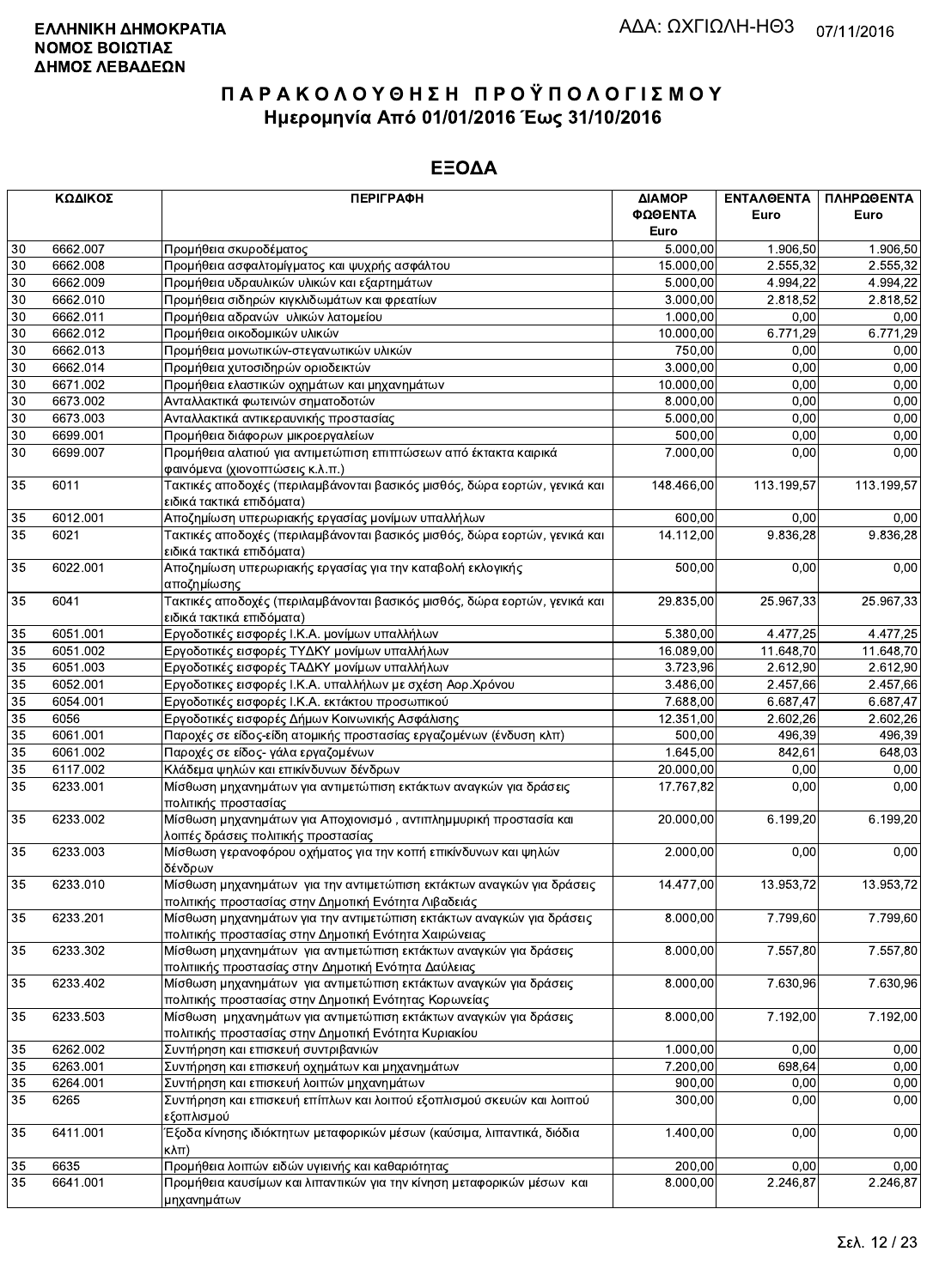|    | ΚΩΔΙΚΟΣ  | <b>ПЕРІГРАФН</b>                                                                                               | ΔΙΑΜΟΡ<br>ΦΩΘΕΝΤΑ<br>Euro | ΕΝΤΑΛΘΕΝΤΑ<br>Euro     | ΠΛΗΡΩΘΕΝΤΑ<br>Euro |
|----|----------|----------------------------------------------------------------------------------------------------------------|---------------------------|------------------------|--------------------|
| 35 | 6641.002 | Προμήθεια καυσίμων και λιπαντικών για την κίνηση μεταφορικών μέσων και                                         | 9.000,00                  | 6.521,28               | 6.521,28           |
|    |          | μηχανημάτων για τις ανάγκες της πυροπροστασίας                                                                 |                           |                        |                    |
| 35 | 6644     | Προμήθεια καυσίμων και λιπαντικών για λοιπές ανάγκες                                                           | 3.000,00                  | 2.045,60               | 2.045,60           |
| 35 | 6673.001 | Προμήθεια ανταλλακτικών για αυτόματα συστήματα ποτίσματος                                                      | 3.000,00                  | 1.993,97               | 1.993,97           |
| 35 | 6673.002 | Προμήθεια ανταλλακτικών λοιπού εξοπλισμού                                                                      | 3.000,00                  | 1.958,70               | 1.958,70           |
| 35 | 6673.003 | Προμήθεια ανταλλακτικών για εγκαταστάσεις Η/Μ συντριβανιών                                                     | 1.000,00                  | 744,89                 | 744,89             |
| 35 | 6692.001 | Προμήθεια σπόρων, φυτών, δενδρυλλίων                                                                           | 250,00                    | 180,80                 | 180,80             |
| 35 | 6692.002 | Προμήθεια καλλωπιστικών φυτών                                                                                  | 4.000,00                  | 3.943,93               | 3.943,93           |
| 35 | 6692.003 | Προμήθεια δένδρων                                                                                              | 2.500,00                  | 2.208,25               | 2.208,25           |
| 35 | 6693.001 | Προμήθεια λιπασμάτων, φαρμάκων, ζιζανιοκτόνων κλπ                                                              | 2.000,00                  | 1.822,32               | 1.822,32           |
| 40 | 6011     | Τακτικές αποδοχές (περιλαμβάνονται βασικός μισθός, δώρα εορτών, γενικά και<br>ειδικά τακτικά επιδόματα)        | 210.057,00                | 183.022.56             | 183.022,56         |
| 40 | 6012     | Αποζημίωση υπερωριακής εργασίας και για εξαιρέσιμες ημέρες και νυκτερινές<br>ώρες και λοιπές πρόσθετες αμοιβές | 600,00                    | 0,00                   | 0,00               |
| 40 | 6051.001 | Εργοδοτικές εισφορές Ι.Κ.Α. μονίμων υπαλλήλων                                                                  | 5.852,00                  | 4.290.01               | 4.290,01           |
| 40 | 6051.002 | Εργοδοτικές εισφορές ΤΥΔΚΥ μονίμων υπαλλήλων                                                                   | 2.345,00                  | 1.954,00               | 1.954,00           |
| 40 | 6051.003 | Εργοδοτικές εισφορές ΤΑΔΚΥ μονίμων υπαλλήλων                                                                   | 477,00                    | 396,70                 | 396,70             |
| 40 | 6051.004 | Εργοδοτικές εισφορές ΤΣΜΕΔΕ μονίμων υπαλλήλων                                                                  | 15.561,00                 | 13.147,84              | 13.147,84          |
| 40 | 6051.005 | Εργοδοτικές εισφορές ΤΣΜΕΔΕ (ΕΠΙΚΟΥΡΙΚΟ) μονίμων υπαλλήλων                                                     | 2.654,00                  | 2.440,14               | 2.440,14           |
| 40 | 6051.006 | Εργοδοτικές εισφορές ΚΥΤ μονίμων υπαλλήλων                                                                     | 3.804,00                  | 3.228,16               | 3.228,16           |
| 40 | 6051.007 | Εργοδοτικές εισφορες τακτικών υπαλλήλων υπέρ ΟΠΑΔ                                                              | 4.389,00                  | 3.674,44               | 3.674,44           |
| 40 | 6051.008 | Εργοδοτικές εισφορές ΤΕΑΔΥ μονίμων υπαλλήλων                                                                   | 2.202,00                  | 1.833,60               | 1.833,60           |
| 40 | 6056     | Εργοδοτικές εισφορές Δήμων Κοινωνικής Ασφάλισης                                                                | 8.822,00                  | 1.858,62               | 1.858,62           |
| 40 | 6117.001 | Αμοιβή για την εκτίμηση αξίας ακινήτων που αφορούν την 6/2010 πράξης<br>αναλογισμού                            | 600,00                    | 463,61                 | 0,00               |
| 40 | 6331.001 | Παράβολα για την νομιμοποίηση αυθαιρέτων                                                                       | 3.000,00                  | 0,00                   | 0,00               |
| 40 | 6422     | Οδοιπορικά έξοδα και αποζημίωση μετακινούμενων υπαλλήλων                                                       | 4.013,40                  | 0.00                   | 0,00               |
| 40 | 6462     | Δημοσίευση προκηρύξεων                                                                                         | 650,00                    | 0,00                   | 0,00               |
| 40 | 6612     | Προμήθεια γραφικής ύλης και λοιπά υλικά γραφείων                                                               | 1.000,00                  | 0,00                   | 0,00               |
| 40 | 6613.001 | Προμήθεια εντύπων υπηρεσιών                                                                                    | 0,00                      | 0.00                   | 0,00               |
| 40 | 6615.002 | Εργασίες εκτύπωσης φωτοτυπιών                                                                                  | 1.200,00                  | 0,00                   | 0,00               |
| 40 | 6634     | Προμήθεια ειδών καθαριότητας και ευπρεπισμού                                                                   | 200,00                    | 0,00                   | 0,00               |
| 45 | 6011     | Τακτικές αποδοχές (περιλαμβάνονται βασικός μισθός, δώρα εορτών, γενικά και<br>ειδικά τακτικά επιδόματα)        | 44.163,00                 | 37.773,10              | 37.773,10          |
| 45 | 6051.002 | Εργοδοτικές εισφορές ΤΥΔΚΥ μονίμων υπαλλήλων                                                                   | 5.521,00                  | 4.607,80               | 4.607,80           |
| 45 | 6051.003 | Εργοδοτικές εισφορές ΤΑΔΚΥ μονίμων υπαλλήλων                                                                   | 1.274,00                  | 1.016,40               | 1.016,40           |
| 45 | 6056     | Εργοδοτικές εισφορές Δήμων Κοινωνικής Ασφάλισης                                                                | 5.293,00                  | 1.115.17               | 1.115,17           |
| 45 | 6061.001 | Παροχές σε είδος-είδη ατομικής προστασίας εργαζομένων (ένδυση κλπ)                                             | 450,00                    | 446.06                 | 446.06             |
| 45 | 6061.002 | Παροχές σε είδος-γάλα εργαζομένων                                                                              | 660,00                    | 337,22                 | 264,85             |
| 45 | 6279     | Λοιπές δαπάνες για ύδρευση, άρδευση, φωτισμό, καθαριότητα                                                      | 7.300,00                  | 4.934,17               | 4.934,17           |
| 45 | 6635     | Προμήθεια λοιπών ειδών υγιεινής και καθαριότητας                                                               | 150,00                    | 0,00                   | 0,00               |
| 45 | 6693.001 | Προμήθεια φαρμάκων, ζιζανιοκτόνων κλπ                                                                          | 300,00                    | 280,44                 | 280,44             |
| 45 | 6699.001 | Προμήθεια λαδιού για τις ανάγκες του Νεκροταφείου                                                              | 7.000,00                  | 5.427,06               | 5.427,06           |
| 45 | 6699.002 | Προμήθεια κεριών για τις ανάγκες του Νεκροταφείου                                                              | 1.500,00                  | 0,00                   | 0,00               |
| 50 | 6011     | Τακτικές αποδοχές (περιλαμβάνονται βασικός μισθός, δώρα εορτών, γενικά και<br>ειδικά τακτικά επιδόματα)        | 9.136,00                  | 0,00                   | 0,00               |
| 50 | 6051.002 | Εργοδοτικές εισφορές ΤΥΔΚΥ μονίμων υπαλλήλων                                                                   | 1.142,00                  | 0,00                   | 0,00               |
| 50 | 6051.003 | Εργοδοτικές εισφορές ΤΑΔΚΥ μονίμων υπαλλήλων                                                                   | 274,08                    | 0,00                   | 0,00               |
| 60 | 6021     | Τακτικές αποδοχές (περιλαμβάνονται βασικός μισθός, δώρα εορτών, γενικά και<br>ειδικά τακτικά επιδόματα)        | 49.710,00                 | 37.786,05              | 37.786,05          |
| 60 | 6041     | Τακτικές αποδοχές εκτάκτων υπαλλήλων Παιδικών Σταθμών                                                          | 142.813,00                | 25.781,69              | 25.781,69          |
| 60 | 6052.001 | Εργοδοτικές εισφορές Ι.Κ.Α.υπαλλήλων με σχέση Αορ.Χρόνου                                                       | 12.769,00                 | $\overline{9.424, 13}$ | 9.424,13           |
| 60 | 6054.001 | Εργοδοτικές εισφορές ΙΚΑ εκτάκτων υπαλλήλων Παιδικών Σταθμών                                                   | 36.783,00                 | 6.601,07               | 6.601,07           |
| 60 | 6726.001 | Εισφορές (ωφελούμενων και εργοδότη) μέσω Προγραμμάτων Κοινωφελούς<br>Χαρακτήρα (παρ.ΙΔ Ν.4152/2013)            | 21.780,00                 | 21.746,32              | 21.746,32          |
| 70 | 6011     | Τακτικές αποδοχές (περιλαμβάνονται βασικός μισθός, δώρα εορτών, γενικά και<br>ειδικά τακτικά επιδόματα)        | 43.288,00                 | 29.623,88              | 29.623,88          |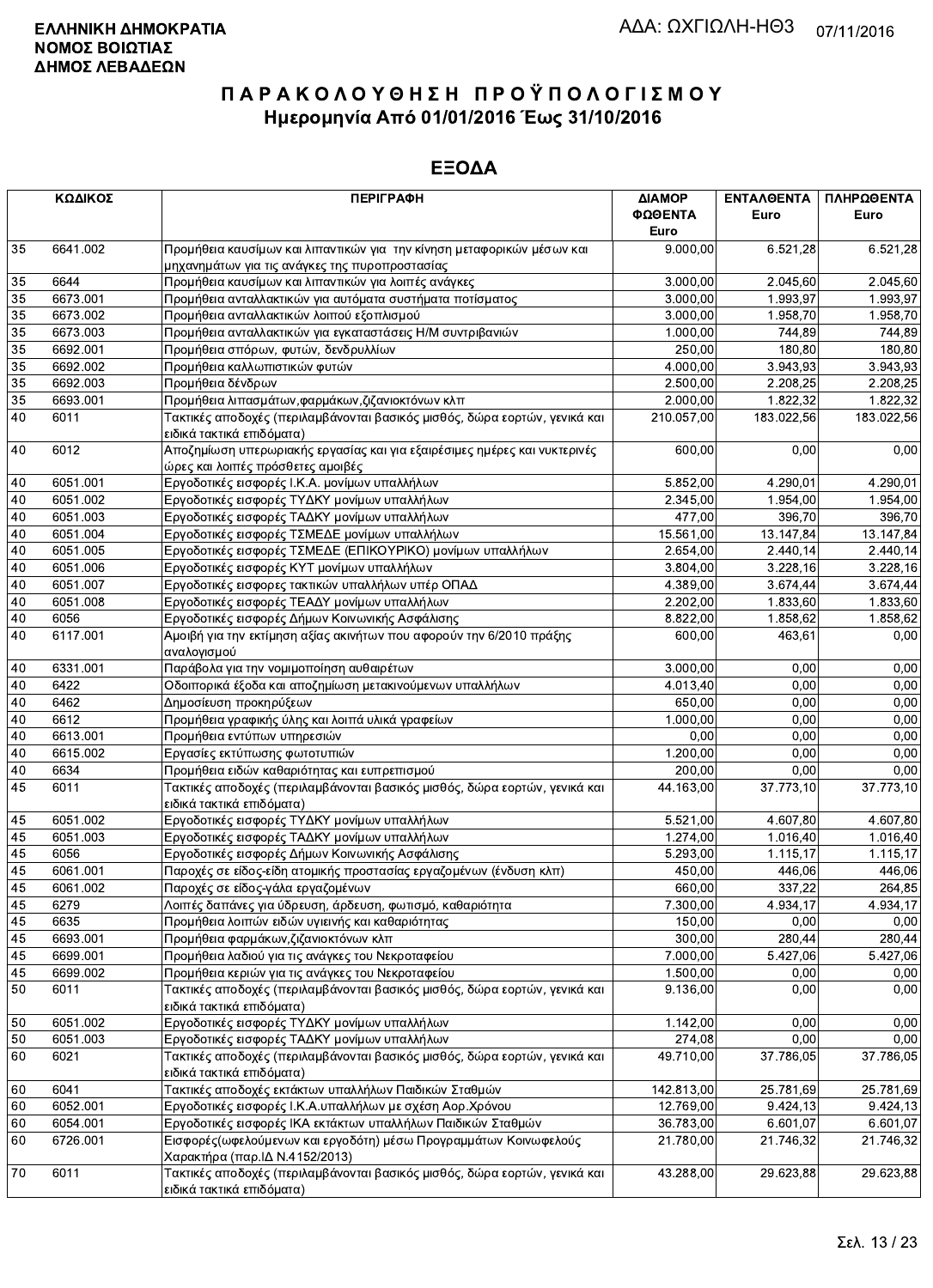|                 | ΚΩΔΙΚΟΣ  | <b>ПЕРІГРАФН</b>                                                                                                | ΔΙΑΜΟΡ<br>ΦΩΘΕΝΤΑ<br>Euro | ΕΝΤΑΛΘΕΝΤΑ<br>Euro | ΠΛΗΡΩΘΕΝΤΑ<br>Euro |
|-----------------|----------|-----------------------------------------------------------------------------------------------------------------|---------------------------|--------------------|--------------------|
| 70              | 6021     | Τακτικές αποδοχές υπαλλήλων (περιλαμβάνονται βασικός μισθός, δώρα                                               | 33.269,00                 | 24.255,28          | 24.255,28          |
|                 |          | εορτών, γενικά και ειδικά τακτικά επιδόματα)                                                                    |                           |                    |                    |
| 70              | 6051.002 | Εργοδοτικές εισφορές ΤΥΔΚΥ μονίμων υπαλλήλων                                                                    | 5.412,00                  | 3.579,90           | 3.579,90           |
| 70              | 6051.003 | Εργοδοτικές εισφορές ΤΑΔΚΥ μονίμων υπαλλήλων                                                                    | 1.302,08                  | 788,40             | 788,40             |
| 70              | 6052.001 | Εργοδοτικές εισφορές Ι.Κ.Α. εργαζομένων με σχέση Αορ. Χρόνου (υπαλλήλων<br>τοπ. οικονομ. ανάπτυξης)             | 8.211,00                  | 6.051,23           | 6.051,23           |
| $70\,$          | 6056     | Εργοδοτικές εισφορές Δήμων Κοινωνικής Ασφάλισης                                                                 | 3.529,00                  | 743,45             | 743,45             |
| $\overline{70}$ | 6117.001 | Δαπάνη για στείρωση σκύλων                                                                                      | 14.500,00                 | 1.607,04           | 1.607,04           |
| 70              | 6142.001 | Καθαρισμός, απολύμανση και συντήρηση χημικών τουαλετών                                                          | 5.000,00                  | 0,00               | 0,00               |
| $70\,$          | 6236.001 | Μίσθωση χημικών τουαλετών για την Εμποροπανήγυρη                                                                | 5.000,00                  | 0,00               | 0,00               |
| $70\,$          | 6262.002 | Συντήρηση Ρολογιών Δήμου Λεβαδέων                                                                               | 4.500,00                  | 2.694,33           | 1.200,48           |
| $\overline{70}$ | 6263     | Συντήρηση και επισκευή μεταφορικών μέσων                                                                        | 6.000,00                  | 448,83             | 0,00               |
| $\overline{70}$ | 6279.001 | Λοιπές δαπάνες για ύδρευση, άρδευση, φωτισμό, καθαριότητα                                                       | 115.000,00                | 98.172,57          | 98.172,57          |
| 70              | 6321     | Τέλη κυκλοφορίας επιβατηγών αυτοκινήτων                                                                         | 1.350,00                  | 0,00               | 0,00               |
| $\overline{70}$ | 6613     | Προμήθεια εντύπων και υλικών μηχανογράφησης και πολλαπλών<br>εκτυπώσεων                                         | 500,00                    | 0,00               | 0,00               |
| 70              | 6615.001 | Εκτύπωση ενημερωτικών εντύπων για την ευαισθητοποίηση πολιτών στο<br>θέμα των αδέσποτων ζώων του Δήμου          | 500,00                    | 0,00               | 0,00               |
| 70              | 6641     | Προμήθεια καυσίμων και λιπαντικών για κίνηση μεταφορικών μέσων                                                  | 7.000,00                  | 3.077,52           | 2.892,52           |
| 70              | 6671.002 | Προμήθεια ελαστικών μεταφορικών μέσων                                                                           | 1.500,00                  | 0,00               | 0,00               |
| $70\,$          | 6699.001 | Προμήθεια ζωοτροφών σκύλων                                                                                      | 1.680,00                  | 1.658,69           | 1.658,69           |
| $10$            | 7133     | Έπιπλα σκεύη                                                                                                    | 5.000,00                  | 0.00               | 0,00               |
| 10              | 7134.001 | Μηχανογραφικός εξοπλισμός                                                                                       | 10.000,00                 | 9.807,16           | 9.807,16           |
| 10              | 7134.002 | Προμήθεια λογισμικού ηλεκτρονικών υπολογιστών                                                                   | 8.000,00                  | 0,00               | 0,00               |
| 10              | 7134.014 | Προμήθεια χρονομέτρου για τις συνεδριάσεις του Δ.Σ. και κονσόλας                                                | 550,00                    | 545,60             | 545,60             |
| 10              | 7135.003 | Προμήθεια κλιματιστικών DATA ROOM                                                                               | 2.000,00                  | 0,00               | 0,00               |
| 10              | 7518.001 | Συμμετοχή στην ίδρυση της Αγροδιατροφικής Σύμπραξης Περιφέρειας Στερεάς<br>Ελλάδας                              | 1.000,00                  | 1.000,00           | 1.000,00           |
| 15              | 7131.001 | Προμήθεια πλυντηρίου πιάτων                                                                                     | 700,00                    | 604.87             | 604,87             |
| 15              | 7131.003 | Προμήθεια μηχανημάτων φυσιοθεραπείας                                                                            | 3.000,00                  | 0,00               | 0,00               |
| 15              | 7131.006 | Προμήθεια αλεξικέραυνου για την αντικεραυνική προστασία του<br>Κατασκηνωτικού Κέντρου                           | 9.840,00                  | 0.00               | 0,00               |
| 15              | 7131.007 | Προμήθεια πλυντηρίων ρούχων για τους παιδκούς σταθμούς                                                          | 1.200,00                  | 746,00             | 746,00             |
| 15              | 7131.008 | Προμήθεια ηλεκτρικών ψυγείων για τους Παιδικούς Σταθμούς                                                        | 1.500,00                  | 1.475,60           | 1.475,60           |
| 15              | 7131.009 | Προμήθεια ηλεκτρικών σκουπών για τους Παιδικούς Σταθμούς                                                        | 300,00                    | 171,38             | 171,38             |
| 15              | 7131.010 | Προμήθεια ηλεκτρικού πιάνου Δημοτικού Ωδείου                                                                    | 2.000,00                  | 1.993,83           | 1.993,83           |
| 15              | 7131.011 | Προμήθεια ρομποτικής σκούπας καθαρισμού κολυμβητικών δεξαμενών του                                              | 10.000,00                 | 0,00               | 0,00               |
| 15              | 7131.012 | Δημοτικού Κολυμβητηρίου<br>Σύστημα ασφαλείας Μουσείου Αγροτικής Κληρονομιάς στον οικισμό Ελικώνα                | 9.445,00                  | 0,00               | 0,00               |
| 15              | 7131.013 | Προμήθεια επαγγελματικού ψυγείου για τις ανάγκες συντήρησης                                                     | 4.000,00                  | 0,00               | 0,00               |
|                 | 7131.014 | προιόντων "Κοινωνικού Παντοπωλείου"<br>Προμήθεια μηχανήματος υπέρηχου για τις ανάγκες του "Κοινωνικού Ιατρείου" | 5.000,00                  | 0,00               | 0,00               |
| 15<br>15        | 7133.002 | Προμήθεια επίπλων και σκευών για Παιδικούς Σταθμούς και ΚΑΠΗ                                                    | 2.500,00                  | 0,00               | 0,00               |
| 15              | 7133.003 | Προμήθεια πλαστικών καθισμάτων                                                                                  | 2.500,00                  | 2.492,40           | 2.492,40           |
| 15              | 7134.004 | Προμήθεια πολυμηχανήματος (φωτοτυπικό-fax) για την υπηρεσία Κοινωνικής                                          | 600,00                    | 136,40             | 0,00               |
|                 |          | προστασίας                                                                                                      |                           |                    |                    |
| 15              | 7134.005 | Προμήθεια πολυμηχανήματος (φωτοτυπικό-fax) για την υπηρεσία Δια Βίου<br>Μάθηση                                  | 600,00                    | 136,40             | 0,00               |
| 15              | 7135.002 | Προμήθεια σκευών μαγειρικής                                                                                     | 600,00                    | 0,00               | 0,00               |
| 15              | 7135.010 | Προμήθεια μηχανημάτων μέτρησης χοληστερίνης και σακχάρου                                                        | 200,00                    | 0,00               | 0,00               |
| 15              | 7135.011 | Προμήθεια και κατασκευή περίφραξης χώρου Κολυμβητηρίου                                                          | 5.000,00                  | 0,00               | 0,00               |
| 15              | 7135.012 | Προμήθεια μουσικών οργάνων Φιλαρμονικής                                                                         | 2.000,00                  | 1.999,46           | 1.999,46           |
| 15              | 7135.015 | Προμήθεια μεταλλικών πάγκων για κουζίνα Κατασκήνωσης                                                            | 1.000,00                  | 359,60             | 359,60             |
| 15              | 7135.016 | Προμήθεια μοκετών για Βρεφονηπιακούς Σταθμούς                                                                   | 1.000,00                  | 967,45             | 967,45             |
| 15              | 7135.017 | Προμήθεια πλαστικού σκεπάσματος κολυμβητικής δεξαμενής Δημοτικού<br>Κολυμβητηρίου                               | 8.000,00                  | 0,00               | 0,00               |
| 15              | 7135.018 | Προμήθεια δύο πάρκων για το βρεφικό τμήμα του Β΄ Βρεφονηπιακού Σταθμού                                          | 1.500,00                  | 0,00               | 0,00               |
| 15              | 7135.019 | Προμήθεια CD PLAYER για Παιδικούς Σταθμούς και Δημοτικό Ωδείο                                                   | 650,00                    | 0,00               | 0,00               |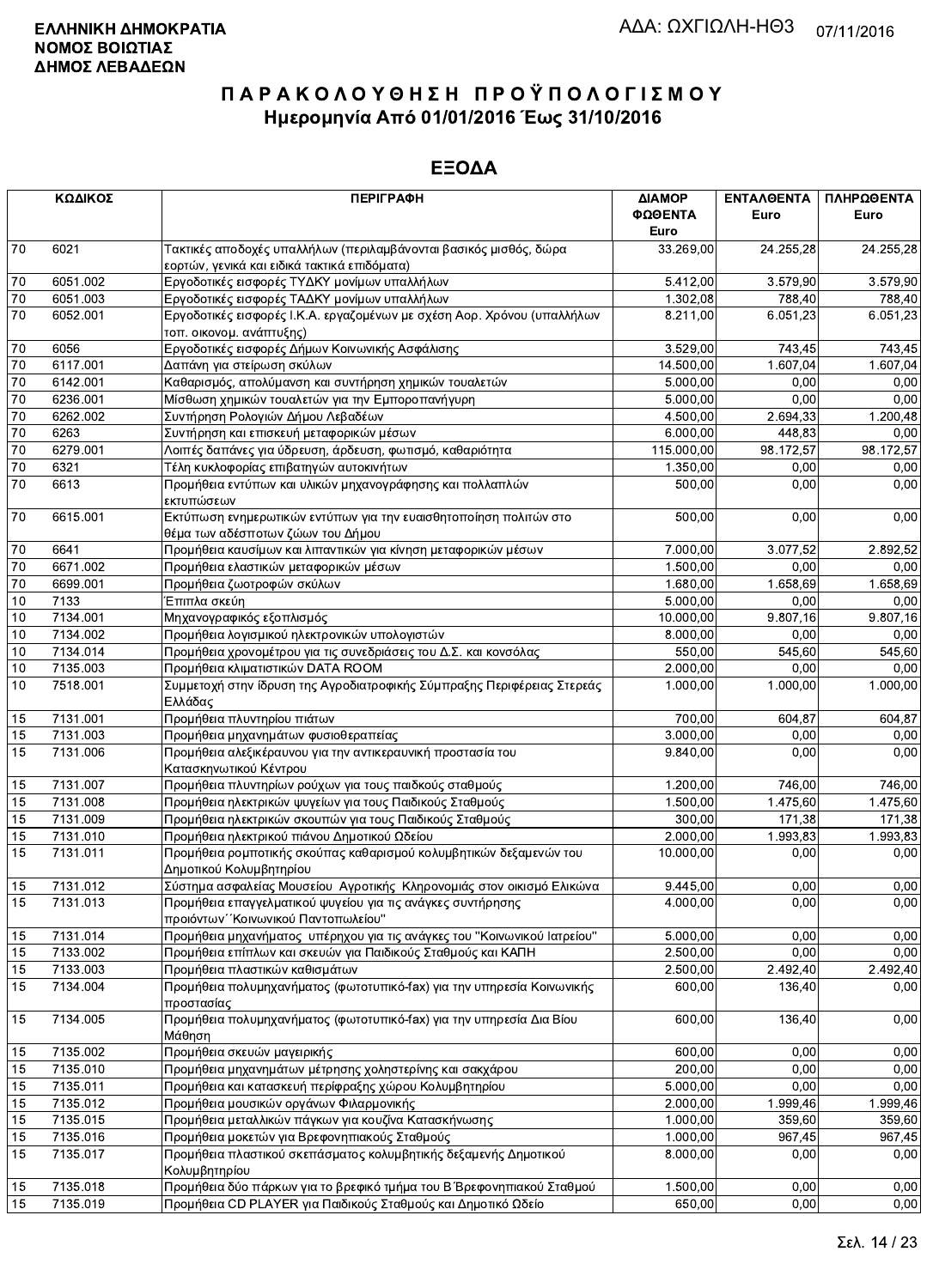|                 | ΚΩΔΙΚΟΣ  | <b>ПЕРІГРАФН</b>                                                                                                          | ΔΙΑΜΟΡ          | ΕΝΤΑΛΘΕΝΤΑ | ΠΛΗΡΩΘΕΝΤΑ |
|-----------------|----------|---------------------------------------------------------------------------------------------------------------------------|-----------------|------------|------------|
|                 |          |                                                                                                                           | ΦΩΘΕΝΤΑ<br>Euro | Euro       | Euro       |
| 15              | 7135.020 | Προμήθεια οργάνων παιδικών χαρών                                                                                          | 5.000,00        | 0,00       | 0,00       |
| 15              | 7311.103 | Βελτίωση Σχολικών Συγκροτημάτων                                                                                           | 64.000,00       | 62.123,19  | 62.123,19  |
| 15              | 7311.105 | Επισκευή στεγών-στεγάστρων σχολικών συγκροτημάτων                                                                         | 34.453,29       | 0,00       | 0,00       |
| 15              | 7326.001 | Αναβάθμιση αθλητικών εγκαταστάσεων                                                                                        | 230.683,79      | 0,00       | 0,00       |
| 15              | 7326.003 | Ανάδειξη ψηφιδωτών παλαιοχριστιανικού ναού στην οδό Σπυροπούλου                                                           | 135.000,00      | 0,00       | 0,00       |
|                 | 7326.404 | Λιβαδειάς                                                                                                                 | 13.739,72       | 0,00       | 0,00       |
| 15<br>15        | 7336.001 | Βελτίωση γηπέδου ποδοσφαίρου Αγίας Τριάδας<br>Συντήρηση Ανοικτού Θεάτρου Κρύας.                                           | 735,26          | 0,00       | 0,00       |
| 15              | 7413.001 | Μελέτη αποκατάστασης ρηγματώσεων πέτρινου θεάτρου Λιβαδειάς                                                               | 5.500,00        | 0,00       | 0,00       |
| 15              | 7413.002 | Μουσειολογική μελέτη για την δημιουργία "Μουσείου Πολιτισμού"                                                             | 5.370,19        | 0,00       | 0,00       |
| 20              | 7131.001 | Μηχάνημα καθαρισμού (σάρωθρο)                                                                                             | 0,00            | 0,00       | 0,00       |
| 20              | 7131.002 | Σάρωθρο συλλογής                                                                                                          | 3.600,00        | 0,00       | 0,00       |
| $20\,$          | 7135.001 | Προμήθεια κάδων απορριμμάτων για κομποστοποίηση                                                                           | 7.000,00        | 0,00       | 0,00       |
| $20\,$          | 7135.002 | Προμήθεια κάδων απορριμμάτων διαφόρων τύπων                                                                               | 15.000,00       | 0,00       | 0,00       |
| 20              | 7135.003 | Προμήθεια διαφόρων εργαλείων                                                                                              | 2.000,00        | 1.396,67   | 1.396,67   |
| 20              | 7135.005 | Προμήθεια επιστύλιων καλαθιών απορριμμάτων                                                                                | 3.500,00        | 0,00       | 0,00       |
| 20              | 7135.007 | Προμήθεια συστήματος τηλεματικής διαχείρησης στόλου οχημάτων                                                              | 11.000,00       | 0,00       | 0,00       |
| 20              | 7325.001 | Επεκτάσεις Ηλεκτροφωτισμού                                                                                                | 23.272,45       | 21.027,34  | 21.027,34  |
| $30\,$          | 7131.001 | Ανακαίνιση Παιδικών Χαρών                                                                                                 | 237.521,86      | 0,00       | 0,00       |
| $30\,$          | 7134.001 | Προμήθεια λογισμικού ηλεκτρονικών υπολογιστών                                                                             | 2.500,00        | 0,00       | 0,00       |
| 30              | 7135.002 | Προμήθεια αναλυτή καυσαερίων                                                                                              | 2.000,00        | 1.968,00   | 1.968,00   |
| 30              | 7135.003 | Προμήθεια διαφόρων εργαλείων                                                                                              | 2.100,00        | 0,00       | 0,00       |
| 30              | 7135.007 | Προμήθεια πληροφοριακών πινακίδων και κυκλοφοριακών ρυθμίσεων και                                                         | 6.000,00        | 0,00       | 0,00       |
|                 |          | ιστών                                                                                                                     |                 |            |            |
| 30              | 7135.008 | Προμήθεια κατόπτρων ρύθμισης κυκλοφορίας                                                                                  | 5.000,00        | 0,00       | 0,00       |
| 30              | 7135.009 | Προμήθεια πληροφοριακών πινακίδων σήμανσης,ονοματοθεσίας και<br>αρίθμησης                                                 | 2.000,00        | 0,00       | 0,00       |
| 30              | 7135.010 | Προμήθεια υδροφρακτών, ρουλεμάν και λοιπά εξαρτήματα ρύθμισης νερού<br>καναλιών στην περιοχή Κρύας                        | 6.000,00        | 0,00       | 0,00       |
| 30              | 7135.011 | Προμήθεια αντλίας ακαθάρτων                                                                                               | 500,00          | 0.00       | 0,00       |
| 30              | 7135.012 | Προμήθεια γεννήτριας                                                                                                      | 1.200,00        | 0,00       | 0,00       |
| 30              | 7135.013 | Προμήθεια ηλεκτρικού εργαλείου (μπουλονοκλείδο)                                                                           | 700,00          | 0,00       | 0,00       |
| 30              | 7311.001 | Ανακαίνιση κτιρίων και διαμόρφωση περιβάλλοντος χώρου αμαξοστασίου                                                        | 120.801,77      | 0,00       | 0,00       |
| 30              | 7311.002 | Ανακατασκευή κτιρίου του Πνευματικού Κέντρου σε Νέο Δημαρχείο                                                             | 146.735,14      | 0,00       | 0,00       |
| 30              | 7322.003 | Βελτίωση παιδικών χαρών (Δημ. Κοιν. Λιβαδειάς)                                                                            | 30.000,00       | 0,00       | 0,00       |
| 30              | 7323.022 | Βελτίωση Δημοτικής Οδοποιίας (2016)                                                                                       | 311.265,92      | 0,00       | 0,00       |
| 30              | 7323.417 | Βελτιωση δασικού δρόμου από οικισμό Κορώνειας έως στροφή Νταούμη                                                          | 257.175,00      | 101.651,18 | 101.651,18 |
| $\overline{30}$ | 7323.501 | Ασφαλτόστρωση δημοτικής οδού από θέση Μπρακάκος έως Κουτέικα                                                              | 224.535,34      | 104.541,85 | 104.541,85 |
| $30\,$          | 7325.003 | Κατασκευή φωτισμού επί της οδού Γεωργαντά                                                                                 | 101.080,86      | 22.339,63  | 22.339,63  |
| 30              | 7331.001 | Συντήρηση Δημοτικών κτιρίων Δήμου Λεβαδέων                                                                                | 70.000,00       | 2.942,43   | 2.942.43   |
| 30              | 7333.001 | Συντήρηση οδών-πεζοδρόμων και κοινόχρηστων χώρων                                                                          | 61.819,51       | 31.115,51  | 31.115,51  |
| 30              | 7333.003 | Συντήρηση Αγροτικής Οδοποιίας                                                                                             | 60.000,00       | 9.771,76   | 4.728,71   |
| 30              | 7333.010 | Αποκαταστάσεις βλαβών οδοστρωμάτων                                                                                        | 130.010,40      | 32.668,44  | 16.157,84  |
| 30              | 7412.001 | Εκπόνηση μελέτης κόμβου επί της συμβολής οδών Χαιρωνείας και Αισχύλου                                                     | 17.785,00       | 7.291,20   | 7.291,20   |
| 30              | 7413.001 | Τεχνικές Μελέτες Προστασίας από Βραχοπτώσεις                                                                              | 75.000,00       | 0,00       | 0,00       |
| 30              | 7413.003 | Μελέτη Ενεργειακής Απόδοσης (ΜΕΑ) Κτιρίου για την πράξη ΄΄Παρεμβάσεις                                                     | 17.900,64       | 6.820,00   | 6.820,00   |
|                 |          | εκσυγχρονισμού κτιριακού αποθέματος αρχιτεκτονικής αξίας (πρώην κτίριο                                                    |                 |            |            |
|                 |          | Πανεπιστημίου) και περιβάλλοντος χώρου, με εφαρμογές ενεργειακής                                                          |                 |            |            |
|                 |          | αναβάθμισης, για την χρήση δημοτικών υπηρεσιών και Πολιτιστικών<br>δραστηριοτήτων"                                        |                 |            |            |
| 30              | 7413.301 | Συγκοινωνιακή προκαταρκτική μελέτη για το έργο πρόσβασης του νέου                                                         | 1.306,36        | 0,00       | 0,00       |
|                 |          | Χιονοδρομικού Κέντρου Παρνασσού στην ευρύτερη περιοχή της θέσης<br><b>AKPINO</b>                                          |                 |            |            |
| 30              | 7413.302 | Γεωλογική μελέτη για το έργο πρόσβασης του νέου Χιονοδρομικού<br>Κέντρου Παρνασσού στην ευρύτερη περιοχή της θέσης ΑΚΡΙΝΟ | 1.928,02        | 0,00       | 0,00       |
| 30              | 7413.303 | Προμελέτη Περιβαλλοντικών Επιπτώσεων για το έργο πρόσβασης του                                                            | 7.862,85        | 0,00       | 0,00       |
|                 |          | νέου Χιονοδρομικού Κέντρου Παρνασσού στην ευρύτερη περιοχή της<br>θέσης AKPINO                                            |                 |            |            |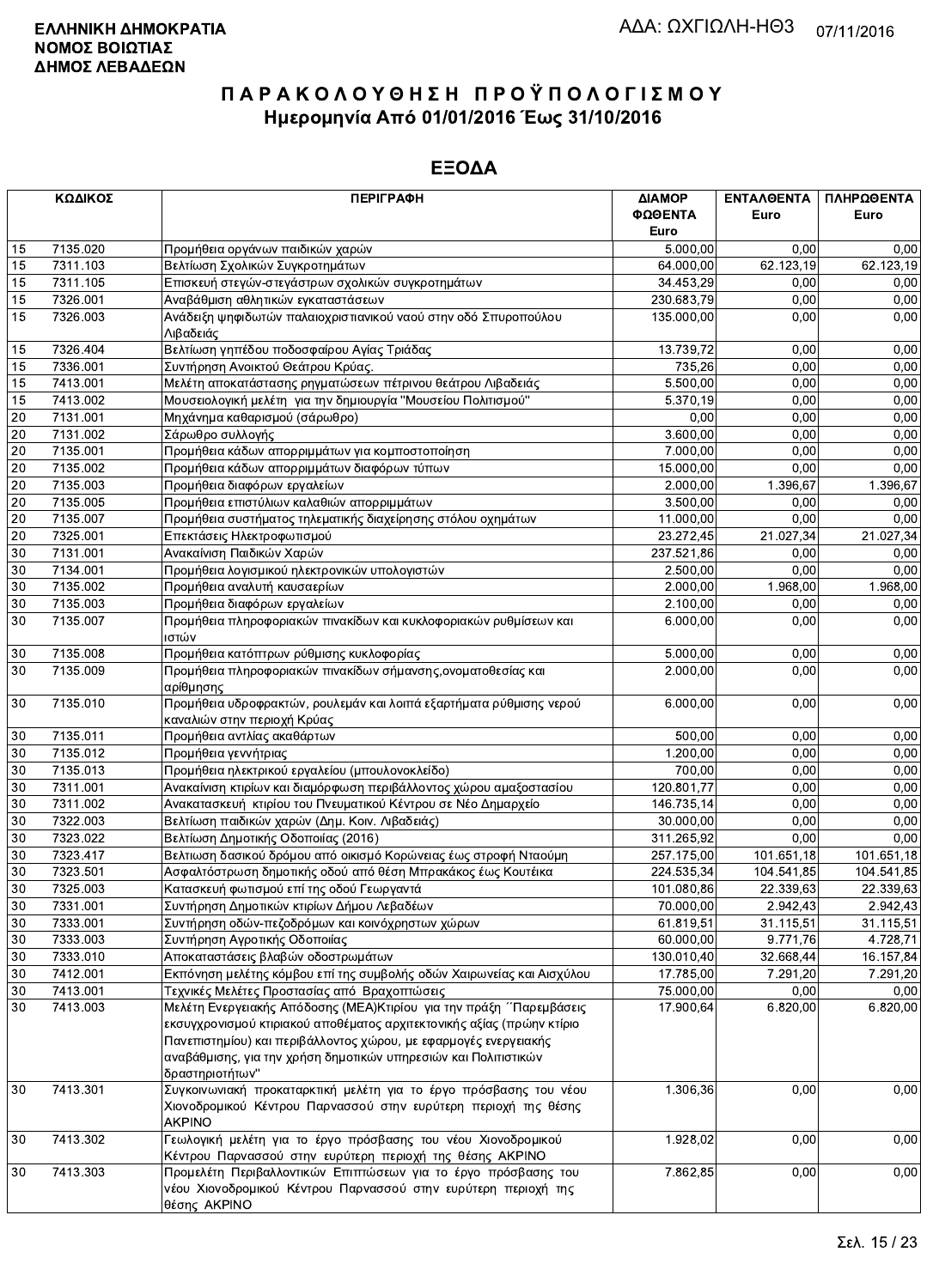| 7135.001<br>2.094,20<br>2.094.20<br>35<br>Προμήθεια λοιπού κεφαλαιακού εξοπλισμού (εργαλείων κλπ συναφών ειδών)<br>3.000,00<br>35<br>7135.002<br>Προμήθεια εξοπλισμού (χλοοκοπτικών μηχανημάτων κλπ) για την<br>4.000,00<br>1.394,82<br>1.394,82<br>αντιμετώπιση δράσεων πολιτικής προστασίας<br>Αποζημίωση ιδιοκτησίων για την διάνοιξη της οδού Ρούμελης από την οδό<br>40<br>7111.003<br>13.744,34<br>0,00<br>0,00<br>Χαιρωνείας εως την οδό Ορχομενού (1/2012 πράξη αναλογισμού)<br>7112.203<br>0,00<br>0,00<br>40<br>Αγορά ακινήτου επί της πλατείας της Τ.Κ. Αγίας Άννας<br>65.062,25<br>0,00<br>40<br>7413.001<br>Εκπόνηση μελέτης Βιώσιμης Αστικής Ανάπτυξης<br>15.040,98<br>0,00<br>7413.302<br>2.738,72<br>2.706,00<br>40<br>Μελέτη γεωλογικής καταλληλότητας (Β1 σταδίου) του ΣΧΟΟΑΠ Δαύλειας<br>2.706,00<br>7135.001<br>1.000,00<br>45<br>Προμήθεια λοιπού κεφαλαιακού εξοπλισμού (εργαλείων κλπ. συναφών<br>697,16<br>697,16<br> ειδών)<br>45<br>7326.001<br>Κατασκευή περίφραξης νέου Νεκροταφείου<br>0,00<br>0,00<br>0,00<br>7413.001<br>0.00<br>45<br>Τεχνικές μελέτες επέκτασης Κοιμητηρίου Δ.Κ. Λιβαδειάς<br>38.000,00<br>0,00<br>45<br>7413.002<br>Περιβαλλοντική Μελέτη Επέκτασης Κοιμητηρίου Δ.Κ. Λιβαδειάς<br>17.780,00<br>0,00<br>0,00<br>0,00<br>45<br>7413.401<br>Τεχνικές μελέτες ίδρυσης Νέου Κοιμητηρίου Αγίου Γεωργίου<br>31.000,00<br>0,00<br>61<br>7326.001<br>Αναβάθμιση Ενεργητικής Πυροπροστασίας Κλειστού Γυμναστηρίου Λιβαδειάς<br>102.000,00<br>0,00<br>0,00<br>63<br>7341.401<br>Μελέτη Έργων Ανακατασκευής Εσωτερικού Δικτύου, Έργων Προσαγωγής<br>0,00<br>0,00<br>0,00<br>Ακαθάρτων και Εγκατάστασης Επεξεργασίας Λυμάτων (Ε.Ε.Λ.) Αγίου<br>Γεωργίου<br>7111.001<br>Αποζημίωση ιδιοκτησιών στο πάρκο της Έρκυνας από την οδό Θουκιδίδου<br>64<br>90.752,00<br>0,00<br>0,00<br>έως την οδό Ξενοφώντος<br>7311.001<br>Ενεργειακή Αναβάθμιση Σχολικής Μονάδας 3ου Δημοτικιού Σχολείου Λιβαδειάς<br>31.296,58<br>64<br>34.285,64<br>31.296,58<br>7333.002<br>70.000,00<br>3.315,88<br>64<br>Αποκατάσταση βλαβών που προκλήθηκαν από θεομηνίες σε γέφυρες του<br>3.315,88<br>Δήμου Λεβαδέων<br>64<br>Βελτίωση και ανάπλαση κοινόχρηστων χώρων οικισμού Ελικώνα<br>7341.001<br>459.487,97<br>22.617,66<br>22.617,66<br>64<br>7341.202<br>Βελτίωση και ανάπλαση κοινοχρήστων χώρων Τ.Κ. Ανθοχωρίου<br>1,00<br>0,00<br>0,00<br>147.762,61<br>64<br>7341.402<br>149.065,00<br>147.762,61<br>Ανάπλαση Πλατείας Τ.Κ. Αγίου Γεωργίου<br>00<br>8111<br>Αμοιβές και έξοδα προσωπικού<br>2.598,25<br>2.500,00<br>2.500,00<br>00<br>8112<br>Αμοιβές αιρετών αρχόντων και τρίτων<br>873,30<br>0.00<br>0,00<br>00<br>8113<br>2.324,76<br>2.138.96<br>Αμοιβές και έξοδα τρίτων Παροχές τρίτων<br>2.138,96<br>$00\,$<br>8115<br>Διάφορα έξοδα<br>781,66<br>174,66<br>174,66<br>00<br>8117<br>Λοιπά έξοδα<br>11.720,35<br>650,97<br>650,97<br>0,00<br>0,00<br>00<br>8131<br>Φορολογικά πρόστιμα και προσαυξήσεις (ΠΟΕ)<br>0,00<br>00<br>8211<br>Απόδοση εισφοράς υπέρ του Δημοσίου στις αποδοχές και τα έξοδα<br>200.000,00<br>147.434,21<br>147.434,21<br>παράστασης<br>$00\,$<br>8221<br>Απόδοση φόρων μισθωτών υπηρεσιών<br>211.641,18<br>234.716,28<br>211.641,18<br>00<br>8222<br>Απόδοση φόρων και χαρτόσημο Δημάρχων Αντιδημάρχων, μελών Δημοτικών<br>$\overline{1.880,45}$<br>7.761,53<br>1.880,45<br>Συμβουλίων και λοιπών συλλογικών οργάνων<br>00<br>8223<br>130.213,52<br>56.972,06<br>56.972,06<br>Απόδοση φόρων προμηθευτών εργολάβων ελ. επαγγελματιών κ.λ.π.<br>00<br>8224<br>Λοιπές αποδόσεις κρατήσεων υπέρ του Δημοσίου<br>80.000,00<br>4.389,12<br>4.389,12<br>00<br>8231<br>Εισφορές σε ασφαλιστικούς οργανισμούς και ταμεία<br>1.338.044,19<br>1.089.657,66<br>1.089.657,66<br>8232<br>Εισφορά για το εφάπαξ βοήθημα του Ν 103/75<br>3.500,00<br>$\overline{1.477,80}$<br>00<br>1.477,80<br>8241<br>Κρατήσεις στις αποδοχές για την εξόφληση δανείων του ΤΠ & Δ<br>91.116,23<br>50.569,54<br>50.569,54<br>00<br>$00\,$<br>Λοιπές κρατήσεις υπέρ τρίτων<br>251.879,19<br>180.965,45<br>8242<br>180.965,45<br>$00\,$<br>8251<br>29.000,00<br>29.000,00<br>Πάγια προκαταβολή<br>13.000,00<br>Επιστροφές αχρεωστήτως εισπραχθέντων εσόδων<br>00<br>8261.001<br>36.273,02<br>12.094,77<br>12.094,77<br>8261.003<br>9.010,00<br>7.507,60<br>7.507,60<br>00<br>Επιστροφές χρημάτων για επιχορηγούμενες ληξιπρόθεσμες οφειλές<br>Προβλέψεις μη είσπραξης εισπρακτέων υπολοίπων<br>$00\,$<br>8511<br>2.893.302,25<br>0,00<br>0,00<br>Αμοιβές και έξοδα προσωπικού<br>10<br>8111<br>158,60<br>81,01<br>81,01<br>8113<br>3.336,13<br>10<br>Αμοιβές και έξοδα τρίτων Παροχές τρίτων<br>3.336,13<br>3.336,13<br>10<br>8115<br>Διάφορα έξοδα<br>5.340,27<br>253,38<br>253,38<br>8116<br>Δαπάνες προμήθειας αναλωσίμων<br>3.224,59<br>10<br>3.021,42<br>3.021,42<br>8117<br>Λοιπά έξοδα<br>48.840,19<br>0,00<br>0,00<br>10<br>Αγορές κτιρίων τεχνικών έργων και προμήθειες παγίων<br>10<br>8121<br>1.334,56<br>1.334,56<br>1.334,56<br>Αμοιβές και έξοδα προσωπικού<br>15<br>8111<br>45.567,81<br>8.335,03<br>2.151,89<br>15<br>8112<br>2.913,39<br>1.685,19<br>Αμοιβές αιρετών αρχόντων και τρίτων<br>1.685, 19<br>15<br>8113<br>Αμοιβές και έξοδα τρίτων Παροχές τρίτων<br>7.412,35<br>4.901,35<br>4.901,35<br>15<br>Διάφορα έξοδα<br>39.481,51<br>22.207,31<br>22.207,31<br>8115<br>15<br>Δαπάνες προμήθειας αναλωσίμων<br>8116<br>13.804,62<br>10.563,56<br>10.563,56 | ΚΩΔΙΚΟΣ | <b>ПЕРІГРАФН</b> | ΔΙΑΜΟΡ<br>ΦΩΘΕΝΤΑ<br>Euro | ΕΝΤΑΛΘΕΝΤΑ<br>Euro | ΠΛΗΡΩΘΕΝΤΑ<br>Euro |
|-----------------------------------------------------------------------------------------------------------------------------------------------------------------------------------------------------------------------------------------------------------------------------------------------------------------------------------------------------------------------------------------------------------------------------------------------------------------------------------------------------------------------------------------------------------------------------------------------------------------------------------------------------------------------------------------------------------------------------------------------------------------------------------------------------------------------------------------------------------------------------------------------------------------------------------------------------------------------------------------------------------------------------------------------------------------------------------------------------------------------------------------------------------------------------------------------------------------------------------------------------------------------------------------------------------------------------------------------------------------------------------------------------------------------------------------------------------------------------------------------------------------------------------------------------------------------------------------------------------------------------------------------------------------------------------------------------------------------------------------------------------------------------------------------------------------------------------------------------------------------------------------------------------------------------------------------------------------------------------------------------------------------------------------------------------------------------------------------------------------------------------------------------------------------------------------------------------------------------------------------------------------------------------------------------------------------------------------------------------------------------------------------------------------------------------------------------------------------------------------------------------------------------------------------------------------------------------------------------------------------------------------------------------------------------------------------------------------------------------------------------------------------------------------------------------------------------------------------------------------------------------------------------------------------------------------------------------------------------------------------------------------------------------------------------------------------------------------------------------------------------------------------------------------------------------------------------------------------------------------------------------------------------------------------------------------------------------------------------------------------------------------------------------------------------------------------------------------------------------------------------------------------------------------------------------------------------------------------------------------------------------------------------------------------------------------------------------------------------------------------------------------------------------------------------------------------------------------------------------------------------------------------------------------------------------------------------------------------------------------------------------------------------------------------------------------------------------------------------------------------------------------------------------------------------------------------------------------------------------------------------------------------------------------------------------------------------------------------------------------------------------------------------------------------------------------------------------------------------------------------------------------------------------------------------------------------------------------------------------------------------------------------------------------------------------------------------------------------------------------------------------------------------------------------------------------------------------------------------------------------------------------------------------------------------------------------------------------------------------------------------------------------------------------------------------------------------------------------------------------------------------------------------------------------------------------------------------------------------------------------------------------------------------------------------------------------------------------------------------------------------------------------------|---------|------------------|---------------------------|--------------------|--------------------|
|                                                                                                                                                                                                                                                                                                                                                                                                                                                                                                                                                                                                                                                                                                                                                                                                                                                                                                                                                                                                                                                                                                                                                                                                                                                                                                                                                                                                                                                                                                                                                                                                                                                                                                                                                                                                                                                                                                                                                                                                                                                                                                                                                                                                                                                                                                                                                                                                                                                                                                                                                                                                                                                                                                                                                                                                                                                                                                                                                                                                                                                                                                                                                                                                                                                                                                                                                                                                                                                                                                                                                                                                                                                                                                                                                                                                                                                                                                                                                                                                                                                                                                                                                                                                                                                                                                                                                                                                                                                                                                                                                                                                                                                                                                                                                                                                                                                                                                                                                                                                                                                                                                                                                                                                                                                                                                                                                                                                     |         |                  |                           |                    |                    |
|                                                                                                                                                                                                                                                                                                                                                                                                                                                                                                                                                                                                                                                                                                                                                                                                                                                                                                                                                                                                                                                                                                                                                                                                                                                                                                                                                                                                                                                                                                                                                                                                                                                                                                                                                                                                                                                                                                                                                                                                                                                                                                                                                                                                                                                                                                                                                                                                                                                                                                                                                                                                                                                                                                                                                                                                                                                                                                                                                                                                                                                                                                                                                                                                                                                                                                                                                                                                                                                                                                                                                                                                                                                                                                                                                                                                                                                                                                                                                                                                                                                                                                                                                                                                                                                                                                                                                                                                                                                                                                                                                                                                                                                                                                                                                                                                                                                                                                                                                                                                                                                                                                                                                                                                                                                                                                                                                                                                     |         |                  |                           |                    |                    |
|                                                                                                                                                                                                                                                                                                                                                                                                                                                                                                                                                                                                                                                                                                                                                                                                                                                                                                                                                                                                                                                                                                                                                                                                                                                                                                                                                                                                                                                                                                                                                                                                                                                                                                                                                                                                                                                                                                                                                                                                                                                                                                                                                                                                                                                                                                                                                                                                                                                                                                                                                                                                                                                                                                                                                                                                                                                                                                                                                                                                                                                                                                                                                                                                                                                                                                                                                                                                                                                                                                                                                                                                                                                                                                                                                                                                                                                                                                                                                                                                                                                                                                                                                                                                                                                                                                                                                                                                                                                                                                                                                                                                                                                                                                                                                                                                                                                                                                                                                                                                                                                                                                                                                                                                                                                                                                                                                                                                     |         |                  |                           |                    |                    |
|                                                                                                                                                                                                                                                                                                                                                                                                                                                                                                                                                                                                                                                                                                                                                                                                                                                                                                                                                                                                                                                                                                                                                                                                                                                                                                                                                                                                                                                                                                                                                                                                                                                                                                                                                                                                                                                                                                                                                                                                                                                                                                                                                                                                                                                                                                                                                                                                                                                                                                                                                                                                                                                                                                                                                                                                                                                                                                                                                                                                                                                                                                                                                                                                                                                                                                                                                                                                                                                                                                                                                                                                                                                                                                                                                                                                                                                                                                                                                                                                                                                                                                                                                                                                                                                                                                                                                                                                                                                                                                                                                                                                                                                                                                                                                                                                                                                                                                                                                                                                                                                                                                                                                                                                                                                                                                                                                                                                     |         |                  |                           |                    |                    |
|                                                                                                                                                                                                                                                                                                                                                                                                                                                                                                                                                                                                                                                                                                                                                                                                                                                                                                                                                                                                                                                                                                                                                                                                                                                                                                                                                                                                                                                                                                                                                                                                                                                                                                                                                                                                                                                                                                                                                                                                                                                                                                                                                                                                                                                                                                                                                                                                                                                                                                                                                                                                                                                                                                                                                                                                                                                                                                                                                                                                                                                                                                                                                                                                                                                                                                                                                                                                                                                                                                                                                                                                                                                                                                                                                                                                                                                                                                                                                                                                                                                                                                                                                                                                                                                                                                                                                                                                                                                                                                                                                                                                                                                                                                                                                                                                                                                                                                                                                                                                                                                                                                                                                                                                                                                                                                                                                                                                     |         |                  |                           |                    |                    |
|                                                                                                                                                                                                                                                                                                                                                                                                                                                                                                                                                                                                                                                                                                                                                                                                                                                                                                                                                                                                                                                                                                                                                                                                                                                                                                                                                                                                                                                                                                                                                                                                                                                                                                                                                                                                                                                                                                                                                                                                                                                                                                                                                                                                                                                                                                                                                                                                                                                                                                                                                                                                                                                                                                                                                                                                                                                                                                                                                                                                                                                                                                                                                                                                                                                                                                                                                                                                                                                                                                                                                                                                                                                                                                                                                                                                                                                                                                                                                                                                                                                                                                                                                                                                                                                                                                                                                                                                                                                                                                                                                                                                                                                                                                                                                                                                                                                                                                                                                                                                                                                                                                                                                                                                                                                                                                                                                                                                     |         |                  |                           |                    |                    |
|                                                                                                                                                                                                                                                                                                                                                                                                                                                                                                                                                                                                                                                                                                                                                                                                                                                                                                                                                                                                                                                                                                                                                                                                                                                                                                                                                                                                                                                                                                                                                                                                                                                                                                                                                                                                                                                                                                                                                                                                                                                                                                                                                                                                                                                                                                                                                                                                                                                                                                                                                                                                                                                                                                                                                                                                                                                                                                                                                                                                                                                                                                                                                                                                                                                                                                                                                                                                                                                                                                                                                                                                                                                                                                                                                                                                                                                                                                                                                                                                                                                                                                                                                                                                                                                                                                                                                                                                                                                                                                                                                                                                                                                                                                                                                                                                                                                                                                                                                                                                                                                                                                                                                                                                                                                                                                                                                                                                     |         |                  |                           |                    |                    |
|                                                                                                                                                                                                                                                                                                                                                                                                                                                                                                                                                                                                                                                                                                                                                                                                                                                                                                                                                                                                                                                                                                                                                                                                                                                                                                                                                                                                                                                                                                                                                                                                                                                                                                                                                                                                                                                                                                                                                                                                                                                                                                                                                                                                                                                                                                                                                                                                                                                                                                                                                                                                                                                                                                                                                                                                                                                                                                                                                                                                                                                                                                                                                                                                                                                                                                                                                                                                                                                                                                                                                                                                                                                                                                                                                                                                                                                                                                                                                                                                                                                                                                                                                                                                                                                                                                                                                                                                                                                                                                                                                                                                                                                                                                                                                                                                                                                                                                                                                                                                                                                                                                                                                                                                                                                                                                                                                                                                     |         |                  |                           |                    |                    |
|                                                                                                                                                                                                                                                                                                                                                                                                                                                                                                                                                                                                                                                                                                                                                                                                                                                                                                                                                                                                                                                                                                                                                                                                                                                                                                                                                                                                                                                                                                                                                                                                                                                                                                                                                                                                                                                                                                                                                                                                                                                                                                                                                                                                                                                                                                                                                                                                                                                                                                                                                                                                                                                                                                                                                                                                                                                                                                                                                                                                                                                                                                                                                                                                                                                                                                                                                                                                                                                                                                                                                                                                                                                                                                                                                                                                                                                                                                                                                                                                                                                                                                                                                                                                                                                                                                                                                                                                                                                                                                                                                                                                                                                                                                                                                                                                                                                                                                                                                                                                                                                                                                                                                                                                                                                                                                                                                                                                     |         |                  |                           |                    |                    |
|                                                                                                                                                                                                                                                                                                                                                                                                                                                                                                                                                                                                                                                                                                                                                                                                                                                                                                                                                                                                                                                                                                                                                                                                                                                                                                                                                                                                                                                                                                                                                                                                                                                                                                                                                                                                                                                                                                                                                                                                                                                                                                                                                                                                                                                                                                                                                                                                                                                                                                                                                                                                                                                                                                                                                                                                                                                                                                                                                                                                                                                                                                                                                                                                                                                                                                                                                                                                                                                                                                                                                                                                                                                                                                                                                                                                                                                                                                                                                                                                                                                                                                                                                                                                                                                                                                                                                                                                                                                                                                                                                                                                                                                                                                                                                                                                                                                                                                                                                                                                                                                                                                                                                                                                                                                                                                                                                                                                     |         |                  |                           |                    |                    |
|                                                                                                                                                                                                                                                                                                                                                                                                                                                                                                                                                                                                                                                                                                                                                                                                                                                                                                                                                                                                                                                                                                                                                                                                                                                                                                                                                                                                                                                                                                                                                                                                                                                                                                                                                                                                                                                                                                                                                                                                                                                                                                                                                                                                                                                                                                                                                                                                                                                                                                                                                                                                                                                                                                                                                                                                                                                                                                                                                                                                                                                                                                                                                                                                                                                                                                                                                                                                                                                                                                                                                                                                                                                                                                                                                                                                                                                                                                                                                                                                                                                                                                                                                                                                                                                                                                                                                                                                                                                                                                                                                                                                                                                                                                                                                                                                                                                                                                                                                                                                                                                                                                                                                                                                                                                                                                                                                                                                     |         |                  |                           |                    |                    |
|                                                                                                                                                                                                                                                                                                                                                                                                                                                                                                                                                                                                                                                                                                                                                                                                                                                                                                                                                                                                                                                                                                                                                                                                                                                                                                                                                                                                                                                                                                                                                                                                                                                                                                                                                                                                                                                                                                                                                                                                                                                                                                                                                                                                                                                                                                                                                                                                                                                                                                                                                                                                                                                                                                                                                                                                                                                                                                                                                                                                                                                                                                                                                                                                                                                                                                                                                                                                                                                                                                                                                                                                                                                                                                                                                                                                                                                                                                                                                                                                                                                                                                                                                                                                                                                                                                                                                                                                                                                                                                                                                                                                                                                                                                                                                                                                                                                                                                                                                                                                                                                                                                                                                                                                                                                                                                                                                                                                     |         |                  |                           |                    |                    |
|                                                                                                                                                                                                                                                                                                                                                                                                                                                                                                                                                                                                                                                                                                                                                                                                                                                                                                                                                                                                                                                                                                                                                                                                                                                                                                                                                                                                                                                                                                                                                                                                                                                                                                                                                                                                                                                                                                                                                                                                                                                                                                                                                                                                                                                                                                                                                                                                                                                                                                                                                                                                                                                                                                                                                                                                                                                                                                                                                                                                                                                                                                                                                                                                                                                                                                                                                                                                                                                                                                                                                                                                                                                                                                                                                                                                                                                                                                                                                                                                                                                                                                                                                                                                                                                                                                                                                                                                                                                                                                                                                                                                                                                                                                                                                                                                                                                                                                                                                                                                                                                                                                                                                                                                                                                                                                                                                                                                     |         |                  |                           |                    |                    |
|                                                                                                                                                                                                                                                                                                                                                                                                                                                                                                                                                                                                                                                                                                                                                                                                                                                                                                                                                                                                                                                                                                                                                                                                                                                                                                                                                                                                                                                                                                                                                                                                                                                                                                                                                                                                                                                                                                                                                                                                                                                                                                                                                                                                                                                                                                                                                                                                                                                                                                                                                                                                                                                                                                                                                                                                                                                                                                                                                                                                                                                                                                                                                                                                                                                                                                                                                                                                                                                                                                                                                                                                                                                                                                                                                                                                                                                                                                                                                                                                                                                                                                                                                                                                                                                                                                                                                                                                                                                                                                                                                                                                                                                                                                                                                                                                                                                                                                                                                                                                                                                                                                                                                                                                                                                                                                                                                                                                     |         |                  |                           |                    |                    |
|                                                                                                                                                                                                                                                                                                                                                                                                                                                                                                                                                                                                                                                                                                                                                                                                                                                                                                                                                                                                                                                                                                                                                                                                                                                                                                                                                                                                                                                                                                                                                                                                                                                                                                                                                                                                                                                                                                                                                                                                                                                                                                                                                                                                                                                                                                                                                                                                                                                                                                                                                                                                                                                                                                                                                                                                                                                                                                                                                                                                                                                                                                                                                                                                                                                                                                                                                                                                                                                                                                                                                                                                                                                                                                                                                                                                                                                                                                                                                                                                                                                                                                                                                                                                                                                                                                                                                                                                                                                                                                                                                                                                                                                                                                                                                                                                                                                                                                                                                                                                                                                                                                                                                                                                                                                                                                                                                                                                     |         |                  |                           |                    |                    |
|                                                                                                                                                                                                                                                                                                                                                                                                                                                                                                                                                                                                                                                                                                                                                                                                                                                                                                                                                                                                                                                                                                                                                                                                                                                                                                                                                                                                                                                                                                                                                                                                                                                                                                                                                                                                                                                                                                                                                                                                                                                                                                                                                                                                                                                                                                                                                                                                                                                                                                                                                                                                                                                                                                                                                                                                                                                                                                                                                                                                                                                                                                                                                                                                                                                                                                                                                                                                                                                                                                                                                                                                                                                                                                                                                                                                                                                                                                                                                                                                                                                                                                                                                                                                                                                                                                                                                                                                                                                                                                                                                                                                                                                                                                                                                                                                                                                                                                                                                                                                                                                                                                                                                                                                                                                                                                                                                                                                     |         |                  |                           |                    |                    |
|                                                                                                                                                                                                                                                                                                                                                                                                                                                                                                                                                                                                                                                                                                                                                                                                                                                                                                                                                                                                                                                                                                                                                                                                                                                                                                                                                                                                                                                                                                                                                                                                                                                                                                                                                                                                                                                                                                                                                                                                                                                                                                                                                                                                                                                                                                                                                                                                                                                                                                                                                                                                                                                                                                                                                                                                                                                                                                                                                                                                                                                                                                                                                                                                                                                                                                                                                                                                                                                                                                                                                                                                                                                                                                                                                                                                                                                                                                                                                                                                                                                                                                                                                                                                                                                                                                                                                                                                                                                                                                                                                                                                                                                                                                                                                                                                                                                                                                                                                                                                                                                                                                                                                                                                                                                                                                                                                                                                     |         |                  |                           |                    |                    |
|                                                                                                                                                                                                                                                                                                                                                                                                                                                                                                                                                                                                                                                                                                                                                                                                                                                                                                                                                                                                                                                                                                                                                                                                                                                                                                                                                                                                                                                                                                                                                                                                                                                                                                                                                                                                                                                                                                                                                                                                                                                                                                                                                                                                                                                                                                                                                                                                                                                                                                                                                                                                                                                                                                                                                                                                                                                                                                                                                                                                                                                                                                                                                                                                                                                                                                                                                                                                                                                                                                                                                                                                                                                                                                                                                                                                                                                                                                                                                                                                                                                                                                                                                                                                                                                                                                                                                                                                                                                                                                                                                                                                                                                                                                                                                                                                                                                                                                                                                                                                                                                                                                                                                                                                                                                                                                                                                                                                     |         |                  |                           |                    |                    |
|                                                                                                                                                                                                                                                                                                                                                                                                                                                                                                                                                                                                                                                                                                                                                                                                                                                                                                                                                                                                                                                                                                                                                                                                                                                                                                                                                                                                                                                                                                                                                                                                                                                                                                                                                                                                                                                                                                                                                                                                                                                                                                                                                                                                                                                                                                                                                                                                                                                                                                                                                                                                                                                                                                                                                                                                                                                                                                                                                                                                                                                                                                                                                                                                                                                                                                                                                                                                                                                                                                                                                                                                                                                                                                                                                                                                                                                                                                                                                                                                                                                                                                                                                                                                                                                                                                                                                                                                                                                                                                                                                                                                                                                                                                                                                                                                                                                                                                                                                                                                                                                                                                                                                                                                                                                                                                                                                                                                     |         |                  |                           |                    |                    |
|                                                                                                                                                                                                                                                                                                                                                                                                                                                                                                                                                                                                                                                                                                                                                                                                                                                                                                                                                                                                                                                                                                                                                                                                                                                                                                                                                                                                                                                                                                                                                                                                                                                                                                                                                                                                                                                                                                                                                                                                                                                                                                                                                                                                                                                                                                                                                                                                                                                                                                                                                                                                                                                                                                                                                                                                                                                                                                                                                                                                                                                                                                                                                                                                                                                                                                                                                                                                                                                                                                                                                                                                                                                                                                                                                                                                                                                                                                                                                                                                                                                                                                                                                                                                                                                                                                                                                                                                                                                                                                                                                                                                                                                                                                                                                                                                                                                                                                                                                                                                                                                                                                                                                                                                                                                                                                                                                                                                     |         |                  |                           |                    |                    |
|                                                                                                                                                                                                                                                                                                                                                                                                                                                                                                                                                                                                                                                                                                                                                                                                                                                                                                                                                                                                                                                                                                                                                                                                                                                                                                                                                                                                                                                                                                                                                                                                                                                                                                                                                                                                                                                                                                                                                                                                                                                                                                                                                                                                                                                                                                                                                                                                                                                                                                                                                                                                                                                                                                                                                                                                                                                                                                                                                                                                                                                                                                                                                                                                                                                                                                                                                                                                                                                                                                                                                                                                                                                                                                                                                                                                                                                                                                                                                                                                                                                                                                                                                                                                                                                                                                                                                                                                                                                                                                                                                                                                                                                                                                                                                                                                                                                                                                                                                                                                                                                                                                                                                                                                                                                                                                                                                                                                     |         |                  |                           |                    |                    |
|                                                                                                                                                                                                                                                                                                                                                                                                                                                                                                                                                                                                                                                                                                                                                                                                                                                                                                                                                                                                                                                                                                                                                                                                                                                                                                                                                                                                                                                                                                                                                                                                                                                                                                                                                                                                                                                                                                                                                                                                                                                                                                                                                                                                                                                                                                                                                                                                                                                                                                                                                                                                                                                                                                                                                                                                                                                                                                                                                                                                                                                                                                                                                                                                                                                                                                                                                                                                                                                                                                                                                                                                                                                                                                                                                                                                                                                                                                                                                                                                                                                                                                                                                                                                                                                                                                                                                                                                                                                                                                                                                                                                                                                                                                                                                                                                                                                                                                                                                                                                                                                                                                                                                                                                                                                                                                                                                                                                     |         |                  |                           |                    |                    |
|                                                                                                                                                                                                                                                                                                                                                                                                                                                                                                                                                                                                                                                                                                                                                                                                                                                                                                                                                                                                                                                                                                                                                                                                                                                                                                                                                                                                                                                                                                                                                                                                                                                                                                                                                                                                                                                                                                                                                                                                                                                                                                                                                                                                                                                                                                                                                                                                                                                                                                                                                                                                                                                                                                                                                                                                                                                                                                                                                                                                                                                                                                                                                                                                                                                                                                                                                                                                                                                                                                                                                                                                                                                                                                                                                                                                                                                                                                                                                                                                                                                                                                                                                                                                                                                                                                                                                                                                                                                                                                                                                                                                                                                                                                                                                                                                                                                                                                                                                                                                                                                                                                                                                                                                                                                                                                                                                                                                     |         |                  |                           |                    |                    |
|                                                                                                                                                                                                                                                                                                                                                                                                                                                                                                                                                                                                                                                                                                                                                                                                                                                                                                                                                                                                                                                                                                                                                                                                                                                                                                                                                                                                                                                                                                                                                                                                                                                                                                                                                                                                                                                                                                                                                                                                                                                                                                                                                                                                                                                                                                                                                                                                                                                                                                                                                                                                                                                                                                                                                                                                                                                                                                                                                                                                                                                                                                                                                                                                                                                                                                                                                                                                                                                                                                                                                                                                                                                                                                                                                                                                                                                                                                                                                                                                                                                                                                                                                                                                                                                                                                                                                                                                                                                                                                                                                                                                                                                                                                                                                                                                                                                                                                                                                                                                                                                                                                                                                                                                                                                                                                                                                                                                     |         |                  |                           |                    |                    |
|                                                                                                                                                                                                                                                                                                                                                                                                                                                                                                                                                                                                                                                                                                                                                                                                                                                                                                                                                                                                                                                                                                                                                                                                                                                                                                                                                                                                                                                                                                                                                                                                                                                                                                                                                                                                                                                                                                                                                                                                                                                                                                                                                                                                                                                                                                                                                                                                                                                                                                                                                                                                                                                                                                                                                                                                                                                                                                                                                                                                                                                                                                                                                                                                                                                                                                                                                                                                                                                                                                                                                                                                                                                                                                                                                                                                                                                                                                                                                                                                                                                                                                                                                                                                                                                                                                                                                                                                                                                                                                                                                                                                                                                                                                                                                                                                                                                                                                                                                                                                                                                                                                                                                                                                                                                                                                                                                                                                     |         |                  |                           |                    |                    |
|                                                                                                                                                                                                                                                                                                                                                                                                                                                                                                                                                                                                                                                                                                                                                                                                                                                                                                                                                                                                                                                                                                                                                                                                                                                                                                                                                                                                                                                                                                                                                                                                                                                                                                                                                                                                                                                                                                                                                                                                                                                                                                                                                                                                                                                                                                                                                                                                                                                                                                                                                                                                                                                                                                                                                                                                                                                                                                                                                                                                                                                                                                                                                                                                                                                                                                                                                                                                                                                                                                                                                                                                                                                                                                                                                                                                                                                                                                                                                                                                                                                                                                                                                                                                                                                                                                                                                                                                                                                                                                                                                                                                                                                                                                                                                                                                                                                                                                                                                                                                                                                                                                                                                                                                                                                                                                                                                                                                     |         |                  |                           |                    |                    |
|                                                                                                                                                                                                                                                                                                                                                                                                                                                                                                                                                                                                                                                                                                                                                                                                                                                                                                                                                                                                                                                                                                                                                                                                                                                                                                                                                                                                                                                                                                                                                                                                                                                                                                                                                                                                                                                                                                                                                                                                                                                                                                                                                                                                                                                                                                                                                                                                                                                                                                                                                                                                                                                                                                                                                                                                                                                                                                                                                                                                                                                                                                                                                                                                                                                                                                                                                                                                                                                                                                                                                                                                                                                                                                                                                                                                                                                                                                                                                                                                                                                                                                                                                                                                                                                                                                                                                                                                                                                                                                                                                                                                                                                                                                                                                                                                                                                                                                                                                                                                                                                                                                                                                                                                                                                                                                                                                                                                     |         |                  |                           |                    |                    |
|                                                                                                                                                                                                                                                                                                                                                                                                                                                                                                                                                                                                                                                                                                                                                                                                                                                                                                                                                                                                                                                                                                                                                                                                                                                                                                                                                                                                                                                                                                                                                                                                                                                                                                                                                                                                                                                                                                                                                                                                                                                                                                                                                                                                                                                                                                                                                                                                                                                                                                                                                                                                                                                                                                                                                                                                                                                                                                                                                                                                                                                                                                                                                                                                                                                                                                                                                                                                                                                                                                                                                                                                                                                                                                                                                                                                                                                                                                                                                                                                                                                                                                                                                                                                                                                                                                                                                                                                                                                                                                                                                                                                                                                                                                                                                                                                                                                                                                                                                                                                                                                                                                                                                                                                                                                                                                                                                                                                     |         |                  |                           |                    |                    |
|                                                                                                                                                                                                                                                                                                                                                                                                                                                                                                                                                                                                                                                                                                                                                                                                                                                                                                                                                                                                                                                                                                                                                                                                                                                                                                                                                                                                                                                                                                                                                                                                                                                                                                                                                                                                                                                                                                                                                                                                                                                                                                                                                                                                                                                                                                                                                                                                                                                                                                                                                                                                                                                                                                                                                                                                                                                                                                                                                                                                                                                                                                                                                                                                                                                                                                                                                                                                                                                                                                                                                                                                                                                                                                                                                                                                                                                                                                                                                                                                                                                                                                                                                                                                                                                                                                                                                                                                                                                                                                                                                                                                                                                                                                                                                                                                                                                                                                                                                                                                                                                                                                                                                                                                                                                                                                                                                                                                     |         |                  |                           |                    |                    |
|                                                                                                                                                                                                                                                                                                                                                                                                                                                                                                                                                                                                                                                                                                                                                                                                                                                                                                                                                                                                                                                                                                                                                                                                                                                                                                                                                                                                                                                                                                                                                                                                                                                                                                                                                                                                                                                                                                                                                                                                                                                                                                                                                                                                                                                                                                                                                                                                                                                                                                                                                                                                                                                                                                                                                                                                                                                                                                                                                                                                                                                                                                                                                                                                                                                                                                                                                                                                                                                                                                                                                                                                                                                                                                                                                                                                                                                                                                                                                                                                                                                                                                                                                                                                                                                                                                                                                                                                                                                                                                                                                                                                                                                                                                                                                                                                                                                                                                                                                                                                                                                                                                                                                                                                                                                                                                                                                                                                     |         |                  |                           |                    |                    |
|                                                                                                                                                                                                                                                                                                                                                                                                                                                                                                                                                                                                                                                                                                                                                                                                                                                                                                                                                                                                                                                                                                                                                                                                                                                                                                                                                                                                                                                                                                                                                                                                                                                                                                                                                                                                                                                                                                                                                                                                                                                                                                                                                                                                                                                                                                                                                                                                                                                                                                                                                                                                                                                                                                                                                                                                                                                                                                                                                                                                                                                                                                                                                                                                                                                                                                                                                                                                                                                                                                                                                                                                                                                                                                                                                                                                                                                                                                                                                                                                                                                                                                                                                                                                                                                                                                                                                                                                                                                                                                                                                                                                                                                                                                                                                                                                                                                                                                                                                                                                                                                                                                                                                                                                                                                                                                                                                                                                     |         |                  |                           |                    |                    |
|                                                                                                                                                                                                                                                                                                                                                                                                                                                                                                                                                                                                                                                                                                                                                                                                                                                                                                                                                                                                                                                                                                                                                                                                                                                                                                                                                                                                                                                                                                                                                                                                                                                                                                                                                                                                                                                                                                                                                                                                                                                                                                                                                                                                                                                                                                                                                                                                                                                                                                                                                                                                                                                                                                                                                                                                                                                                                                                                                                                                                                                                                                                                                                                                                                                                                                                                                                                                                                                                                                                                                                                                                                                                                                                                                                                                                                                                                                                                                                                                                                                                                                                                                                                                                                                                                                                                                                                                                                                                                                                                                                                                                                                                                                                                                                                                                                                                                                                                                                                                                                                                                                                                                                                                                                                                                                                                                                                                     |         |                  |                           |                    |                    |
|                                                                                                                                                                                                                                                                                                                                                                                                                                                                                                                                                                                                                                                                                                                                                                                                                                                                                                                                                                                                                                                                                                                                                                                                                                                                                                                                                                                                                                                                                                                                                                                                                                                                                                                                                                                                                                                                                                                                                                                                                                                                                                                                                                                                                                                                                                                                                                                                                                                                                                                                                                                                                                                                                                                                                                                                                                                                                                                                                                                                                                                                                                                                                                                                                                                                                                                                                                                                                                                                                                                                                                                                                                                                                                                                                                                                                                                                                                                                                                                                                                                                                                                                                                                                                                                                                                                                                                                                                                                                                                                                                                                                                                                                                                                                                                                                                                                                                                                                                                                                                                                                                                                                                                                                                                                                                                                                                                                                     |         |                  |                           |                    |                    |
|                                                                                                                                                                                                                                                                                                                                                                                                                                                                                                                                                                                                                                                                                                                                                                                                                                                                                                                                                                                                                                                                                                                                                                                                                                                                                                                                                                                                                                                                                                                                                                                                                                                                                                                                                                                                                                                                                                                                                                                                                                                                                                                                                                                                                                                                                                                                                                                                                                                                                                                                                                                                                                                                                                                                                                                                                                                                                                                                                                                                                                                                                                                                                                                                                                                                                                                                                                                                                                                                                                                                                                                                                                                                                                                                                                                                                                                                                                                                                                                                                                                                                                                                                                                                                                                                                                                                                                                                                                                                                                                                                                                                                                                                                                                                                                                                                                                                                                                                                                                                                                                                                                                                                                                                                                                                                                                                                                                                     |         |                  |                           |                    |                    |
|                                                                                                                                                                                                                                                                                                                                                                                                                                                                                                                                                                                                                                                                                                                                                                                                                                                                                                                                                                                                                                                                                                                                                                                                                                                                                                                                                                                                                                                                                                                                                                                                                                                                                                                                                                                                                                                                                                                                                                                                                                                                                                                                                                                                                                                                                                                                                                                                                                                                                                                                                                                                                                                                                                                                                                                                                                                                                                                                                                                                                                                                                                                                                                                                                                                                                                                                                                                                                                                                                                                                                                                                                                                                                                                                                                                                                                                                                                                                                                                                                                                                                                                                                                                                                                                                                                                                                                                                                                                                                                                                                                                                                                                                                                                                                                                                                                                                                                                                                                                                                                                                                                                                                                                                                                                                                                                                                                                                     |         |                  |                           |                    |                    |
|                                                                                                                                                                                                                                                                                                                                                                                                                                                                                                                                                                                                                                                                                                                                                                                                                                                                                                                                                                                                                                                                                                                                                                                                                                                                                                                                                                                                                                                                                                                                                                                                                                                                                                                                                                                                                                                                                                                                                                                                                                                                                                                                                                                                                                                                                                                                                                                                                                                                                                                                                                                                                                                                                                                                                                                                                                                                                                                                                                                                                                                                                                                                                                                                                                                                                                                                                                                                                                                                                                                                                                                                                                                                                                                                                                                                                                                                                                                                                                                                                                                                                                                                                                                                                                                                                                                                                                                                                                                                                                                                                                                                                                                                                                                                                                                                                                                                                                                                                                                                                                                                                                                                                                                                                                                                                                                                                                                                     |         |                  |                           |                    |                    |
|                                                                                                                                                                                                                                                                                                                                                                                                                                                                                                                                                                                                                                                                                                                                                                                                                                                                                                                                                                                                                                                                                                                                                                                                                                                                                                                                                                                                                                                                                                                                                                                                                                                                                                                                                                                                                                                                                                                                                                                                                                                                                                                                                                                                                                                                                                                                                                                                                                                                                                                                                                                                                                                                                                                                                                                                                                                                                                                                                                                                                                                                                                                                                                                                                                                                                                                                                                                                                                                                                                                                                                                                                                                                                                                                                                                                                                                                                                                                                                                                                                                                                                                                                                                                                                                                                                                                                                                                                                                                                                                                                                                                                                                                                                                                                                                                                                                                                                                                                                                                                                                                                                                                                                                                                                                                                                                                                                                                     |         |                  |                           |                    |                    |
|                                                                                                                                                                                                                                                                                                                                                                                                                                                                                                                                                                                                                                                                                                                                                                                                                                                                                                                                                                                                                                                                                                                                                                                                                                                                                                                                                                                                                                                                                                                                                                                                                                                                                                                                                                                                                                                                                                                                                                                                                                                                                                                                                                                                                                                                                                                                                                                                                                                                                                                                                                                                                                                                                                                                                                                                                                                                                                                                                                                                                                                                                                                                                                                                                                                                                                                                                                                                                                                                                                                                                                                                                                                                                                                                                                                                                                                                                                                                                                                                                                                                                                                                                                                                                                                                                                                                                                                                                                                                                                                                                                                                                                                                                                                                                                                                                                                                                                                                                                                                                                                                                                                                                                                                                                                                                                                                                                                                     |         |                  |                           |                    |                    |
|                                                                                                                                                                                                                                                                                                                                                                                                                                                                                                                                                                                                                                                                                                                                                                                                                                                                                                                                                                                                                                                                                                                                                                                                                                                                                                                                                                                                                                                                                                                                                                                                                                                                                                                                                                                                                                                                                                                                                                                                                                                                                                                                                                                                                                                                                                                                                                                                                                                                                                                                                                                                                                                                                                                                                                                                                                                                                                                                                                                                                                                                                                                                                                                                                                                                                                                                                                                                                                                                                                                                                                                                                                                                                                                                                                                                                                                                                                                                                                                                                                                                                                                                                                                                                                                                                                                                                                                                                                                                                                                                                                                                                                                                                                                                                                                                                                                                                                                                                                                                                                                                                                                                                                                                                                                                                                                                                                                                     |         |                  |                           |                    |                    |
|                                                                                                                                                                                                                                                                                                                                                                                                                                                                                                                                                                                                                                                                                                                                                                                                                                                                                                                                                                                                                                                                                                                                                                                                                                                                                                                                                                                                                                                                                                                                                                                                                                                                                                                                                                                                                                                                                                                                                                                                                                                                                                                                                                                                                                                                                                                                                                                                                                                                                                                                                                                                                                                                                                                                                                                                                                                                                                                                                                                                                                                                                                                                                                                                                                                                                                                                                                                                                                                                                                                                                                                                                                                                                                                                                                                                                                                                                                                                                                                                                                                                                                                                                                                                                                                                                                                                                                                                                                                                                                                                                                                                                                                                                                                                                                                                                                                                                                                                                                                                                                                                                                                                                                                                                                                                                                                                                                                                     |         |                  |                           |                    |                    |
|                                                                                                                                                                                                                                                                                                                                                                                                                                                                                                                                                                                                                                                                                                                                                                                                                                                                                                                                                                                                                                                                                                                                                                                                                                                                                                                                                                                                                                                                                                                                                                                                                                                                                                                                                                                                                                                                                                                                                                                                                                                                                                                                                                                                                                                                                                                                                                                                                                                                                                                                                                                                                                                                                                                                                                                                                                                                                                                                                                                                                                                                                                                                                                                                                                                                                                                                                                                                                                                                                                                                                                                                                                                                                                                                                                                                                                                                                                                                                                                                                                                                                                                                                                                                                                                                                                                                                                                                                                                                                                                                                                                                                                                                                                                                                                                                                                                                                                                                                                                                                                                                                                                                                                                                                                                                                                                                                                                                     |         |                  |                           |                    |                    |
|                                                                                                                                                                                                                                                                                                                                                                                                                                                                                                                                                                                                                                                                                                                                                                                                                                                                                                                                                                                                                                                                                                                                                                                                                                                                                                                                                                                                                                                                                                                                                                                                                                                                                                                                                                                                                                                                                                                                                                                                                                                                                                                                                                                                                                                                                                                                                                                                                                                                                                                                                                                                                                                                                                                                                                                                                                                                                                                                                                                                                                                                                                                                                                                                                                                                                                                                                                                                                                                                                                                                                                                                                                                                                                                                                                                                                                                                                                                                                                                                                                                                                                                                                                                                                                                                                                                                                                                                                                                                                                                                                                                                                                                                                                                                                                                                                                                                                                                                                                                                                                                                                                                                                                                                                                                                                                                                                                                                     |         |                  |                           |                    |                    |
|                                                                                                                                                                                                                                                                                                                                                                                                                                                                                                                                                                                                                                                                                                                                                                                                                                                                                                                                                                                                                                                                                                                                                                                                                                                                                                                                                                                                                                                                                                                                                                                                                                                                                                                                                                                                                                                                                                                                                                                                                                                                                                                                                                                                                                                                                                                                                                                                                                                                                                                                                                                                                                                                                                                                                                                                                                                                                                                                                                                                                                                                                                                                                                                                                                                                                                                                                                                                                                                                                                                                                                                                                                                                                                                                                                                                                                                                                                                                                                                                                                                                                                                                                                                                                                                                                                                                                                                                                                                                                                                                                                                                                                                                                                                                                                                                                                                                                                                                                                                                                                                                                                                                                                                                                                                                                                                                                                                                     |         |                  |                           |                    |                    |
|                                                                                                                                                                                                                                                                                                                                                                                                                                                                                                                                                                                                                                                                                                                                                                                                                                                                                                                                                                                                                                                                                                                                                                                                                                                                                                                                                                                                                                                                                                                                                                                                                                                                                                                                                                                                                                                                                                                                                                                                                                                                                                                                                                                                                                                                                                                                                                                                                                                                                                                                                                                                                                                                                                                                                                                                                                                                                                                                                                                                                                                                                                                                                                                                                                                                                                                                                                                                                                                                                                                                                                                                                                                                                                                                                                                                                                                                                                                                                                                                                                                                                                                                                                                                                                                                                                                                                                                                                                                                                                                                                                                                                                                                                                                                                                                                                                                                                                                                                                                                                                                                                                                                                                                                                                                                                                                                                                                                     |         |                  |                           |                    |                    |
|                                                                                                                                                                                                                                                                                                                                                                                                                                                                                                                                                                                                                                                                                                                                                                                                                                                                                                                                                                                                                                                                                                                                                                                                                                                                                                                                                                                                                                                                                                                                                                                                                                                                                                                                                                                                                                                                                                                                                                                                                                                                                                                                                                                                                                                                                                                                                                                                                                                                                                                                                                                                                                                                                                                                                                                                                                                                                                                                                                                                                                                                                                                                                                                                                                                                                                                                                                                                                                                                                                                                                                                                                                                                                                                                                                                                                                                                                                                                                                                                                                                                                                                                                                                                                                                                                                                                                                                                                                                                                                                                                                                                                                                                                                                                                                                                                                                                                                                                                                                                                                                                                                                                                                                                                                                                                                                                                                                                     |         |                  |                           |                    |                    |
|                                                                                                                                                                                                                                                                                                                                                                                                                                                                                                                                                                                                                                                                                                                                                                                                                                                                                                                                                                                                                                                                                                                                                                                                                                                                                                                                                                                                                                                                                                                                                                                                                                                                                                                                                                                                                                                                                                                                                                                                                                                                                                                                                                                                                                                                                                                                                                                                                                                                                                                                                                                                                                                                                                                                                                                                                                                                                                                                                                                                                                                                                                                                                                                                                                                                                                                                                                                                                                                                                                                                                                                                                                                                                                                                                                                                                                                                                                                                                                                                                                                                                                                                                                                                                                                                                                                                                                                                                                                                                                                                                                                                                                                                                                                                                                                                                                                                                                                                                                                                                                                                                                                                                                                                                                                                                                                                                                                                     |         |                  |                           |                    |                    |
|                                                                                                                                                                                                                                                                                                                                                                                                                                                                                                                                                                                                                                                                                                                                                                                                                                                                                                                                                                                                                                                                                                                                                                                                                                                                                                                                                                                                                                                                                                                                                                                                                                                                                                                                                                                                                                                                                                                                                                                                                                                                                                                                                                                                                                                                                                                                                                                                                                                                                                                                                                                                                                                                                                                                                                                                                                                                                                                                                                                                                                                                                                                                                                                                                                                                                                                                                                                                                                                                                                                                                                                                                                                                                                                                                                                                                                                                                                                                                                                                                                                                                                                                                                                                                                                                                                                                                                                                                                                                                                                                                                                                                                                                                                                                                                                                                                                                                                                                                                                                                                                                                                                                                                                                                                                                                                                                                                                                     |         |                  |                           |                    |                    |
|                                                                                                                                                                                                                                                                                                                                                                                                                                                                                                                                                                                                                                                                                                                                                                                                                                                                                                                                                                                                                                                                                                                                                                                                                                                                                                                                                                                                                                                                                                                                                                                                                                                                                                                                                                                                                                                                                                                                                                                                                                                                                                                                                                                                                                                                                                                                                                                                                                                                                                                                                                                                                                                                                                                                                                                                                                                                                                                                                                                                                                                                                                                                                                                                                                                                                                                                                                                                                                                                                                                                                                                                                                                                                                                                                                                                                                                                                                                                                                                                                                                                                                                                                                                                                                                                                                                                                                                                                                                                                                                                                                                                                                                                                                                                                                                                                                                                                                                                                                                                                                                                                                                                                                                                                                                                                                                                                                                                     |         |                  |                           |                    |                    |
|                                                                                                                                                                                                                                                                                                                                                                                                                                                                                                                                                                                                                                                                                                                                                                                                                                                                                                                                                                                                                                                                                                                                                                                                                                                                                                                                                                                                                                                                                                                                                                                                                                                                                                                                                                                                                                                                                                                                                                                                                                                                                                                                                                                                                                                                                                                                                                                                                                                                                                                                                                                                                                                                                                                                                                                                                                                                                                                                                                                                                                                                                                                                                                                                                                                                                                                                                                                                                                                                                                                                                                                                                                                                                                                                                                                                                                                                                                                                                                                                                                                                                                                                                                                                                                                                                                                                                                                                                                                                                                                                                                                                                                                                                                                                                                                                                                                                                                                                                                                                                                                                                                                                                                                                                                                                                                                                                                                                     |         |                  |                           |                    |                    |
|                                                                                                                                                                                                                                                                                                                                                                                                                                                                                                                                                                                                                                                                                                                                                                                                                                                                                                                                                                                                                                                                                                                                                                                                                                                                                                                                                                                                                                                                                                                                                                                                                                                                                                                                                                                                                                                                                                                                                                                                                                                                                                                                                                                                                                                                                                                                                                                                                                                                                                                                                                                                                                                                                                                                                                                                                                                                                                                                                                                                                                                                                                                                                                                                                                                                                                                                                                                                                                                                                                                                                                                                                                                                                                                                                                                                                                                                                                                                                                                                                                                                                                                                                                                                                                                                                                                                                                                                                                                                                                                                                                                                                                                                                                                                                                                                                                                                                                                                                                                                                                                                                                                                                                                                                                                                                                                                                                                                     |         |                  |                           |                    |                    |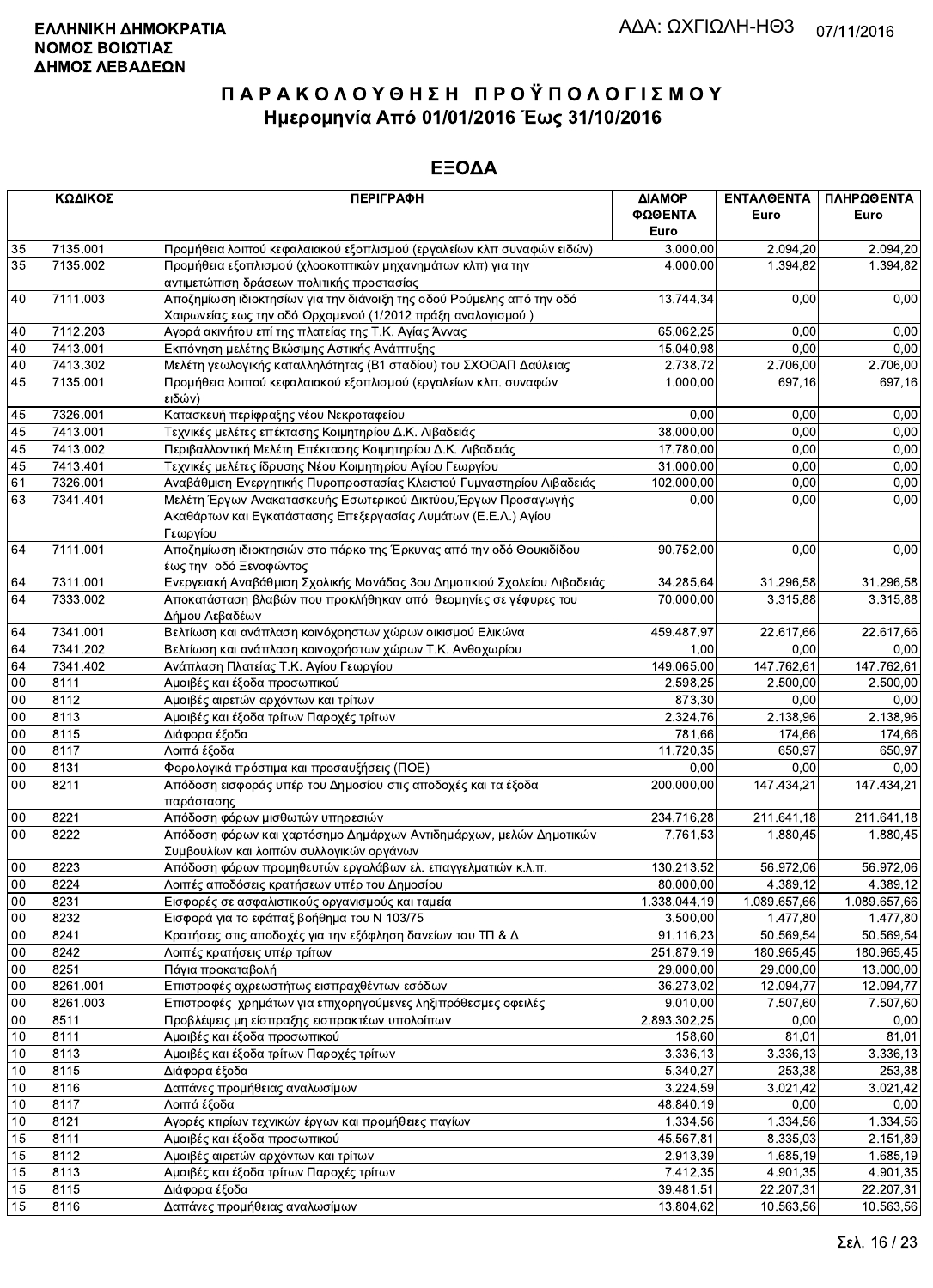| ΦΩΘΕΝΤΑ<br>Euro<br>Euro<br>Euro<br>Λοιπά έξοδα<br>15<br>8117<br>142.167,45<br>53.880,16<br>53.880,16<br>Αγορές κτιρίων τεχνικών έργων και προμήθειες παγίων<br>6.693,54<br>8121<br>6.693,54<br>6.693,54<br>15<br>20<br>8111<br>Αμοιβές και έξοδα προσωπικού<br>2.916,72<br>925,06<br>925,06<br>$\overline{20}$<br>8112<br>Αμοιβές αιρετών αρχόντων και τρίτων<br>8.821,81<br>8.821,81<br>8.821,81<br>20<br>8113<br>Αμοιβές και έξοδα τρίτων Παροχές τρίτων<br>1.064,00<br>1.064,00<br>1.064,00<br>20<br>8115<br>Διάφορα έξοδα<br>1.437,63<br>876,75<br>Δαπάνες προμήθειας αναλωσίμων<br>22.627,48<br>22.552,45<br>20<br>8116<br>22.552,45<br>20<br>8511<br>0,00<br>Προβλέψεις μη είσπραξης εισπρακτέων υπολοίπων<br>157.983,85<br>0,00<br>$\overline{25}$<br>8112<br>0,00<br>Αμοιβές αιρετών αρχόντων και τρίτων<br>14.981,40<br>0,00<br>Προβλέψεις μη είσπραξης εισπρακτέων υπολοίπων από τέλη άρδευσης<br>25<br>8511.001<br>288.592,10<br>0,00<br>0,00<br>$\overline{25}$<br>8511.002<br>0,00<br>Προβλέψεις μη είσπραξης εισπρακτέων υπολοίπων από τέλη ύδρευσης<br>172.776,69<br>0,00<br>25<br>8511.003<br>Προβλέψεις μη είσπραξης εισπρακτέων υπολοίπων από τέλη αποχέτευσης<br>15.013,01<br>0,00<br>0,00<br>30<br>Αμοιβές και έξοδα προσωπικού<br>312,42<br>8111<br>1.654,05<br>312,42<br>30<br>8113<br>Αμοιβές και έξοδα τρίτων Παροχές τρίτων<br>4.142,30<br>1.084,00<br>1.084,00<br>30<br>8115<br>782,47<br>0,00<br>Διάφορα έξοδα<br>0,00<br>Δαπάνες προμήθειας αναλωσίμων<br>10.736,53<br>8.023,29<br>30<br>8116<br>8.023,29<br>30<br>8117<br>Λοιπά έξοδα<br>9.000,00<br>0,00<br>0,00<br>30<br>8121<br>0,00<br>0,00<br>Αγορές κτιρίων τεχνικών έργων και προμήθειες παγίων<br>0,00<br>30<br>8122<br>36.963,15<br>0,00<br>0,00<br>Έργα<br>30<br>8123<br>Μελέτες Έρευνες πειραματικές εργασίες και ειδικές δαπάνες<br>0,00<br>0,00<br>24.833,18<br>35<br>8111<br>Αμοιβές και έξοδα προσωπικού<br>926,30<br>130,58<br>130,58<br>Αμοιβές και έξοδα τρίτων Παροχές τρίτων<br>28.234,95<br>2.474,94<br>35<br>8113<br>2.474,94<br>35<br>8116<br>Δαπάνες προμήθειας αναλωσίμων<br>0.00<br>0,00<br>0,00<br>$\overline{35}$<br>0,00<br>0,00<br>8121<br>Αγορές κτιρίων τεχνικών έργων και προμήθειες παγίων<br>0,00<br>98,40<br>0,00<br>40<br>8115<br>Διάφορα έξοδα<br>0,00<br>8121<br>Αγορές κτιρίων τεχνικών έργων και προμήθειες παγίων<br>12.707,30<br>0,00<br>40<br>0,00<br>8111<br>Αμοιβές και έξοδα προσωπικού<br>54,92<br>45<br>152,22<br>54,92<br>8116<br>0,00<br>0,00<br>45<br>Δαπάνες προμήθειας αναλωσίμων<br>0.00<br>61<br>8121<br>Αγορές κτιρίων τεχνικών έργων και προμήθειες παγίων<br>200.000,00<br>200.000,00<br>200.000,00<br>61<br>8262<br>Επιστροφή χρημάτων λόγω ανάκλησης κατανομής χρηματοδότησης ΠΔΕ<br>18.020,89<br>18.020,89<br>18.020,89<br>62<br>8262<br>Επιστροφή χρημάτων λόγω ανάκλησης κατανομής χρηματοδότησης ΠΔΕ<br>0,00<br>0,00<br>0,00<br>8262<br>1.417,96<br>1.417,96<br>63<br>1.417,96<br>Επιστροφή χρημάτων λόγω ανάκλησης κατανομής χρηματοδότησης ΠΔΕ<br>64<br>8122<br>154.703,31<br>102.714,36<br>102.714,36<br>Έργα<br>64<br>8262<br>Επιστροφή χρημάτων λόγω ανάκλησης κατανομής χρηματοδότησης ΠΔΕ<br>15.821,67<br>14.770,01<br>14.770,01<br>8123<br>69<br>Μελέτες Έρευνες πειραματικές εργασίες και ειδικές δαπάνες<br>0.00<br>0.00<br>0,00<br>69<br>8262<br>Επιστροφή χρημάτων λόγω ανάκλησης κατανομής χρηματοδότησης ΠΔΕ<br>8.925,00<br>0,00<br>0,00<br>$\overline{70}$<br>8112<br>2.448,93<br>2.448,93<br>2.448,93<br>Αμοιβές αιρετών αρχόντων και τρίτων<br>8113<br>Αμοιβές και έξοδα τρίτων Παροχές τρίτων<br>3.936,00<br>3.936,00<br>70<br>70<br>8116<br>949,22<br>949,22<br>949,22<br>Δαπάνες προμήθειας αναλωσίμων<br>90<br>9111<br>46.191,88<br>0,00<br>Αποθεματικό<br>0,00<br>ΣΥΝΟΛΑ<br>27.766.393,68<br>15.161.461,42<br>14.988.104,30 | ΚΩΔΙΚΟΣ | <b>ПЕРІГРАФН</b> | ΔΙΑΜΟΡ | ΕΝΤΑΛΘΕΝΤΑ | ΠΛΗΡΩΘΕΝΤΑ |
|-------------------------------------------------------------------------------------------------------------------------------------------------------------------------------------------------------------------------------------------------------------------------------------------------------------------------------------------------------------------------------------------------------------------------------------------------------------------------------------------------------------------------------------------------------------------------------------------------------------------------------------------------------------------------------------------------------------------------------------------------------------------------------------------------------------------------------------------------------------------------------------------------------------------------------------------------------------------------------------------------------------------------------------------------------------------------------------------------------------------------------------------------------------------------------------------------------------------------------------------------------------------------------------------------------------------------------------------------------------------------------------------------------------------------------------------------------------------------------------------------------------------------------------------------------------------------------------------------------------------------------------------------------------------------------------------------------------------------------------------------------------------------------------------------------------------------------------------------------------------------------------------------------------------------------------------------------------------------------------------------------------------------------------------------------------------------------------------------------------------------------------------------------------------------------------------------------------------------------------------------------------------------------------------------------------------------------------------------------------------------------------------------------------------------------------------------------------------------------------------------------------------------------------------------------------------------------------------------------------------------------------------------------------------------------------------------------------------------------------------------------------------------------------------------------------------------------------------------------------------------------------------------------------------------------------------------------------------------------------------------------------------------------------------------------------------------------------------------------------------------------------------------------------------------------------------------------------------------------------------------------------------------------------------------------------------------------------------------------------------------------------------------------------------------------------------------------------------------------------------------------------------------------------------------------------------------------------------------------------------------------------------------------------------------------------------------------------------------------------------------------------------------------------------------|---------|------------------|--------|------------|------------|
| 694,71<br>3.936,00                                                                                                                                                                                                                                                                                                                                                                                                                                                                                                                                                                                                                                                                                                                                                                                                                                                                                                                                                                                                                                                                                                                                                                                                                                                                                                                                                                                                                                                                                                                                                                                                                                                                                                                                                                                                                                                                                                                                                                                                                                                                                                                                                                                                                                                                                                                                                                                                                                                                                                                                                                                                                                                                                                                                                                                                                                                                                                                                                                                                                                                                                                                                                                                                                                                                                                                                                                                                                                                                                                                                                                                                                                                                                                                                                                              |         |                  |        |            |            |
|                                                                                                                                                                                                                                                                                                                                                                                                                                                                                                                                                                                                                                                                                                                                                                                                                                                                                                                                                                                                                                                                                                                                                                                                                                                                                                                                                                                                                                                                                                                                                                                                                                                                                                                                                                                                                                                                                                                                                                                                                                                                                                                                                                                                                                                                                                                                                                                                                                                                                                                                                                                                                                                                                                                                                                                                                                                                                                                                                                                                                                                                                                                                                                                                                                                                                                                                                                                                                                                                                                                                                                                                                                                                                                                                                                                                 |         |                  |        |            |            |
|                                                                                                                                                                                                                                                                                                                                                                                                                                                                                                                                                                                                                                                                                                                                                                                                                                                                                                                                                                                                                                                                                                                                                                                                                                                                                                                                                                                                                                                                                                                                                                                                                                                                                                                                                                                                                                                                                                                                                                                                                                                                                                                                                                                                                                                                                                                                                                                                                                                                                                                                                                                                                                                                                                                                                                                                                                                                                                                                                                                                                                                                                                                                                                                                                                                                                                                                                                                                                                                                                                                                                                                                                                                                                                                                                                                                 |         |                  |        |            |            |
|                                                                                                                                                                                                                                                                                                                                                                                                                                                                                                                                                                                                                                                                                                                                                                                                                                                                                                                                                                                                                                                                                                                                                                                                                                                                                                                                                                                                                                                                                                                                                                                                                                                                                                                                                                                                                                                                                                                                                                                                                                                                                                                                                                                                                                                                                                                                                                                                                                                                                                                                                                                                                                                                                                                                                                                                                                                                                                                                                                                                                                                                                                                                                                                                                                                                                                                                                                                                                                                                                                                                                                                                                                                                                                                                                                                                 |         |                  |        |            |            |
|                                                                                                                                                                                                                                                                                                                                                                                                                                                                                                                                                                                                                                                                                                                                                                                                                                                                                                                                                                                                                                                                                                                                                                                                                                                                                                                                                                                                                                                                                                                                                                                                                                                                                                                                                                                                                                                                                                                                                                                                                                                                                                                                                                                                                                                                                                                                                                                                                                                                                                                                                                                                                                                                                                                                                                                                                                                                                                                                                                                                                                                                                                                                                                                                                                                                                                                                                                                                                                                                                                                                                                                                                                                                                                                                                                                                 |         |                  |        |            |            |
|                                                                                                                                                                                                                                                                                                                                                                                                                                                                                                                                                                                                                                                                                                                                                                                                                                                                                                                                                                                                                                                                                                                                                                                                                                                                                                                                                                                                                                                                                                                                                                                                                                                                                                                                                                                                                                                                                                                                                                                                                                                                                                                                                                                                                                                                                                                                                                                                                                                                                                                                                                                                                                                                                                                                                                                                                                                                                                                                                                                                                                                                                                                                                                                                                                                                                                                                                                                                                                                                                                                                                                                                                                                                                                                                                                                                 |         |                  |        |            |            |
|                                                                                                                                                                                                                                                                                                                                                                                                                                                                                                                                                                                                                                                                                                                                                                                                                                                                                                                                                                                                                                                                                                                                                                                                                                                                                                                                                                                                                                                                                                                                                                                                                                                                                                                                                                                                                                                                                                                                                                                                                                                                                                                                                                                                                                                                                                                                                                                                                                                                                                                                                                                                                                                                                                                                                                                                                                                                                                                                                                                                                                                                                                                                                                                                                                                                                                                                                                                                                                                                                                                                                                                                                                                                                                                                                                                                 |         |                  |        |            |            |
|                                                                                                                                                                                                                                                                                                                                                                                                                                                                                                                                                                                                                                                                                                                                                                                                                                                                                                                                                                                                                                                                                                                                                                                                                                                                                                                                                                                                                                                                                                                                                                                                                                                                                                                                                                                                                                                                                                                                                                                                                                                                                                                                                                                                                                                                                                                                                                                                                                                                                                                                                                                                                                                                                                                                                                                                                                                                                                                                                                                                                                                                                                                                                                                                                                                                                                                                                                                                                                                                                                                                                                                                                                                                                                                                                                                                 |         |                  |        |            |            |
|                                                                                                                                                                                                                                                                                                                                                                                                                                                                                                                                                                                                                                                                                                                                                                                                                                                                                                                                                                                                                                                                                                                                                                                                                                                                                                                                                                                                                                                                                                                                                                                                                                                                                                                                                                                                                                                                                                                                                                                                                                                                                                                                                                                                                                                                                                                                                                                                                                                                                                                                                                                                                                                                                                                                                                                                                                                                                                                                                                                                                                                                                                                                                                                                                                                                                                                                                                                                                                                                                                                                                                                                                                                                                                                                                                                                 |         |                  |        |            |            |
|                                                                                                                                                                                                                                                                                                                                                                                                                                                                                                                                                                                                                                                                                                                                                                                                                                                                                                                                                                                                                                                                                                                                                                                                                                                                                                                                                                                                                                                                                                                                                                                                                                                                                                                                                                                                                                                                                                                                                                                                                                                                                                                                                                                                                                                                                                                                                                                                                                                                                                                                                                                                                                                                                                                                                                                                                                                                                                                                                                                                                                                                                                                                                                                                                                                                                                                                                                                                                                                                                                                                                                                                                                                                                                                                                                                                 |         |                  |        |            |            |
|                                                                                                                                                                                                                                                                                                                                                                                                                                                                                                                                                                                                                                                                                                                                                                                                                                                                                                                                                                                                                                                                                                                                                                                                                                                                                                                                                                                                                                                                                                                                                                                                                                                                                                                                                                                                                                                                                                                                                                                                                                                                                                                                                                                                                                                                                                                                                                                                                                                                                                                                                                                                                                                                                                                                                                                                                                                                                                                                                                                                                                                                                                                                                                                                                                                                                                                                                                                                                                                                                                                                                                                                                                                                                                                                                                                                 |         |                  |        |            |            |
|                                                                                                                                                                                                                                                                                                                                                                                                                                                                                                                                                                                                                                                                                                                                                                                                                                                                                                                                                                                                                                                                                                                                                                                                                                                                                                                                                                                                                                                                                                                                                                                                                                                                                                                                                                                                                                                                                                                                                                                                                                                                                                                                                                                                                                                                                                                                                                                                                                                                                                                                                                                                                                                                                                                                                                                                                                                                                                                                                                                                                                                                                                                                                                                                                                                                                                                                                                                                                                                                                                                                                                                                                                                                                                                                                                                                 |         |                  |        |            |            |
|                                                                                                                                                                                                                                                                                                                                                                                                                                                                                                                                                                                                                                                                                                                                                                                                                                                                                                                                                                                                                                                                                                                                                                                                                                                                                                                                                                                                                                                                                                                                                                                                                                                                                                                                                                                                                                                                                                                                                                                                                                                                                                                                                                                                                                                                                                                                                                                                                                                                                                                                                                                                                                                                                                                                                                                                                                                                                                                                                                                                                                                                                                                                                                                                                                                                                                                                                                                                                                                                                                                                                                                                                                                                                                                                                                                                 |         |                  |        |            |            |
|                                                                                                                                                                                                                                                                                                                                                                                                                                                                                                                                                                                                                                                                                                                                                                                                                                                                                                                                                                                                                                                                                                                                                                                                                                                                                                                                                                                                                                                                                                                                                                                                                                                                                                                                                                                                                                                                                                                                                                                                                                                                                                                                                                                                                                                                                                                                                                                                                                                                                                                                                                                                                                                                                                                                                                                                                                                                                                                                                                                                                                                                                                                                                                                                                                                                                                                                                                                                                                                                                                                                                                                                                                                                                                                                                                                                 |         |                  |        |            |            |
|                                                                                                                                                                                                                                                                                                                                                                                                                                                                                                                                                                                                                                                                                                                                                                                                                                                                                                                                                                                                                                                                                                                                                                                                                                                                                                                                                                                                                                                                                                                                                                                                                                                                                                                                                                                                                                                                                                                                                                                                                                                                                                                                                                                                                                                                                                                                                                                                                                                                                                                                                                                                                                                                                                                                                                                                                                                                                                                                                                                                                                                                                                                                                                                                                                                                                                                                                                                                                                                                                                                                                                                                                                                                                                                                                                                                 |         |                  |        |            |            |
|                                                                                                                                                                                                                                                                                                                                                                                                                                                                                                                                                                                                                                                                                                                                                                                                                                                                                                                                                                                                                                                                                                                                                                                                                                                                                                                                                                                                                                                                                                                                                                                                                                                                                                                                                                                                                                                                                                                                                                                                                                                                                                                                                                                                                                                                                                                                                                                                                                                                                                                                                                                                                                                                                                                                                                                                                                                                                                                                                                                                                                                                                                                                                                                                                                                                                                                                                                                                                                                                                                                                                                                                                                                                                                                                                                                                 |         |                  |        |            |            |
|                                                                                                                                                                                                                                                                                                                                                                                                                                                                                                                                                                                                                                                                                                                                                                                                                                                                                                                                                                                                                                                                                                                                                                                                                                                                                                                                                                                                                                                                                                                                                                                                                                                                                                                                                                                                                                                                                                                                                                                                                                                                                                                                                                                                                                                                                                                                                                                                                                                                                                                                                                                                                                                                                                                                                                                                                                                                                                                                                                                                                                                                                                                                                                                                                                                                                                                                                                                                                                                                                                                                                                                                                                                                                                                                                                                                 |         |                  |        |            |            |
|                                                                                                                                                                                                                                                                                                                                                                                                                                                                                                                                                                                                                                                                                                                                                                                                                                                                                                                                                                                                                                                                                                                                                                                                                                                                                                                                                                                                                                                                                                                                                                                                                                                                                                                                                                                                                                                                                                                                                                                                                                                                                                                                                                                                                                                                                                                                                                                                                                                                                                                                                                                                                                                                                                                                                                                                                                                                                                                                                                                                                                                                                                                                                                                                                                                                                                                                                                                                                                                                                                                                                                                                                                                                                                                                                                                                 |         |                  |        |            |            |
|                                                                                                                                                                                                                                                                                                                                                                                                                                                                                                                                                                                                                                                                                                                                                                                                                                                                                                                                                                                                                                                                                                                                                                                                                                                                                                                                                                                                                                                                                                                                                                                                                                                                                                                                                                                                                                                                                                                                                                                                                                                                                                                                                                                                                                                                                                                                                                                                                                                                                                                                                                                                                                                                                                                                                                                                                                                                                                                                                                                                                                                                                                                                                                                                                                                                                                                                                                                                                                                                                                                                                                                                                                                                                                                                                                                                 |         |                  |        |            |            |
|                                                                                                                                                                                                                                                                                                                                                                                                                                                                                                                                                                                                                                                                                                                                                                                                                                                                                                                                                                                                                                                                                                                                                                                                                                                                                                                                                                                                                                                                                                                                                                                                                                                                                                                                                                                                                                                                                                                                                                                                                                                                                                                                                                                                                                                                                                                                                                                                                                                                                                                                                                                                                                                                                                                                                                                                                                                                                                                                                                                                                                                                                                                                                                                                                                                                                                                                                                                                                                                                                                                                                                                                                                                                                                                                                                                                 |         |                  |        |            |            |
|                                                                                                                                                                                                                                                                                                                                                                                                                                                                                                                                                                                                                                                                                                                                                                                                                                                                                                                                                                                                                                                                                                                                                                                                                                                                                                                                                                                                                                                                                                                                                                                                                                                                                                                                                                                                                                                                                                                                                                                                                                                                                                                                                                                                                                                                                                                                                                                                                                                                                                                                                                                                                                                                                                                                                                                                                                                                                                                                                                                                                                                                                                                                                                                                                                                                                                                                                                                                                                                                                                                                                                                                                                                                                                                                                                                                 |         |                  |        |            |            |
|                                                                                                                                                                                                                                                                                                                                                                                                                                                                                                                                                                                                                                                                                                                                                                                                                                                                                                                                                                                                                                                                                                                                                                                                                                                                                                                                                                                                                                                                                                                                                                                                                                                                                                                                                                                                                                                                                                                                                                                                                                                                                                                                                                                                                                                                                                                                                                                                                                                                                                                                                                                                                                                                                                                                                                                                                                                                                                                                                                                                                                                                                                                                                                                                                                                                                                                                                                                                                                                                                                                                                                                                                                                                                                                                                                                                 |         |                  |        |            |            |
|                                                                                                                                                                                                                                                                                                                                                                                                                                                                                                                                                                                                                                                                                                                                                                                                                                                                                                                                                                                                                                                                                                                                                                                                                                                                                                                                                                                                                                                                                                                                                                                                                                                                                                                                                                                                                                                                                                                                                                                                                                                                                                                                                                                                                                                                                                                                                                                                                                                                                                                                                                                                                                                                                                                                                                                                                                                                                                                                                                                                                                                                                                                                                                                                                                                                                                                                                                                                                                                                                                                                                                                                                                                                                                                                                                                                 |         |                  |        |            |            |
|                                                                                                                                                                                                                                                                                                                                                                                                                                                                                                                                                                                                                                                                                                                                                                                                                                                                                                                                                                                                                                                                                                                                                                                                                                                                                                                                                                                                                                                                                                                                                                                                                                                                                                                                                                                                                                                                                                                                                                                                                                                                                                                                                                                                                                                                                                                                                                                                                                                                                                                                                                                                                                                                                                                                                                                                                                                                                                                                                                                                                                                                                                                                                                                                                                                                                                                                                                                                                                                                                                                                                                                                                                                                                                                                                                                                 |         |                  |        |            |            |
|                                                                                                                                                                                                                                                                                                                                                                                                                                                                                                                                                                                                                                                                                                                                                                                                                                                                                                                                                                                                                                                                                                                                                                                                                                                                                                                                                                                                                                                                                                                                                                                                                                                                                                                                                                                                                                                                                                                                                                                                                                                                                                                                                                                                                                                                                                                                                                                                                                                                                                                                                                                                                                                                                                                                                                                                                                                                                                                                                                                                                                                                                                                                                                                                                                                                                                                                                                                                                                                                                                                                                                                                                                                                                                                                                                                                 |         |                  |        |            |            |
|                                                                                                                                                                                                                                                                                                                                                                                                                                                                                                                                                                                                                                                                                                                                                                                                                                                                                                                                                                                                                                                                                                                                                                                                                                                                                                                                                                                                                                                                                                                                                                                                                                                                                                                                                                                                                                                                                                                                                                                                                                                                                                                                                                                                                                                                                                                                                                                                                                                                                                                                                                                                                                                                                                                                                                                                                                                                                                                                                                                                                                                                                                                                                                                                                                                                                                                                                                                                                                                                                                                                                                                                                                                                                                                                                                                                 |         |                  |        |            |            |
|                                                                                                                                                                                                                                                                                                                                                                                                                                                                                                                                                                                                                                                                                                                                                                                                                                                                                                                                                                                                                                                                                                                                                                                                                                                                                                                                                                                                                                                                                                                                                                                                                                                                                                                                                                                                                                                                                                                                                                                                                                                                                                                                                                                                                                                                                                                                                                                                                                                                                                                                                                                                                                                                                                                                                                                                                                                                                                                                                                                                                                                                                                                                                                                                                                                                                                                                                                                                                                                                                                                                                                                                                                                                                                                                                                                                 |         |                  |        |            |            |
|                                                                                                                                                                                                                                                                                                                                                                                                                                                                                                                                                                                                                                                                                                                                                                                                                                                                                                                                                                                                                                                                                                                                                                                                                                                                                                                                                                                                                                                                                                                                                                                                                                                                                                                                                                                                                                                                                                                                                                                                                                                                                                                                                                                                                                                                                                                                                                                                                                                                                                                                                                                                                                                                                                                                                                                                                                                                                                                                                                                                                                                                                                                                                                                                                                                                                                                                                                                                                                                                                                                                                                                                                                                                                                                                                                                                 |         |                  |        |            |            |
|                                                                                                                                                                                                                                                                                                                                                                                                                                                                                                                                                                                                                                                                                                                                                                                                                                                                                                                                                                                                                                                                                                                                                                                                                                                                                                                                                                                                                                                                                                                                                                                                                                                                                                                                                                                                                                                                                                                                                                                                                                                                                                                                                                                                                                                                                                                                                                                                                                                                                                                                                                                                                                                                                                                                                                                                                                                                                                                                                                                                                                                                                                                                                                                                                                                                                                                                                                                                                                                                                                                                                                                                                                                                                                                                                                                                 |         |                  |        |            |            |
|                                                                                                                                                                                                                                                                                                                                                                                                                                                                                                                                                                                                                                                                                                                                                                                                                                                                                                                                                                                                                                                                                                                                                                                                                                                                                                                                                                                                                                                                                                                                                                                                                                                                                                                                                                                                                                                                                                                                                                                                                                                                                                                                                                                                                                                                                                                                                                                                                                                                                                                                                                                                                                                                                                                                                                                                                                                                                                                                                                                                                                                                                                                                                                                                                                                                                                                                                                                                                                                                                                                                                                                                                                                                                                                                                                                                 |         |                  |        |            |            |
|                                                                                                                                                                                                                                                                                                                                                                                                                                                                                                                                                                                                                                                                                                                                                                                                                                                                                                                                                                                                                                                                                                                                                                                                                                                                                                                                                                                                                                                                                                                                                                                                                                                                                                                                                                                                                                                                                                                                                                                                                                                                                                                                                                                                                                                                                                                                                                                                                                                                                                                                                                                                                                                                                                                                                                                                                                                                                                                                                                                                                                                                                                                                                                                                                                                                                                                                                                                                                                                                                                                                                                                                                                                                                                                                                                                                 |         |                  |        |            |            |
|                                                                                                                                                                                                                                                                                                                                                                                                                                                                                                                                                                                                                                                                                                                                                                                                                                                                                                                                                                                                                                                                                                                                                                                                                                                                                                                                                                                                                                                                                                                                                                                                                                                                                                                                                                                                                                                                                                                                                                                                                                                                                                                                                                                                                                                                                                                                                                                                                                                                                                                                                                                                                                                                                                                                                                                                                                                                                                                                                                                                                                                                                                                                                                                                                                                                                                                                                                                                                                                                                                                                                                                                                                                                                                                                                                                                 |         |                  |        |            |            |
|                                                                                                                                                                                                                                                                                                                                                                                                                                                                                                                                                                                                                                                                                                                                                                                                                                                                                                                                                                                                                                                                                                                                                                                                                                                                                                                                                                                                                                                                                                                                                                                                                                                                                                                                                                                                                                                                                                                                                                                                                                                                                                                                                                                                                                                                                                                                                                                                                                                                                                                                                                                                                                                                                                                                                                                                                                                                                                                                                                                                                                                                                                                                                                                                                                                                                                                                                                                                                                                                                                                                                                                                                                                                                                                                                                                                 |         |                  |        |            |            |
|                                                                                                                                                                                                                                                                                                                                                                                                                                                                                                                                                                                                                                                                                                                                                                                                                                                                                                                                                                                                                                                                                                                                                                                                                                                                                                                                                                                                                                                                                                                                                                                                                                                                                                                                                                                                                                                                                                                                                                                                                                                                                                                                                                                                                                                                                                                                                                                                                                                                                                                                                                                                                                                                                                                                                                                                                                                                                                                                                                                                                                                                                                                                                                                                                                                                                                                                                                                                                                                                                                                                                                                                                                                                                                                                                                                                 |         |                  |        |            |            |
|                                                                                                                                                                                                                                                                                                                                                                                                                                                                                                                                                                                                                                                                                                                                                                                                                                                                                                                                                                                                                                                                                                                                                                                                                                                                                                                                                                                                                                                                                                                                                                                                                                                                                                                                                                                                                                                                                                                                                                                                                                                                                                                                                                                                                                                                                                                                                                                                                                                                                                                                                                                                                                                                                                                                                                                                                                                                                                                                                                                                                                                                                                                                                                                                                                                                                                                                                                                                                                                                                                                                                                                                                                                                                                                                                                                                 |         |                  |        |            |            |
|                                                                                                                                                                                                                                                                                                                                                                                                                                                                                                                                                                                                                                                                                                                                                                                                                                                                                                                                                                                                                                                                                                                                                                                                                                                                                                                                                                                                                                                                                                                                                                                                                                                                                                                                                                                                                                                                                                                                                                                                                                                                                                                                                                                                                                                                                                                                                                                                                                                                                                                                                                                                                                                                                                                                                                                                                                                                                                                                                                                                                                                                                                                                                                                                                                                                                                                                                                                                                                                                                                                                                                                                                                                                                                                                                                                                 |         |                  |        |            |            |
|                                                                                                                                                                                                                                                                                                                                                                                                                                                                                                                                                                                                                                                                                                                                                                                                                                                                                                                                                                                                                                                                                                                                                                                                                                                                                                                                                                                                                                                                                                                                                                                                                                                                                                                                                                                                                                                                                                                                                                                                                                                                                                                                                                                                                                                                                                                                                                                                                                                                                                                                                                                                                                                                                                                                                                                                                                                                                                                                                                                                                                                                                                                                                                                                                                                                                                                                                                                                                                                                                                                                                                                                                                                                                                                                                                                                 |         |                  |        |            |            |
|                                                                                                                                                                                                                                                                                                                                                                                                                                                                                                                                                                                                                                                                                                                                                                                                                                                                                                                                                                                                                                                                                                                                                                                                                                                                                                                                                                                                                                                                                                                                                                                                                                                                                                                                                                                                                                                                                                                                                                                                                                                                                                                                                                                                                                                                                                                                                                                                                                                                                                                                                                                                                                                                                                                                                                                                                                                                                                                                                                                                                                                                                                                                                                                                                                                                                                                                                                                                                                                                                                                                                                                                                                                                                                                                                                                                 |         |                  |        |            |            |
|                                                                                                                                                                                                                                                                                                                                                                                                                                                                                                                                                                                                                                                                                                                                                                                                                                                                                                                                                                                                                                                                                                                                                                                                                                                                                                                                                                                                                                                                                                                                                                                                                                                                                                                                                                                                                                                                                                                                                                                                                                                                                                                                                                                                                                                                                                                                                                                                                                                                                                                                                                                                                                                                                                                                                                                                                                                                                                                                                                                                                                                                                                                                                                                                                                                                                                                                                                                                                                                                                                                                                                                                                                                                                                                                                                                                 |         |                  |        |            |            |
|                                                                                                                                                                                                                                                                                                                                                                                                                                                                                                                                                                                                                                                                                                                                                                                                                                                                                                                                                                                                                                                                                                                                                                                                                                                                                                                                                                                                                                                                                                                                                                                                                                                                                                                                                                                                                                                                                                                                                                                                                                                                                                                                                                                                                                                                                                                                                                                                                                                                                                                                                                                                                                                                                                                                                                                                                                                                                                                                                                                                                                                                                                                                                                                                                                                                                                                                                                                                                                                                                                                                                                                                                                                                                                                                                                                                 |         |                  |        |            |            |
|                                                                                                                                                                                                                                                                                                                                                                                                                                                                                                                                                                                                                                                                                                                                                                                                                                                                                                                                                                                                                                                                                                                                                                                                                                                                                                                                                                                                                                                                                                                                                                                                                                                                                                                                                                                                                                                                                                                                                                                                                                                                                                                                                                                                                                                                                                                                                                                                                                                                                                                                                                                                                                                                                                                                                                                                                                                                                                                                                                                                                                                                                                                                                                                                                                                                                                                                                                                                                                                                                                                                                                                                                                                                                                                                                                                                 |         |                  |        |            |            |
|                                                                                                                                                                                                                                                                                                                                                                                                                                                                                                                                                                                                                                                                                                                                                                                                                                                                                                                                                                                                                                                                                                                                                                                                                                                                                                                                                                                                                                                                                                                                                                                                                                                                                                                                                                                                                                                                                                                                                                                                                                                                                                                                                                                                                                                                                                                                                                                                                                                                                                                                                                                                                                                                                                                                                                                                                                                                                                                                                                                                                                                                                                                                                                                                                                                                                                                                                                                                                                                                                                                                                                                                                                                                                                                                                                                                 |         |                  |        |            |            |
|                                                                                                                                                                                                                                                                                                                                                                                                                                                                                                                                                                                                                                                                                                                                                                                                                                                                                                                                                                                                                                                                                                                                                                                                                                                                                                                                                                                                                                                                                                                                                                                                                                                                                                                                                                                                                                                                                                                                                                                                                                                                                                                                                                                                                                                                                                                                                                                                                                                                                                                                                                                                                                                                                                                                                                                                                                                                                                                                                                                                                                                                                                                                                                                                                                                                                                                                                                                                                                                                                                                                                                                                                                                                                                                                                                                                 |         |                  |        |            |            |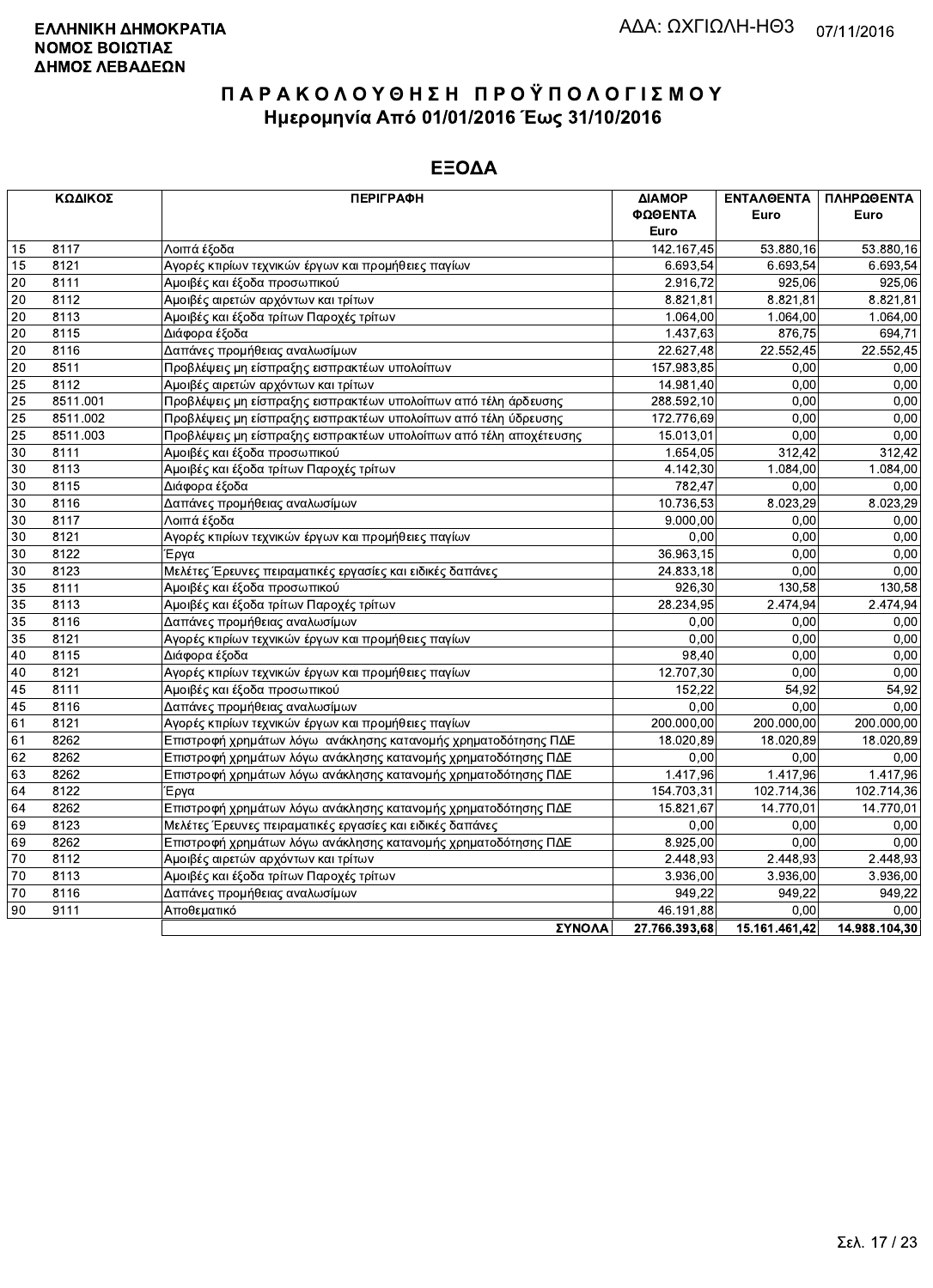#### ΓΕΝΙΚΗ ΑΝΑΚΕΦΑΛΑΙΩΣΗ

|                                         | ΔΙΑΜΟΡΦΩΘΕΝΤΑ<br>Euro | <b>ΒΕΒΑΙΩΘΕΝΤΑ</b><br>Euro | ΕΙΣΠΡΑΧΘΕΝΤΑ<br>Euro |
|-----------------------------------------|-----------------------|----------------------------|----------------------|
| ΕΣΟΔΑ                                   | 24.259.589,05         | 23.645.692,91              | 15.113.255.12        |
| <b>XPHMATIKO</b><br>ΥΠΟΛΟΙΠΟ<br>(K.A.3) | 3.506.804,63          | 3.506.804.63               | 3.506.804.63         |
| ΣΥΝΟΛΟ                                  | 27.766.393,68         | 23.350.455,72              | 18.620.059.75        |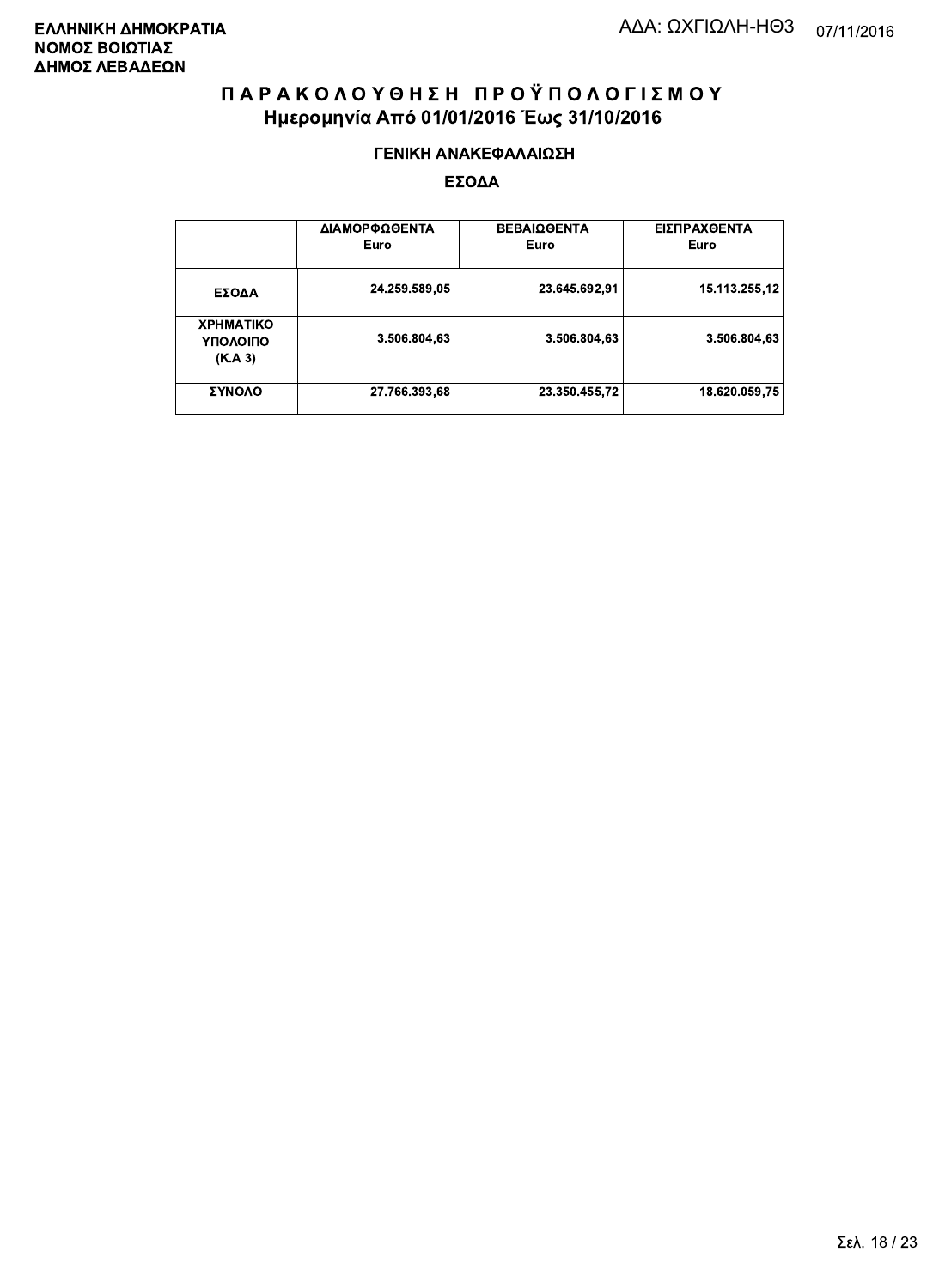#### ΕΞΟΔΑ

|             | ΔΙΑΜΟΡΦΩΘΕΝΤΑ<br>Euro | <b>ENTAAGENTA</b><br>Euro | ΠΛΗΡΩΘΕΝΤΑ<br>Euro |
|-------------|-----------------------|---------------------------|--------------------|
| ΕΞΟΔΑ       | 27.720.201,80         | 15.161.461.42             | 14.988.104.30      |
| ΑΠΟΘΕΜΑΤΙΚΟ | 46.191.88             | 0.00                      | 0.00               |
| ΣΥΝΟΛΟ      | 27.766.393,68         | 15.161.461.42             | 14.988.104.30      |
|             |                       |                           |                    |

#### ΑΝΑΚΕΦΑΛΑΙΩΣΗ 1ου ΕΠΙΠΕΔΟΥ

|  | ΚΩΔΙΚΟΣ | ΔΙΑΜΟΡΦΩΘΕΝΤΑ | <b>AOENTA</b><br>FΝ | ≀OΘFNTA |
|--|---------|---------------|---------------------|---------|
|--|---------|---------------|---------------------|---------|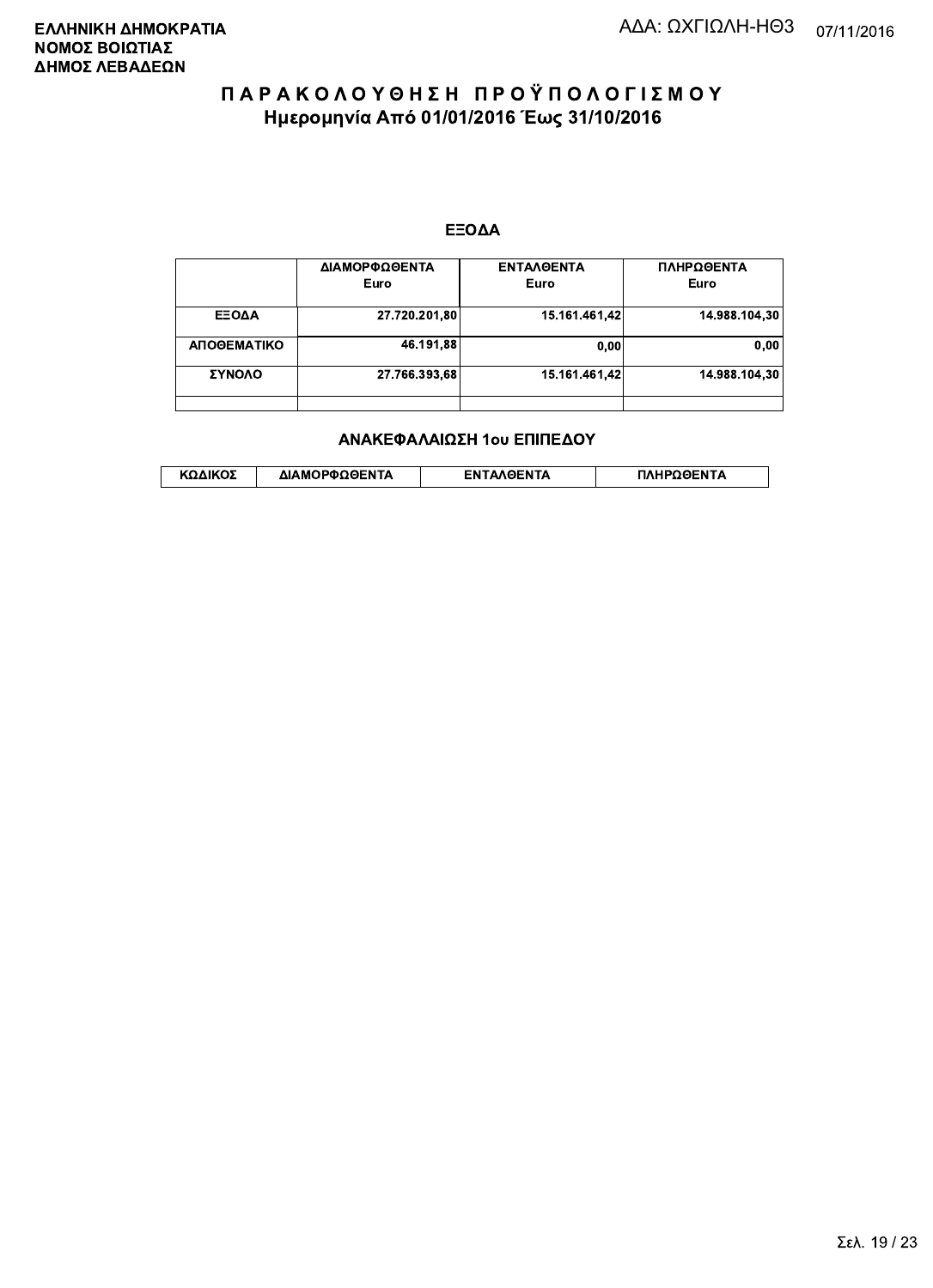ΑΝΑΚΕΦΑΛΑΙΩΣΗ ΕΣΟΔΩΝ ΑΠΟ 01/01/2016 ΕΩΣ 31/10/2016

|   | TAKTIKA EZOAA                                                               |                |               |
|---|-----------------------------------------------------------------------------|----------------|---------------|
|   |                                                                             | <i>EYNOAO:</i> | 9.988.520,64  |
|   | EKTAKTA EZOAA                                                               |                |               |
|   |                                                                             | ΣΥΝΟΛΟ:        | 1.345.999,78  |
| 2 | ΕΣΟΔΑ ΠΑΡΕΛΘΟΝΤΩΝ ΟΙΚΟΝΟΜΙΚΩΝ ΕΤΩΝ (Π.Ο.Ε.) ΠΟΥ ΒΕΒΑΙΩΝΟΝΤΑΙ ΓΙΑ ΠΡΩΤΗ ΦΟΡΑ |                |               |
|   |                                                                             | <i>EYNOAO:</i> | 599.996,84    |
| 3 | ΕΙΣΠΡΑΞΕΙΣ ΑΠΌ ΔΑΝΕΙΑ ΚΑΙ ΑΠΑΙΤΗΣΕΙΣ ΑΠΌ Π.Ο.Ε.                             |                |               |
|   |                                                                             | <i>EYNOAO:</i> | 1.244.014,49  |
|   | ΕΙΣΠΡΑΞΕΙΣ ΥΠΕΡ ΤΟΥ ΔΗΜΟΣΙΟΥ ΚΑΙ ΤΡΙΤΩΝ ΚΑΙ ΕΠΙΣΤΡΟΦΕΣ ΧΡΗΜΑΤΩΝ             |                |               |
|   |                                                                             | ΣΥΝΟΛΟ:        | 1.934.723,37  |
| 5 | ΧΡΗΜΑΤΙΚΟ ΥΠΟΛΟΙΠΟ                                                          |                |               |
|   |                                                                             | ΣΥΝΟΛΟ:        | 3.506.804,63  |
|   | <i>TENIKO ZYNOAO</i>                                                        | ΕΣΟΔΩΝ:        | 18.620.059,75 |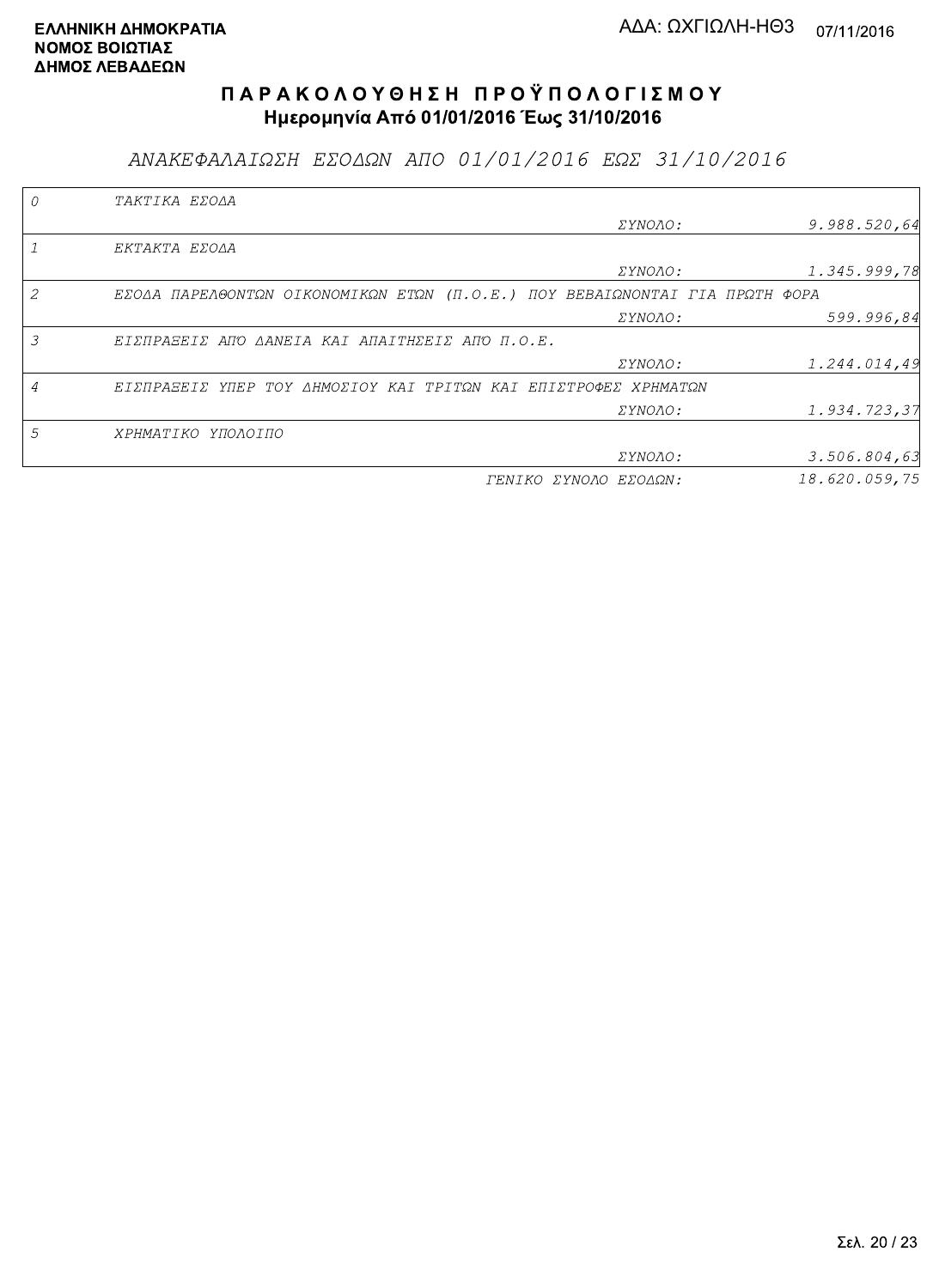### ΑΝΑΚΕΦΑΛΑΙΩΣΗ ΕΞΟΔΩΝ ΑΠΟ 01/01/2016 ΕΩΣ 31/10/2016

| $\epsilon$     | Έξοδα χρήσης                                                                                                        |                         |
|----------------|---------------------------------------------------------------------------------------------------------------------|-------------------------|
| 61             | Αμοιβές αιρετών και τρίτων                                                                                          | 277.980,49              |
| 66             | Δαπάνες προμήθειας αναλωσίμων                                                                                       | 285.531,25              |
| 67             | Πληρωμές για μεταβιβάσεις εισοδημάτων σε τρίτους Παραχωρήσεις<br>- Παροχές - Επιχορηγήσεις - Επιδοτήσεις - Δωρεές   | 5.230.731,65            |
| 63             | $\Phi$ όροι - Τέλη                                                                                                  | 75.337,87               |
| 60             | Αμοιβές και έξοδα προσωπικού                                                                                        | 4.051.850,51            |
| 64             | Λοιπά γενικά έξοδα                                                                                                  | 106.451,02              |
| 65             | Πληρωμές για την εξυπηρέτηση της δημόσιας πίστης                                                                    | $\overline{594.651,20}$ |
| 62             | Παροχές τρίτων                                                                                                      | 1.431.948,74            |
| 68             | Λοιπά έξοδα                                                                                                         | 31.910,28               |
|                | ΣΥΝΟΛΟ:                                                                                                             | 12.086.393,01           |
| $\overline{7}$ | Επενδύσεις                                                                                                          |                         |
| 73             | Έργα                                                                                                                | 571.620,41              |
| $71\,$         | Αγορές κτιρίων τεχνικών έργων και προμήθειες παγίων                                                                 | 28.714,20               |
| 75             | Τίτλοι πάγιας επένδυσης (συμμετοχές σε επιχειρήσεις)                                                                | $\overline{1}$ .000,00  |
| 74             | Μελέτες, έρευνες, πειραματικές εργασίες και ειδικές δαπάνες                                                         | 16.817,20               |
|                | ΣΥΝΟΛΟ:                                                                                                             | 618.151,81              |
| $\mathcal S$   | Πληρωμές υποχρεώσεων (Π.Ο.Ε.)                                                                                       |                         |
| $\mathcal{S}1$ | Πληρωμές υποχρεώσεων (Π.Ο.Ε.)                                                                                       | 471.760,78              |
| 82             | Λοιπές αποδόσεις                                                                                                    | 1.811.798,70            |
| 83             | Επιχορηγούμενες Πληρωμές Υποχρεώσεων Π.Ο.Ε.                                                                         | 0,00                    |
| 85             | Προβλέψεις μη είσπραξης εισπρακτέων υπολοίπων βεβαιωμένων<br>κατά τα ΠΟΕ εντός του οικονομικού έτους                | 0,00                    |
|                | ΣΥΝΟΛΟ:                                                                                                             | 2.283.559,48            |
| $\mathcal S$   | ΠΛΗΡΩΜΕΣ Π.Ο.Ε & ΛΟΙΠΕΣ ΑΠΟΔΟΣΕΙΣ ΚΑΙ ΠΡΟΒΛΕΨΕΙΣ                                                                    |                         |
| 81             | Πληρωμές υποχρεώσεων (Π.Ο.Ε.)                                                                                       | 471.760,78              |
| 82             | Λοιπές αποδόσεις                                                                                                    | 1.811.798,70            |
| 83             | Επιχορηγούμενες Πληρωμές Υποχρεώσεων Π.Ο.Ε.                                                                         | 0,00                    |
| 85             | Προβλέψεις μη είσπραξης εισπρακτέων υπολοίπων βεβαιωμένων<br>κατά τα ΠΟΕ εντός του οικονομικού έτους                | 0,00                    |
|                | ΣΥΝΟΛΟ:                                                                                                             | 2.283.559,48            |
| $\mathcal G$   | Αποθεματικό                                                                                                         |                         |
| 91             | Ποσό διαθέσιμο για αναπλήρωση των ανεπαρκών πιστώσεων για τη<br>δημιουργία νέων μη προβλεπόμενων στον προϋπολογισμό | 0,00                    |
|                | ΣΥΝΟΛΟ:                                                                                                             | 0,00                    |
|                | TENIKO ZYNOAO EEOAQN:                                                                                               | 17.271.663,78           |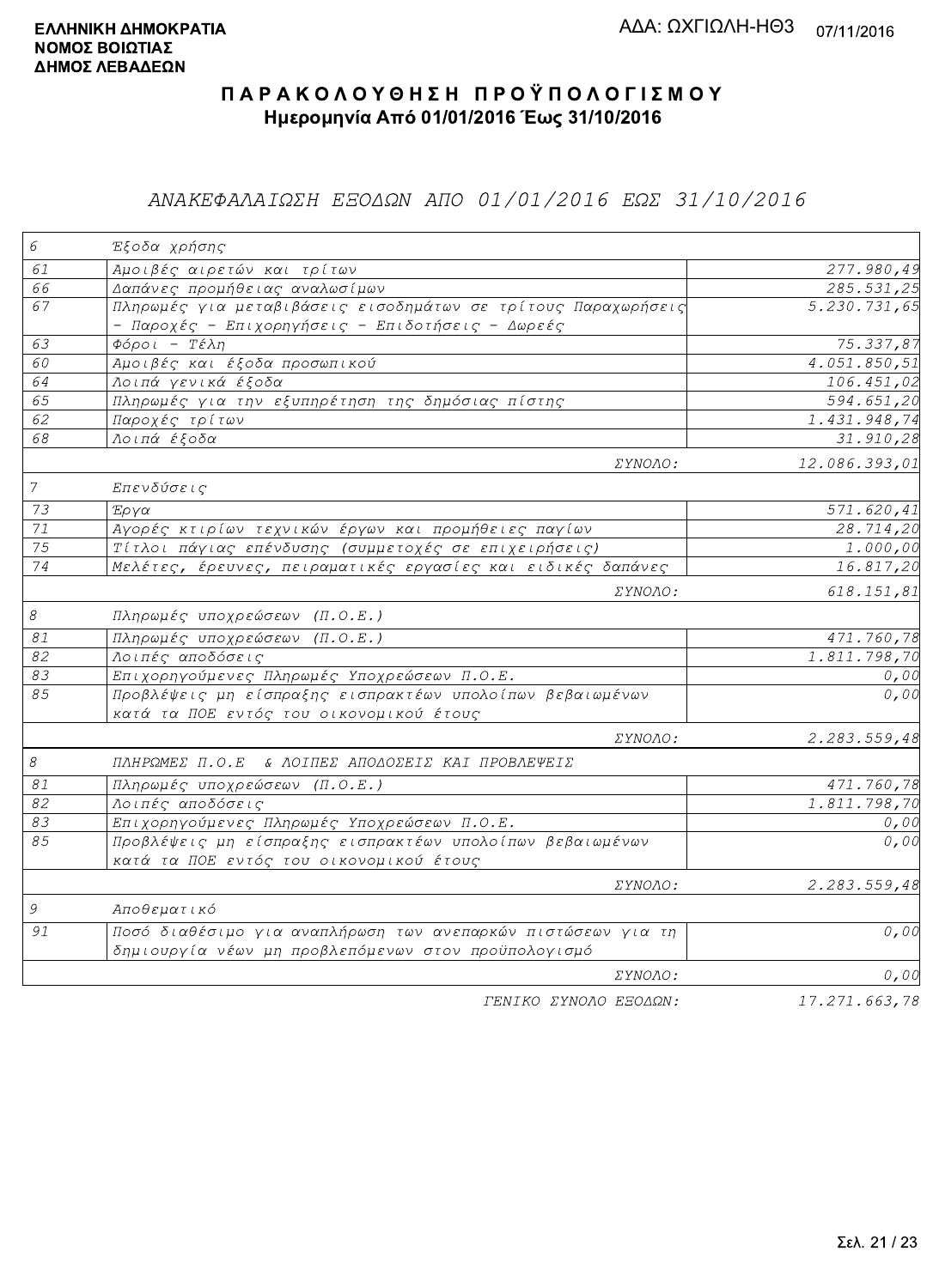ΣΥΝΟΛΑ ΑΝΑ ΥΠΗΡΕΣΙΑ ΑΠΟ 01/01/2016 ΕΩΣ 31/10/2016

| 00   | Γενικές υπηρεσίες                                             | 3.063.298,07    |
|------|---------------------------------------------------------------|-----------------|
| $10$ | Οικονομικές και Διοικητικές υπηρεσίες                         | 1.369.178,79    |
| 15   | Υπηρεσίες Πολιτισμού, Αθλητισμού και κοινωνικής πολιτικής     | 5.960.006,37    |
| 20   | Υπηρεσία καθαριότητας και ηλεκτροφωτισμού                     | 1.785.752,38    |
| 25   | Υπηρεσίες 'Υδρευσης-άδρευσης-αποχέτευσης                      | 477.975,41      |
| 30   | Υπηρεσία Τεχνικών έργων                                       | 974.833,01      |
| 35   | Υπηρεσίες πρασίνου                                            | 260.728,27      |
| 40   | Υπηρεσία Πολεοδομίας                                          | 218.552,07      |
| 45   | Υπηρεσία Νεκροταφείων                                         | 56.617,13       |
| 50   | Δημοτική Αστυνομία                                            | 0,00            |
| 60   | ΥΠΗΡΕΣΙΕΣ ΚΟΙΝΩΝΙΚΗΣ ΠΟΛΙΤΙΚΗΣ (Έργα και δράσεις              | 101.339,26      |
|      | χρηματοδοτούμενες απο ΠΔΕ)                                    |                 |
| 61   | ΥΠΗΡΕΣΙΕΣ ΠΟΛΙΤΙΣΜΟΥ ΚΑΙ ΑΘΛΗΤΙΣΜΟΥ (Έργα και δράσεις         | 218.020,89      |
|      | χρηματοδοτούμενες απο ΠΔΕ)                                    |                 |
| 62   | ΥΠΗΡΕΣΙΕΣ ΚΑΘΑΡΙΟΤΗΤΑΣ ΚΑΙ ΗΛΕΚΤΡΟΦΩΤΙΣΜΟΥ (Έργα και δράσεις) | 0,00            |
|      | χρηματοδοτούμενες απο ΠΔΕ)                                    |                 |
| 63   | ΥΠΗΡΕΣΙΕΣ ΥΔΡΕΥΣΗΣ ΑΡΔΕΥΣΗΣ ΑΠΟΧΕΤΕΥΣΗΣ (Έργα και δράσεις     | 1.417,96        |
|      | χρηματοδοτούμενες απο ΠΔΕ)                                    |                 |
| 64   | ΥΠΗΡΕΣΙΑ ΤΕΧΝΙΚΩΝ ΕΡΓΩΝ, ΠΡΑΣΙΝΟΥ ΚΑΙ ΠΟΛΕΟΔΟΜΙΑΣ (Έργα και   | 322.477,10      |
|      | δράσεις χρηματοδοτούμενες απο ΠΔΕ)                            |                 |
| 69   | ΛΟΙΠΕΣ ΥΠΗΡΕΣΙΕΣ (Έργα και δράσεις χρηματοδοτούμενες απο      | 0,00            |
|      | $\Pi \Delta E$ )                                              |                 |
| 70   | Λοιπές υπηρεσίες                                              | 177.907,59      |
| 99   |                                                               | 0,00            |
|      | $\Box$                                                        | $11.0001101.00$ |

ΣΥΝΟΛΟ:

14.988.104,30